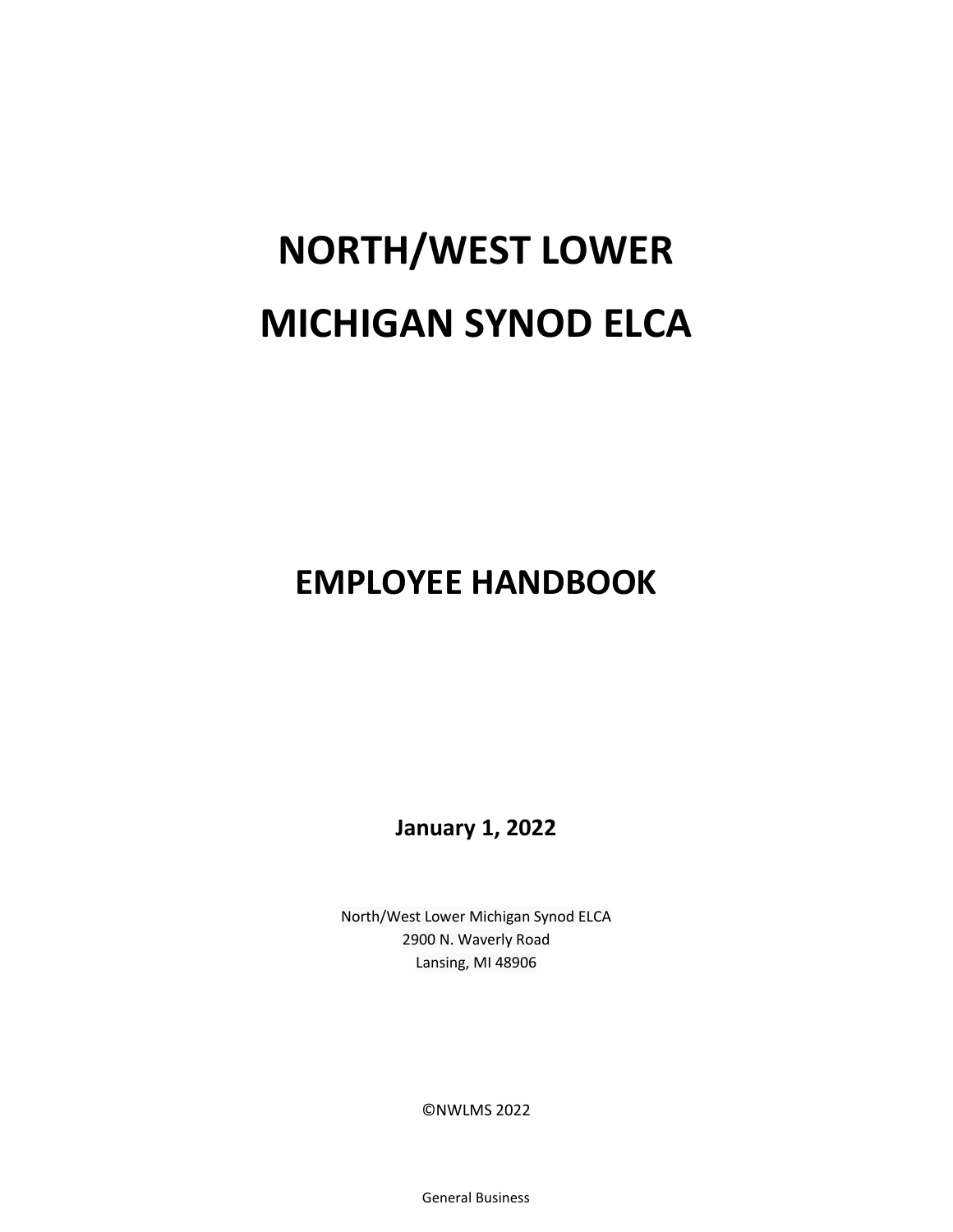# **TABLE OF CONTENTS**

#### INTRODUCTION

| • Welcome                          | Page 5 |
|------------------------------------|--------|
| $\bullet$ Who We Are               | Page 6 |
| • Purpose of the Employee Handbook | Page 6 |
| • Employee Relations Philosophy    | Page 7 |

#### EMPLOYMENT

|           | <b>Equal Employment Opportunity</b>              | Page 8  |
|-----------|--------------------------------------------------|---------|
| $\bullet$ | <b>Employment At Will</b>                        | Page 9  |
|           | <b>Employment Applications &amp; Information</b> | Page 9  |
| $\bullet$ | <b>Employment Eligibility Verification</b>       | Page 9  |
| $\bullet$ | Ordination/Licensure/Certification               | Page 10 |
| $\bullet$ | Personnel Files/Changes in Employee Information  | Page 10 |
| $\bullet$ | <b>Employment Classifications</b>                | Page 10 |
| $\bullet$ | <b>ELCA Employees</b>                            | Page 11 |
|           | Independent Contractors / Individuals            |         |
|           | <b>Placed Through Temporary Agencies</b>         | Page 12 |
| $\bullet$ | <b>Introductory Period</b>                       | Page 12 |
| $\bullet$ | <b>Job Descriptions</b>                          | Page 12 |
| $\bullet$ | <b>Performance Reviews</b>                       | Page 13 |
|           | Outside Employment/Conflict of Interest          | Page 13 |
| $\bullet$ | Termination of Employment                        | Page 14 |
| $\bullet$ | At-Will Employee References                      | Page 15 |
|           | <b>Rehiring Former Employees</b>                 | Page 15 |
|           | <b>Continuous Service Date</b>                   | Page 15 |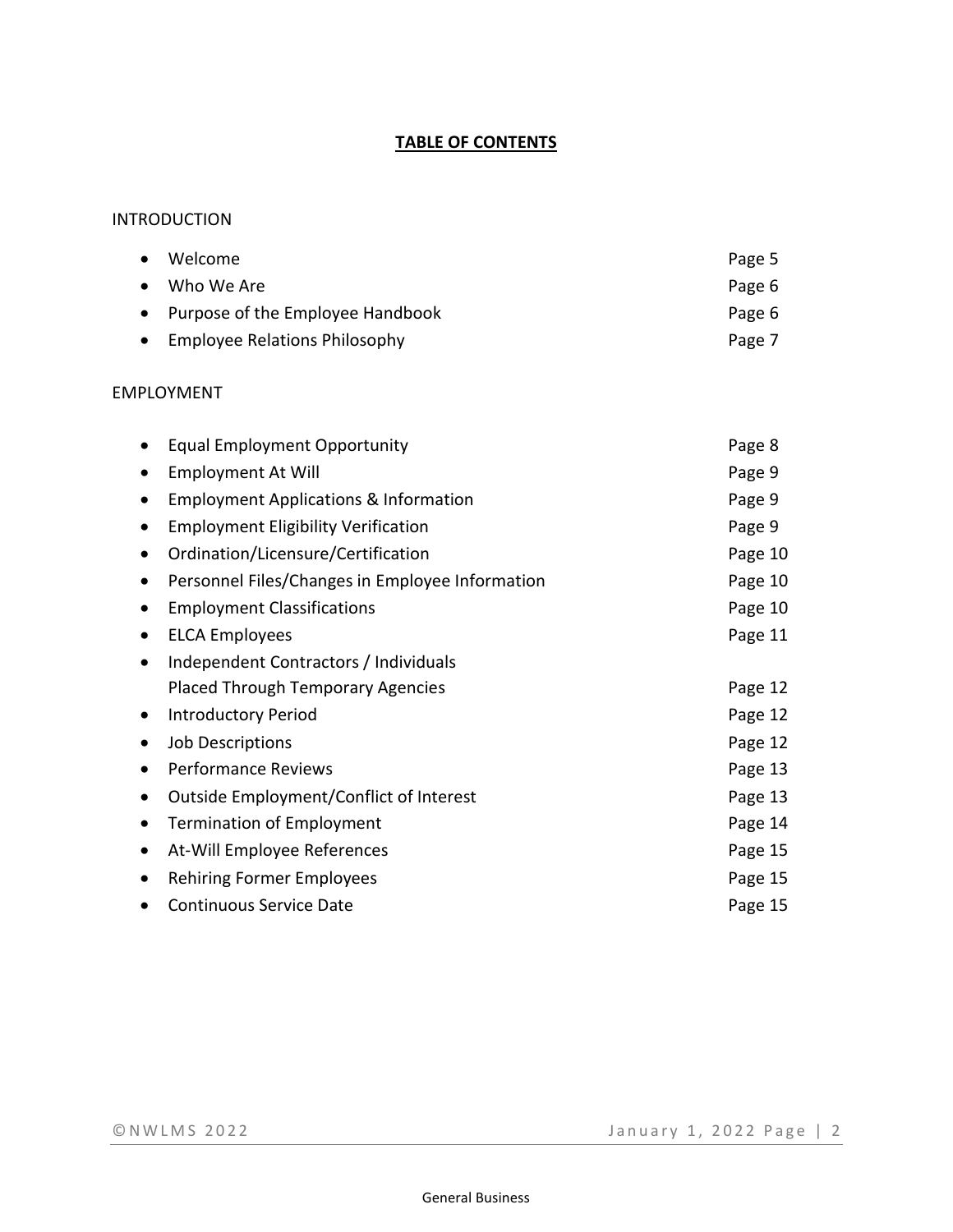#### EMPLOYEE RELATIONS

|           | <b>Standards of Conduct</b>                   | Page 15 |
|-----------|-----------------------------------------------|---------|
|           | Corrective Discipline Procedures              | Page 17 |
| ٠         | <b>Employee Concerns/Resolution Procedure</b> | Page 17 |
| $\bullet$ | <b>Attendance &amp; Punctuality</b>           | Page 18 |
| ٠         | <b>Bulletin Boards</b>                        | Page 18 |
| $\bullet$ | <b>Business Ethics</b>                        | Page 19 |
| ٠         | <b>Confidentiality Policy</b>                 | Page 19 |
| $\bullet$ | Social Security Number Privacy Policy         | Page 19 |
|           | Drug, Alcohol, & Substance Abuse Policy       | Page 20 |
| $\bullet$ | Anti-Harassment                               | Page 21 |
| ٠         | <b>Sexual Harassment</b>                      | Page 21 |
| ٠         | Harassment Reporting & Complaint Procedure    | Page 22 |
| $\bullet$ | <b>Environmental Responsibility</b>           | Page 22 |
|           | Parking                                       | Page 23 |
| ٠         | Personal Appearance & Dress Code              | Page 23 |
| ٠         | <b>General Housekeeping</b>                   | Page 23 |
| $\bullet$ | <b>Smoking / Tobacco Products</b>             | Page 24 |
|           | <b>Personal Visitors</b>                      | Page 24 |
|           |                                               |         |

# COMPENSATION PRACTICES

| $\bullet$ | Pav                       | Page 24 |
|-----------|---------------------------|---------|
|           | • Pay Day & Pay Records   | Page 25 |
| $\bullet$ | Work Schedules & Overtime | Page 25 |
| $\bullet$ | Meal & Break Periods      | Page 26 |
|           | • Payroll Deductions      | Page 26 |
|           |                           |         |

# EMPLOYEE BENEFITS

| $\bullet$ | Vacations              | Page 27 |
|-----------|------------------------|---------|
|           | • Personal Days        | Page 28 |
|           | • Sick Days            | Page 29 |
|           | • Bereavement Time Off | Page 29 |
| $\bullet$ | Holidays               | Page 30 |
|           |                        |         |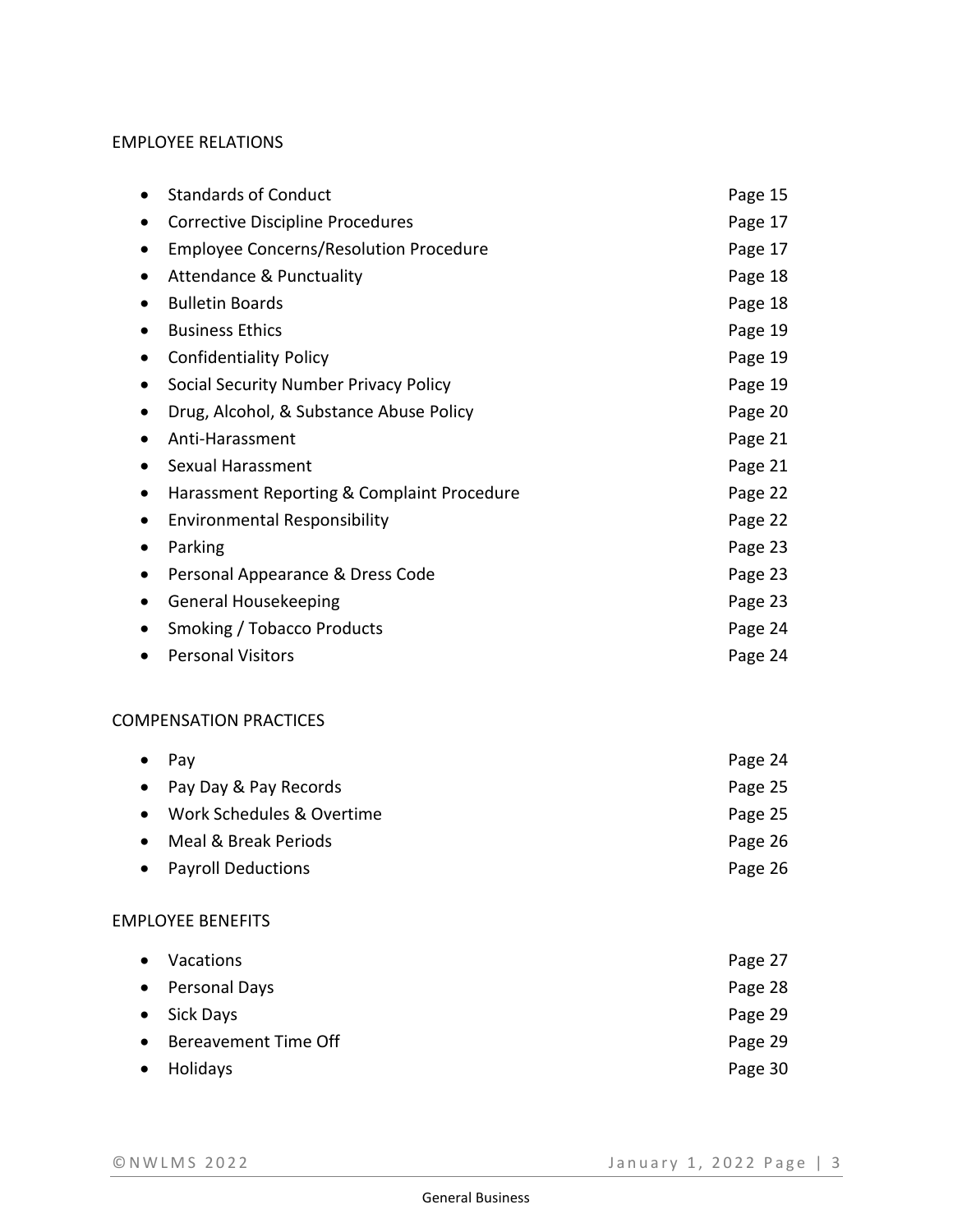| Health Care, Disability and Retirement Benefits | Page 31 |
|-------------------------------------------------|---------|
| Workers' Compensation                           | Page 31 |
| Unemployment Compensation                       | Page 31 |
| <b>Continuing Education</b>                     | Page 31 |
| Wednesday Worship & Staff Meetings              | Page 32 |
| <b>Business &amp; Travel Expenses</b>           | Page 32 |
| Witness & Jury Duty Pay                         | Page 33 |
| Voting                                          | Page 34 |

# LEAVES OF ABSENCE

| • Medical Leave        | Page 34 |
|------------------------|---------|
| • Personal Leave       | Page 35 |
| • Military Leave       | Page 36 |
| • Administrative Leave | Page 36 |

# HEALTH, SAFETY & SECURITY

| $\bullet$ | <b>Health Examinations</b>                  | Page 37 |
|-----------|---------------------------------------------|---------|
| $\bullet$ | <b>Safety Guidelines</b>                    | Page 37 |
| $\bullet$ | Reporting Illnesses, Accidents, & Incidents | Page 37 |
| $\bullet$ | <b>Emergency Procedures</b>                 | Page 38 |
| $\bullet$ | Security of Property                        | Page 38 |
|           | <b>Violence Protection</b>                  | Page 38 |
|           | Inclement Weather                           | Page 39 |

# EQUIPMENT, TECHNOLOGY & VEHICLES

| <b>Equipment and Supplies</b><br>$\bullet$          | Page 39 |
|-----------------------------------------------------|---------|
| Telephones & Cell Phones<br>$\bullet$               | Page 40 |
| Technology & Electronic Communications<br>$\bullet$ | Page 40 |
| Social Media<br>$\bullet$                           | Page 42 |
| • Vehicle Usage                                     | Page 43 |
| EMPLOYEE HANDBOOK RECEIPT ACKNOWLEDGMENT            | Page 46 |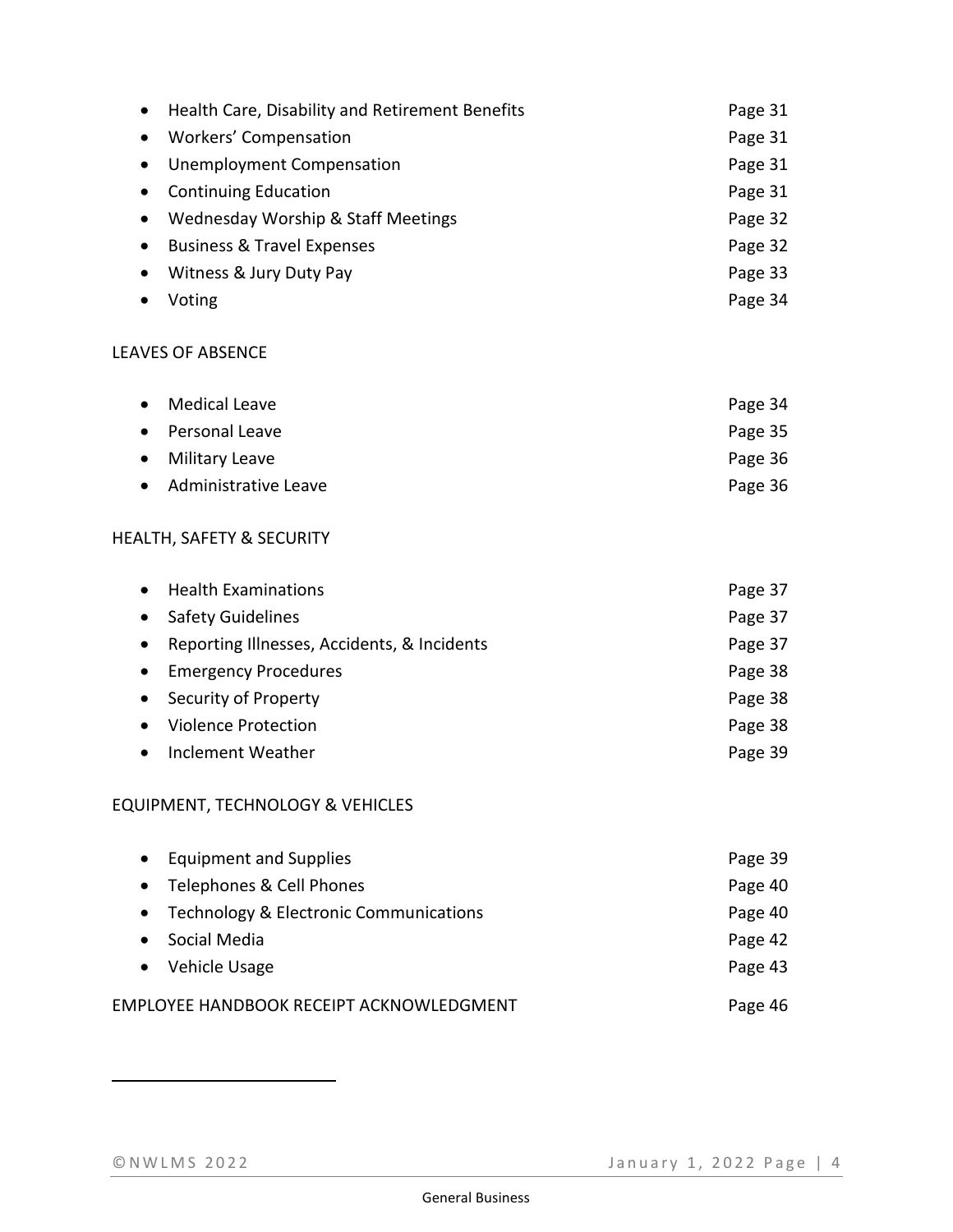# **INTRODUCTION**

#### **WELCOME**

The North/West Lower Michigan Synod of the Evangelical Lutheran Church in America (ELCA) (hereafter referred to as the NWLMS or Synod) extends a sincere welcome to all employees. We believe that each employee contributes directly to our service within the ELCA and the NWLMS and our effectiveness in leading and supporting ministry. We hope you will take pride in being part of our Synod team.

The Employee Handbook was developed to describe some of our expectations of employees and to outline the policies, programs and benefits available to eligible employees. Please read this Handbook carefully and familiarize yourself with its contents assoon as possible, for it will answer many questions about employment with the NWLMS.

If you have any questions regarding any information contained in the Employee Handbook, or any other questions regarding your employment with us, please feel free to ask the Bishop of the Synod (or the Bishop's designee) as your primary direct supervisor and/or the Vice President of the Synod who serves as the Director of Human Resources Policy. Portions of Human Resources Policy may be delegated by the Vice President of the Synod to other Synod Council members or NWLMS staff members for administrative purposes. In some cases, as specifically outlined in this Handbook, you may direct questions to the other employees or representatives of the NWLMS.

We hope that your employment with the NWLMS will not only facilitate you enhancing your personal gifts and talents, but that it also will be challenging, enjoyable, and rewarding.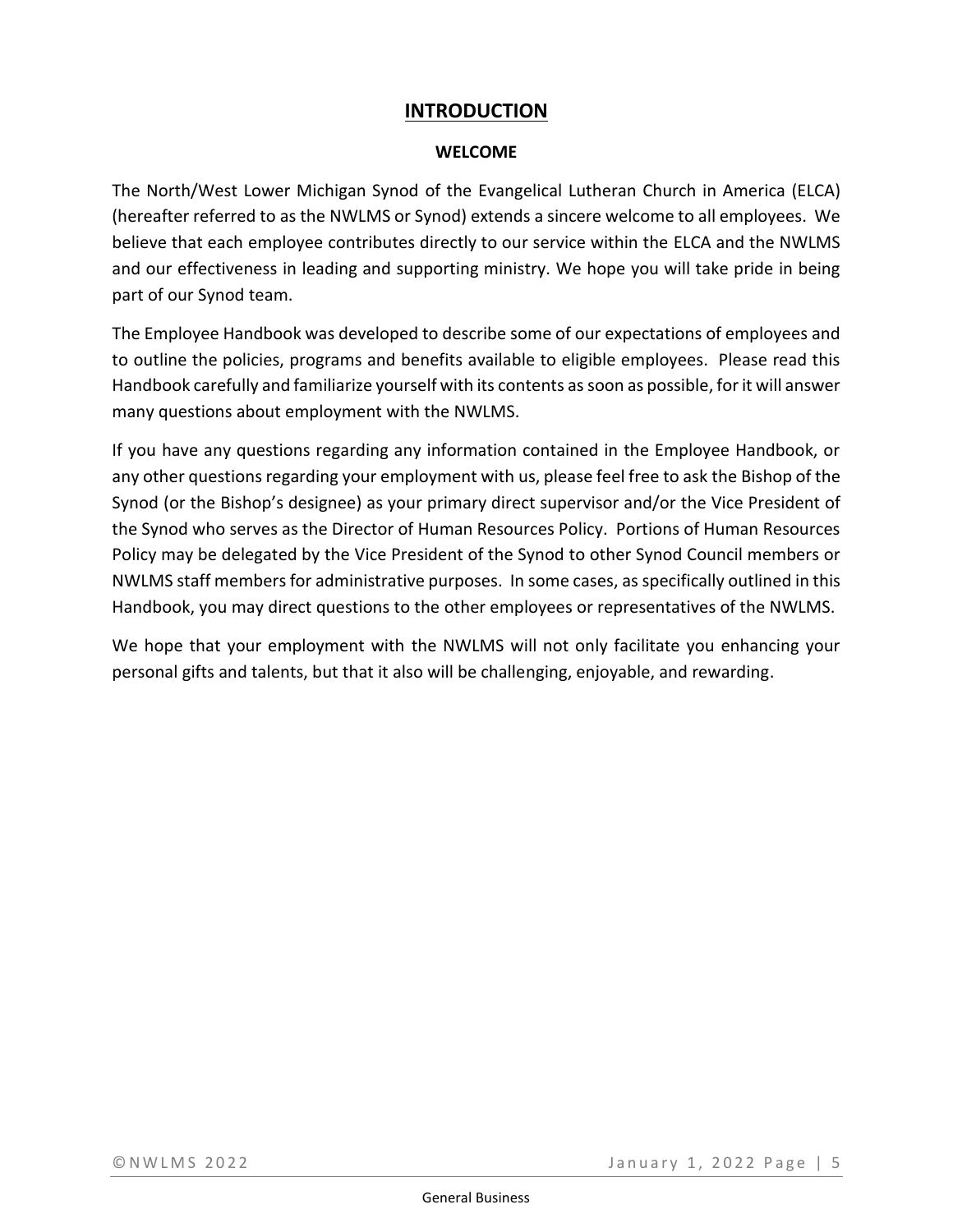#### **THE NORTH/WEST LOWER MICHIGAN SYNOD ELCA:**

#### **WHO WE ARE**

# *Proclaiming Christ and prayerfully participating in Jesus' own work of reconciling the world to God's very self!*

The North/West Lower Michigan Synod is one of sixty-five synods of the Evangelical Lutheran Church in America. As Lutheran Christians, we are passionate about proclaiming God's unconditional love for all people, for all creation, revealed in the life, death, and resurrection of Jesus Christ. Empowered by the Holy Spirit, we prayerfully participate in Christ's own work of reconciling the world to God's very Self. In grateful celebration of our abundant life in Christ, we worship God, help friends and neighbors, celebrate diversity, feed the hungry, work for justice, care for creation, and advocate for peace.

Synods of the ELCA are organized into nine regions. The NWLMS is part of Region 6, which includes Michigan, Ohio, Indiana, and Kentucky. The NWLMS is comprised of more than 40,000 baptized Christians, including over 220 pastors (active and retired) and other professional leaders, and approximately 115 congregations across our geographic region. Congregations of the NWLMS are grouped into seven geographic conferences: Bay, Capital, Greater Grand Rapids, Kalamazoo, Stony Lake, Sunrise, and Traverse. Each conference has a Dean who serves as a liaison between the Synod office and the congregations in their area.

#### **PURPOSE OF THE EMPLOYEE HANDBOOK**

An Employee Handbook is provided to each Synod employee to provide answers to many questions about the NWLMS, including administrative and personnel policies, conditions of employment, compensation practices, benefit programs, and other policies that apply during employment.

The Employee Handbook was established by the Executive Committee of the Synod Council and adopted by the Synod Council. The Handbook is presented for informational purposes only and can be changed at any time by the NWLMS, with or without notice. Various policies and procedures will need to be addressed and updated periodically. Employees are responsible for familiarizing themselves with the contents of this Handbook, as well as changes or additions to policies and procedures as they are communicated.

This Handbook and the policies set forth in it are not an employment contract nor an employment agreement, expressed or implied, and are not intended to create contractual obligations of any kind. In all cases, the NWLMS may exercise its sole discretion in applying and interpreting its policies and it may deviate as needed to appropriately deal with and resolve specific situations. Exceptions to the Employee Handbook may be granted by action of the Synod Council's Executive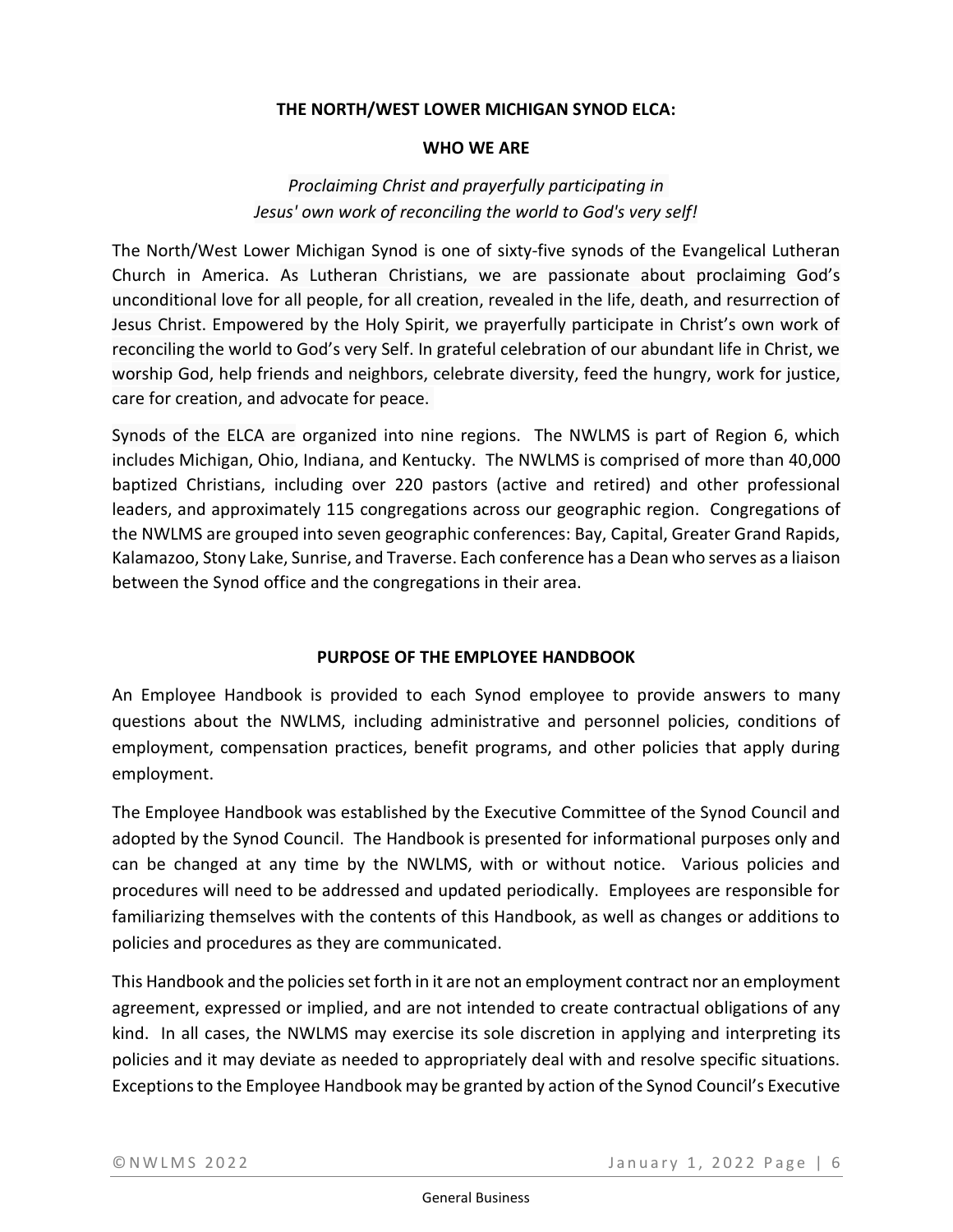Committee. Such exceptions, when applying to an individual employee, will be documented in the employee's personnel file.

If any provision in the policies contained in this Employee Handbook are inconsistent with a thirdparty benefit plan or other governing document, the applicable benefit plan or governing document generally will be controlling. Please ask if you need clarification.

Employment with the NWLMS is not for a definite term; employees are considered "at-will", which means that either the employee or the NWLMS can terminate the employment relationship at any time, with or without a reason, with or without prior disciplinary action, and with or without advance notice. No representative of the NWLMS has the authority to enter into an agreement with an employee that is contrary to the foregoing, except through a written agreement signed by the Bishop of the Synod and the Vice President of the Synod on behalf of the Executive Committee. No other synod employees, pastors, leaders, officers or representatives of the NWLMS have such authority, nor do they have authority to make agreements inconsistent with the contents of this Handbook.

If you have any questions regarding the contents of this Handbook, or your employment in general, please discuss them with the Vice President of the Synod.

NOTE: This Handbook may be referenced by individual congregations as a model, template, or guide; however, a congregation should consult with its own legal counsel to ensure policies and procedures are appropriate and applicable at the congregation level.

### **EMPLOYEE RELATIONS PHILOSOPHY**

The NWLMS values the commitment and contributions of our employees and hopes our employees have career satisfaction in a pleasant work environment. We realize that our employees contribute greatly to our success and are critical to our ability to provide excellent service on behalf of our Synod. As an employee of the NWLMS, you represent our Synod and its ministry in your work life. Employees are expected to have a positive and caring attitude toward all individuals with whom they have contact through their work, to take pride in and responsibility for their work, to have a commitment to providing quality and efficient work, and to demonstrate courtesy and respect for others.

Employees are recruited, hired, trained, and offered continuing employment according to the needs of the NWLMS and the individuals and congregations we serve. No guarantees are made as to length of employment, availability of work, conditions of ongoing employment, or guarantees of wage levels or fringe benefits.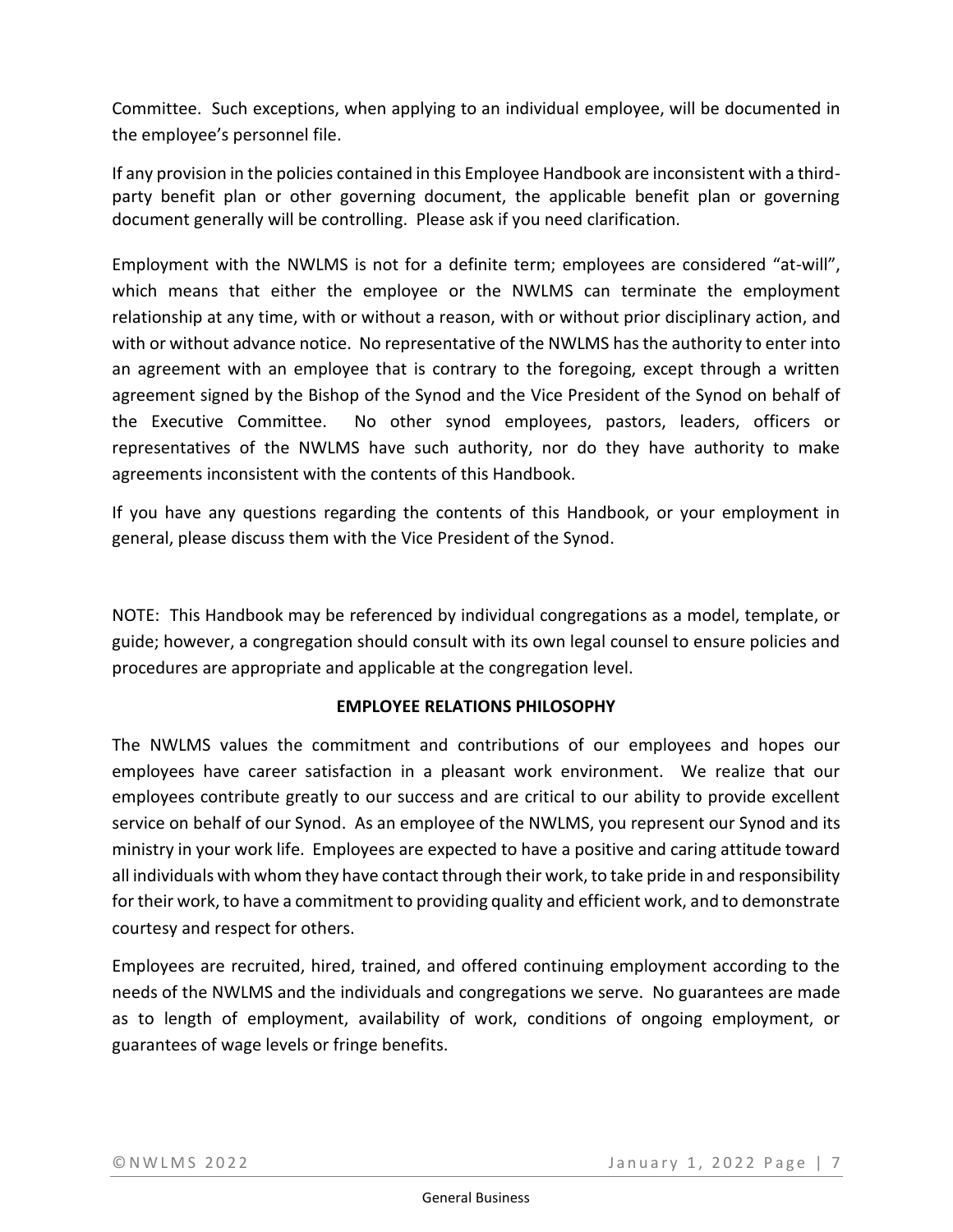Employees are compensated for their services to the NWLMS through equitable wages and benefits. Employees are given feedback regarding their work performance when hired and throughout their employment. All employees are encouraged to give their constructive input into the decisions and direction of the NWLMS. The NWLMS appreciates the opportunity to work with its employees to resolve issues and to facilitate a pleasant work environment.

# **EMPLOYMENT**

### **EQUAL EMPLOYMENT OPPORTUNITY**

The NWLMS has a policy of nondiscrimination with all employees and applicants for employment. All aspects of employment, including but not limited to recruitment, hiring, promotions, compensation, benefits, discipline, continuing education and training, and any other employment opportunities, will be made on the basis of individual abilities and qualifications and without regard to race, color, religion, sex, age, national origin, disability, genetic information, height, weight, marital status, veteran status, gender orientation, gender identity, gender expression or any other legally protected category.

As a member of the ELCA, certain positions may require more intensive understanding of and commitment to ELCA doctrine and statements of policies. Accordingly, at times the NWLMS may specifically seek out individuals with defined religious training, synodical recognition, or who are members of an ELCA congregation.

Employment opportunities with the NWLMS are based on an individual's ability to do the job. The NWLMS will provide reasonable accommodations when necessary to aid the employment and advancement of disabled workers who are otherwise qualified to perform the essential job functions of their position, unless doing so would result in an undue hardship. A qualified employee with a disability should provide the Vice President of the Synod a written request for an accommodation within 182 days after the employee knew (or reasonably should have known) the accommodation was needed in order to perform the job tasks more effectively. The Vice President of the Synod will then meet with the employee to discuss the disability in relation to the duties of the job and possible accommodations. Failure to properly notify the NWLMS will preclude any claim.

An employee with questions or concerns about any type of discrimination in the workplace is encouraged to bring such issue(s) to the attention of the Vice President of the Synod. Employees can raise concerns and make reports without fear of reprisal.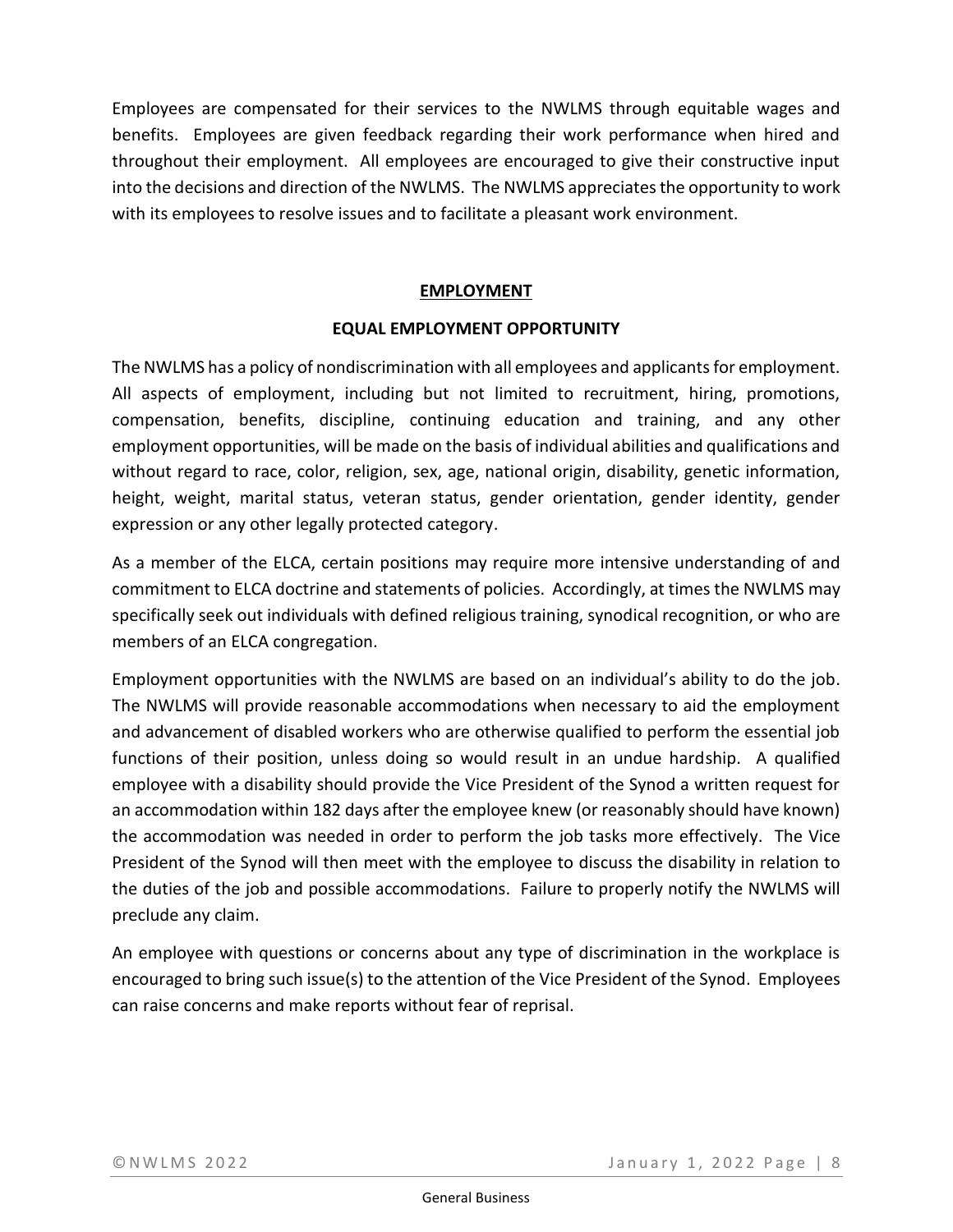#### **EMPLOYMENT AT WILL**

For any and all non-rostered employees, continued employment is not guaranteed; each nonrostered employee is an at-will employee. This means that you can leave your employment at any time, with or without cause, with or without prior disciplinary action, and with or without prior notice, although the NWLMS does request two weeks advance notice when possible.

Likewise, the NWLMS may discharge an at-will employee at any time, with or without cause, with or without prior disciplinary action, and with or without prior notice, but the NWLMS will try to provide advance notice when possible based on the circumstances.

No representative of the NWLMS, other than the Bishop of the Synod and the Vice President of the Synod, has authority to enter into an agreement of employment for any specified period of time or to make any agreement contrary to the foregoing. Further, any such offer of employment other than at-will status must be in writing and signed by the Vice President of the Synod.

### **EMPLOYMENT APPLICATIONS & INFORMATION**

Applicants for employment with the NWLMS are expected to provide complete and accurate information regarding their background, employment history, credentials, and qualifications for employment. The NWLMS relies upon the accuracy of information contained in the employment application, as well as the accuracy of other data presented, verbally or in writing, throughout the hiring process and the employment relationship. As part of the hiring process, an individual must provide references and must authorize a criminal history background check. Any misrepresentations, falsifications, or omissions in information or data may result in an individual no longer being considered for employment, or if employed, may result in the termination of employment, regardless of the time elapsed before the discovery. The NWLMS also may investigate a candidate for employment or an employee's background, employment history, credentials, and qualifications at any time during the employment relationship.

### **EMPLOYMENT ELIGIBILITY VERIFICATION**

In compliance with federal immigration laws, the NWLMS is committed to employing only individuals who are legally authorized to work in the United States. Each new employee, as a condition of employment, must complete the Employment Eligibility Verification Form I-9 and must present documentation which constitutes evidence of identity and employment eligibility. If an employee is authorized to work in the United States for a limited time period, the individual will be required to provide reverification documentation of renewed employment eligibility prior to expiration of that period to remain employed by the NWLMS.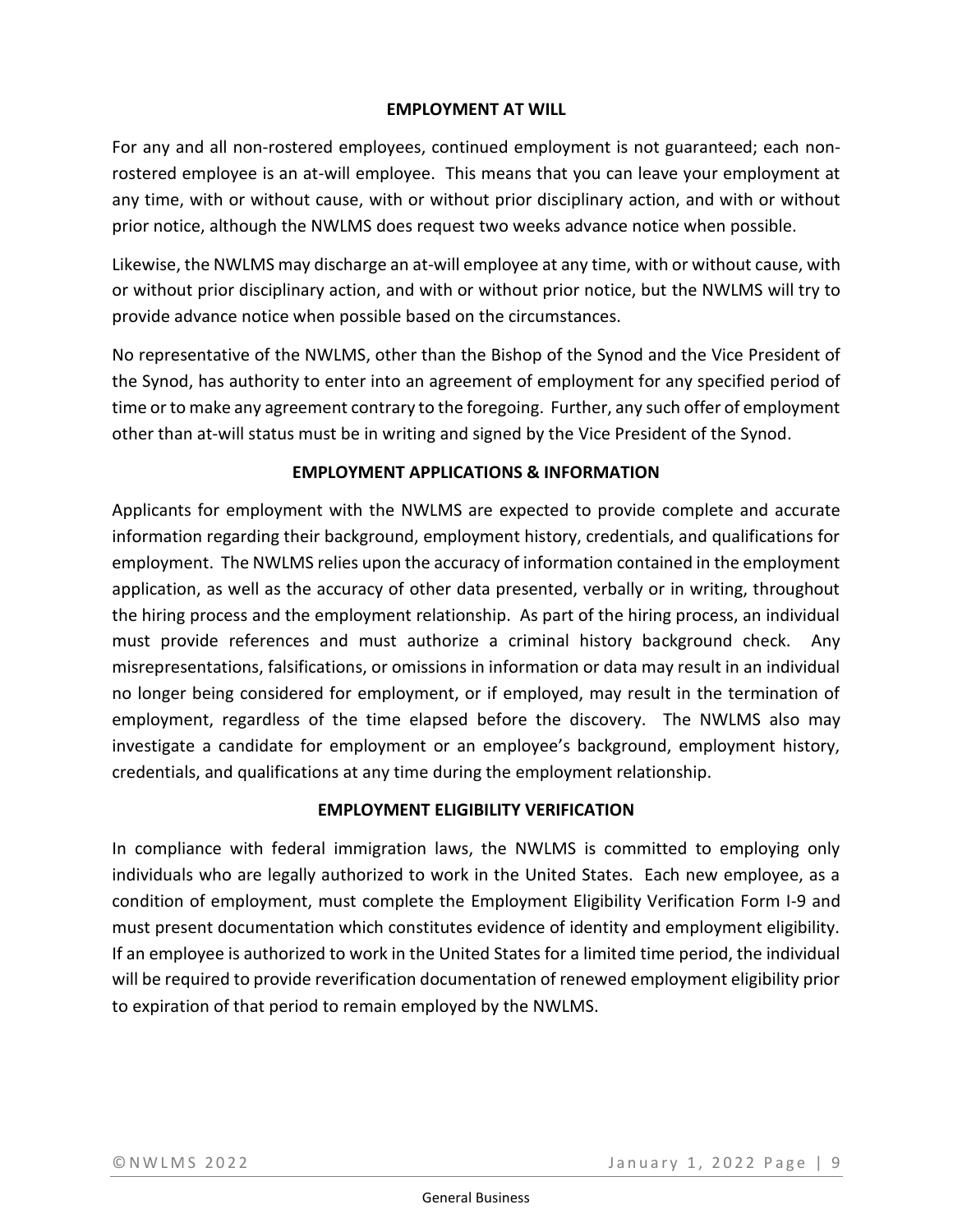# **ORDINATION/LICENSURE/CERTIFICATION**

Some positions may require ordination, specific religious education, licensure and/or certification. When a specific criterion is required, an employee or applicant for employment must present original documentation of successful educational completion or licensure/certification prior to beginning employment. Employees are responsible for providing and maintaining a current or updated license or certification, when required for their position, prior to the expiration date. If the licensure or certification is suspended or revoked, or impacted in any way during its effective period, the employee is responsible for providing written notice to the NWLMS as soon as the change is made or is known by the employee.

### **PERSONNEL FILES/CHANGES IN EMPLOYEE INFORMATION**

The NWLMS establishes and maintains a personnel file for all employees. The personnel file includes such information as the employment application, resume, credentials, licensure, certifications, performance evaluations, wage and benefit data, disciplinary actions, records of education and training, and other information relating to the employee's employment.

Employees are required to keep their personnel records updated by reporting changes to their name, address, telephone number, marital status, beneficiary designation, number of dependents, and persons to notify in the event of an emergency as soon as possible after a change is made.

Employee personnel files are the property of the NWLMS and are held in confidence. Access to information is restricted to specified NWLMS employees or Synod Council members on a need to know basis. Employees have the right to review their own personnel file by submitting a written request. A time then will be arranged for the employee to review the file with the Bishop of the Synod.

### **EMPLOYMENT CLASSIFICATIONS**

Employment categories are categorized as rostered or at-will employees.

The following are used to describe employment classifications with the NWLMS:

*Exempt* employees hold management, professional, administrative or other positions exempt from federal and state overtime pay requirements. These employees often are referred to as salaried employees.

*Nonexempt* employees are eligible for overtime pay and typically are paid on an hourly basis.

Regular Full-time Benefit Eligible: An employee regularly scheduled to work thirty-two (32) hours or more per week in a designated regular full-time position (exempt or nonexempt). A full-time employee is eligible to participate in all benefits listed in this Handbook. Full-time employees are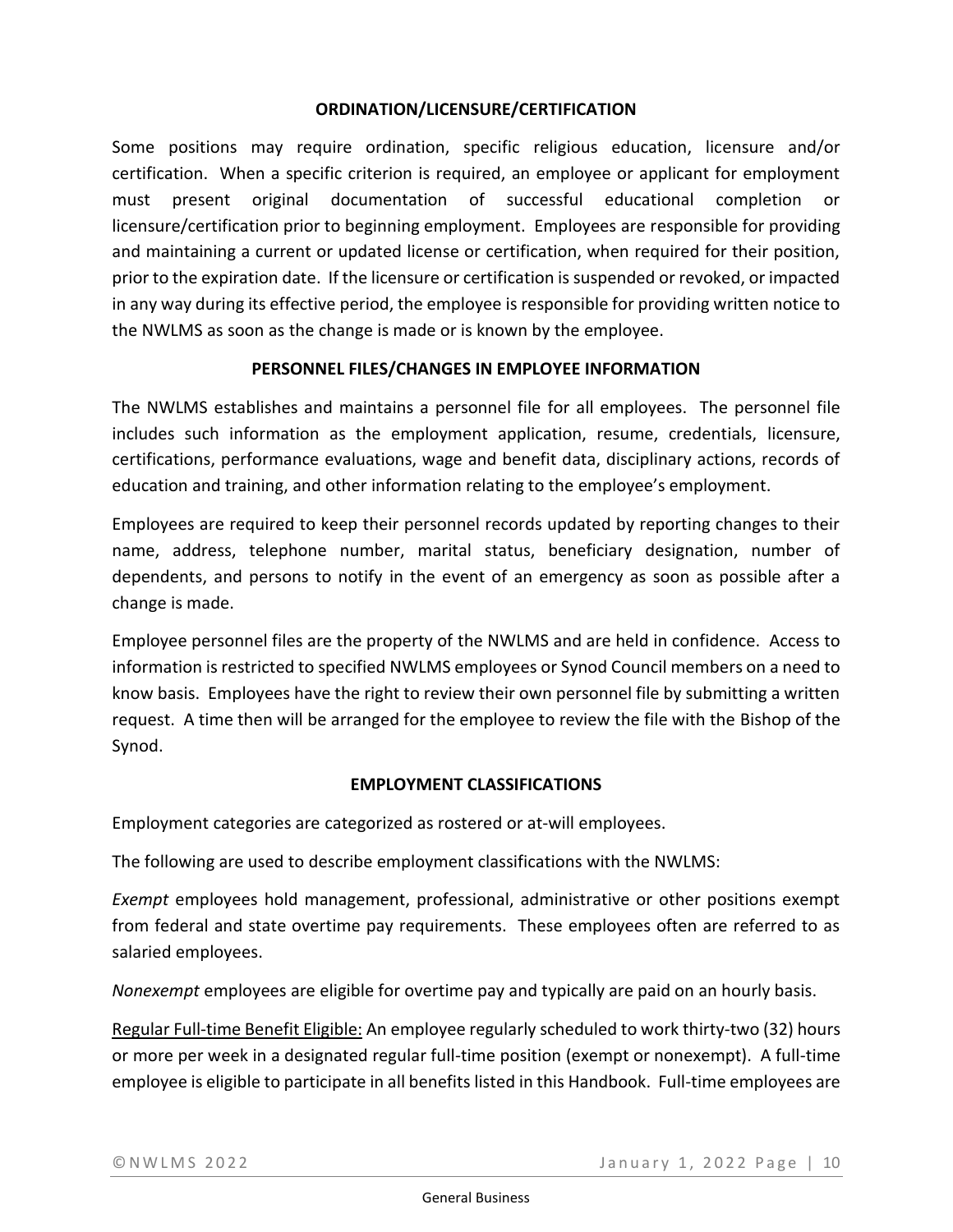employed for an indefinite period of employment consistent with the NWLMS' at-will employment status.

Regular Part-time Benefit Eligible: An employee regularly scheduled to work twenty (20) hours to thirty-two (32) hours per week in a designated regular part-time position (exempt or nonexempt). Part-time employees are eligible to participate in some of the employee benefits specified (see specific benefits) in this Handbook in addition to those benefits required by law. Part-time employees are employed for an indefinite period of employment consistent with the NWLMS' at-will employment status.

Limited Part-time: An employee regularly scheduled to work less than twenty (20) hours per week in a designated limited part-time position (exempt or nonexempt). Limited part-time employees are not eligible to participate in most benefits listed in this Handbook unless specifically noted in this Handbook, as otherwise required by law, or as specified in a contract approved by the Executive Committee and signed by the Vice President of the Synod. Limited part-time employees are employed for an indefinite period of employment consistent with the NWLMS' at-will employment status.

Temporary: An employee hired to work for a specified period of time as an interim replacement, to temporarily supplement the workforce, or to assist in the completion of a specific project. Temporary employees typically are hired for an initial duration of 120 days or less, although their employment may be terminated at any time consistent with at-will employment status. Extension of employment beyond the initially stated period does not in any way imply a change in employment status unless such individual is specifically notified otherwise in a document signed by the Vice President of the Synod. Temporary employees are not eligible to participate in employee benefits, except for those benefits required by law, or specified in a contract approved by the Executive Committee and signed by the Vice President of the Synod.

# **ELCA EMPLOYEES**

An individual who is employed by the ELCA and providing ministry in the NWLMS, is deployed from the ELCA to the NWLMS, is jointly supervised by the corresponding ELCA Unit Director and the Bishop of the NWLMS, and/or is a shared employee, is subject to the policies, procedures, and practices established and administered by the ELCA as well as the NWLMS. If a policy, procedure, or practice of the NWLMS is inconsistent with ELCA standards, generally the ELCA standard controls; however, the individual should request clarification by the Bishop of the Synod or the Vice President of the Synod Council to ensure compliance with NWLMS expectations and requirements.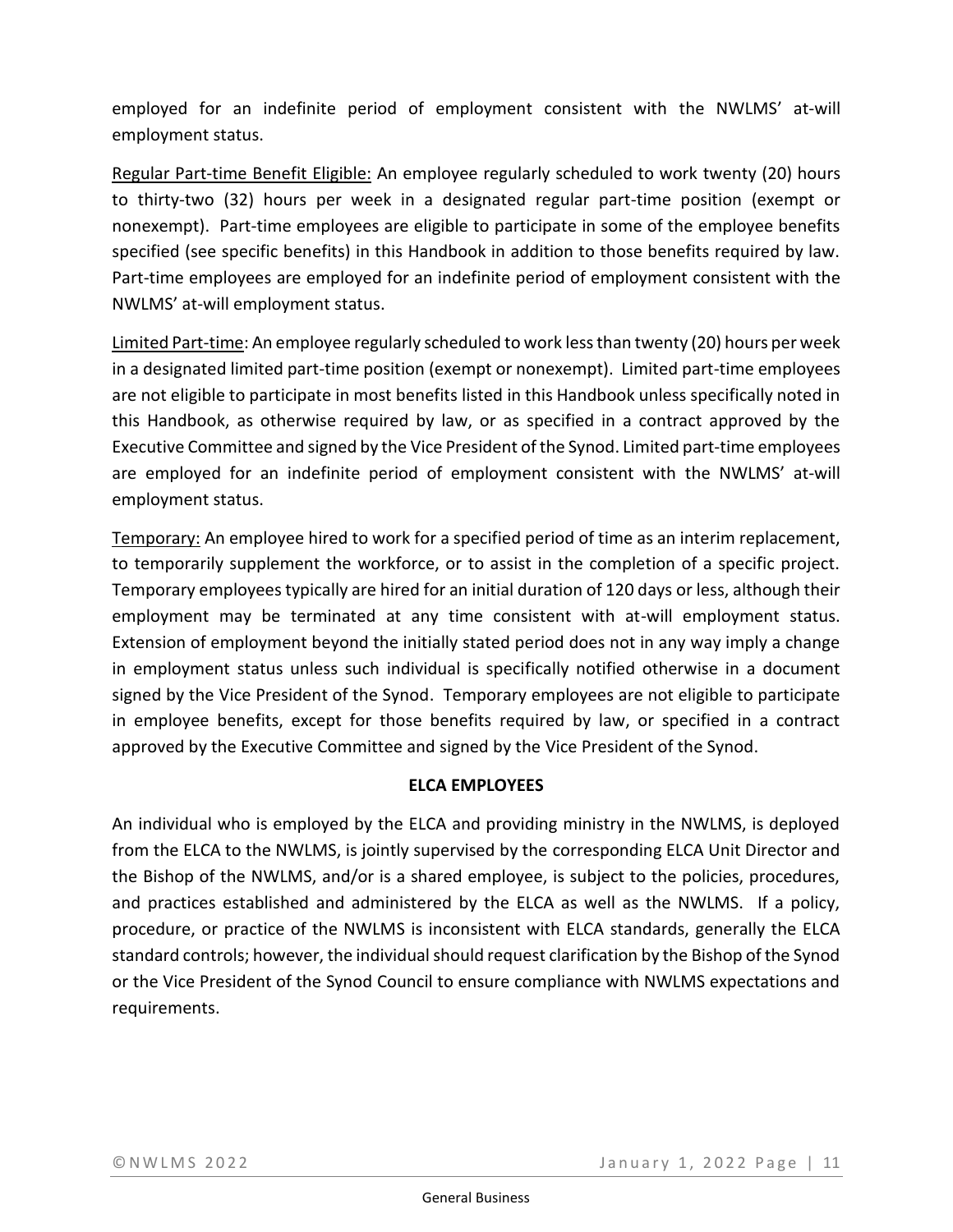# **INDEPENDENT CONTRACTORS / INDIVIDUALS PLACED THROUGH TEMPORARY AGENCIES**

The NWLMS at times enters into an independent contractor relationship with an individual or may engage the services of a temporary placement agency to provide individuals whose services are necessary for a specific job to meet Synod operational and administrative needs. Such individuals are not employees of the NWLMS; however, they may receive a copy of the Employee Handbook solely for the purpose of becoming acquainted with expectations of all individuals who provide services on behalf of the Synod. Further, such individuals are required to comply with NWLMS policies, procedures and practices while placed with and/or working with or for the NWLMS.

# **INTRODUCTORY PERIOD**

All employees begin their employment at the NWLMS with a ninety (90) day Introductory Period. During the Introductory Period, employees have the opportunity to become familiar with the NWLMS, other employees, and their new job. During this time, employees also will become familiar with NWLMS policies, procedures, and employee benefits; however, employees are not eligible to participate in most benefits until the Introductory Period has been successfully completed.

Likewise, the NWLMS has the opportunity to evaluate an employee's performance as well as suitability for the position and continued employment during the Introductory Period. At the conclusion of the Introductory Period, new employees must be able to demonstrate that they can adequately perform the functions of the position for which they were hired. The employee will be evaluated by their designated supervisor and/or the Vice President of the Synod and a determination will be made whether the Introductory Period has been satisfactorily completed, will be extended, or the employment relationship terminated.

The existence of the Introductory Period in no way alters or changes the at-will status of employment with the NWLMS, it is solely intended to provide an orientation period, a benefit qualifying period, and an opportunity to receive feedback after beginning employment.

# **JOB DESCRIPTIONS**

The Synod Executive Committee provides employees written job descriptions outlining the major duties and responsibilities of their position. Employees normally will be involved in the periodic updating of their job descriptions. Job descriptions are intended to provide only a summary of the major duties, responsibilities and expectations of the position; they are not an all-inclusive list of tasks. Further, job responsibilities may change at times and an employee may be asked to work on or to assist with other work necessary or important to the mission and ministry of the NWLMS. The Bishop, the Vice President of the Synod, and the Executive Committee reserve the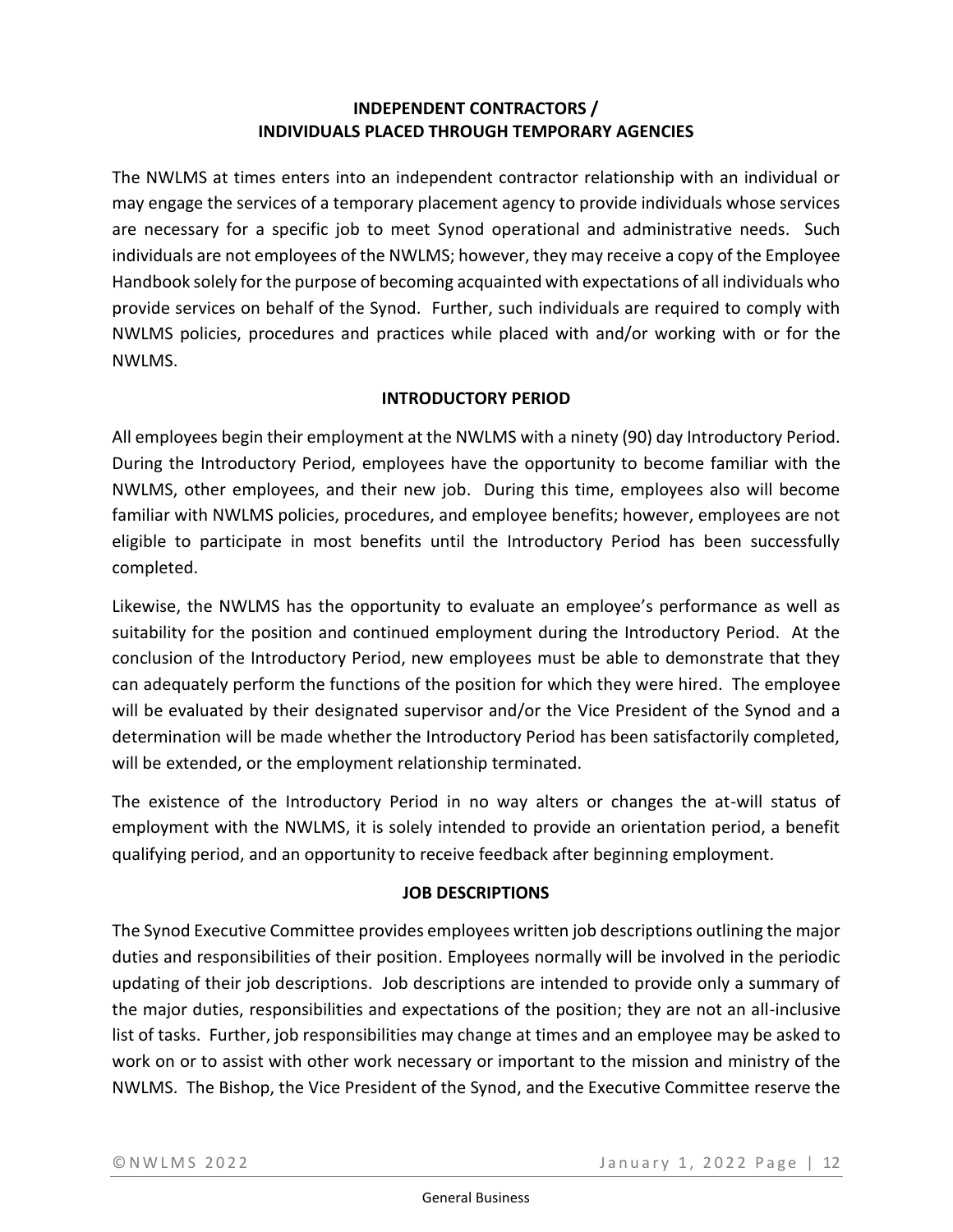right, at any time, to alter or to change job responsibilities, to reassign or to transfer positions, or to assign additional job responsibilities. Any questions regarding your job description, duties or responsibilities may be directed to the Bishop and/or the Vice President of the Synod.

# **PERFORMANCE REVIEWS**

We believe open, honest, and consistent communication is important to a good working relationship. Accordingly, the Bishop and the Executive Committee attempt to provide ongoing feedback to employees regarding their work performance. If an employee has a question or concern regarding performance, the employee is encouraged to ask for feedback. Formal requests for performance feedback may be directed to the Bishop and/or the Vice President of the Synod.

Regular full-time and regular part-time employees generally receive a performance evaluation at the completion of the Introductory Period and annually thereafter at a time designated by the Vice President of the Synod. The performance review is intended to provide an employee performance feedback from both the Bishop and the Executive Committee and to discuss developmental needs, plans and goals to ultimately enhance the mission and ministry of the NWLMS and an employee's job satisfaction. Direct supervisors are encouraged to communicate informally on a regular basis regarding individual performance and planning expectations.

When a performance evaluation is written, the original will be retained in the employee's personnel file and a copy will be provided to the employee. Both the supervisor and the employee sign the evaluation form; signing the form does not mean there is agreement on the contents; rather, it indicates a performance related conversation occurred. An employee may submit a signed written response to a written performance evaluation which will be attached to the original evaluation and also will be placed in the employee's personnel file.

### **OUTSIDE EMPLOYMENT/CONFLICT OF INTEREST**

When you accept employment with the NWLMS, your first responsibility is to the Synod and to the efficient performance of your assigned duties. However, as an employee, you may hold a job with another organization as long as you satisfactorily perform your job responsibilities with the NWLMS and as long as the other job does not interfere with your regular Synod work hours, affect the efficient performance of regular Synod duties, and/or distract you from your duties due to fatigue, worry, or other conditions.

All employees will be held to the same performance standards and will be subject to NWLMS scheduling demands, regardless of any existing outside work requirements. NWLMS work requirements, including mandatory overtime, must take precedence over any secondary employment.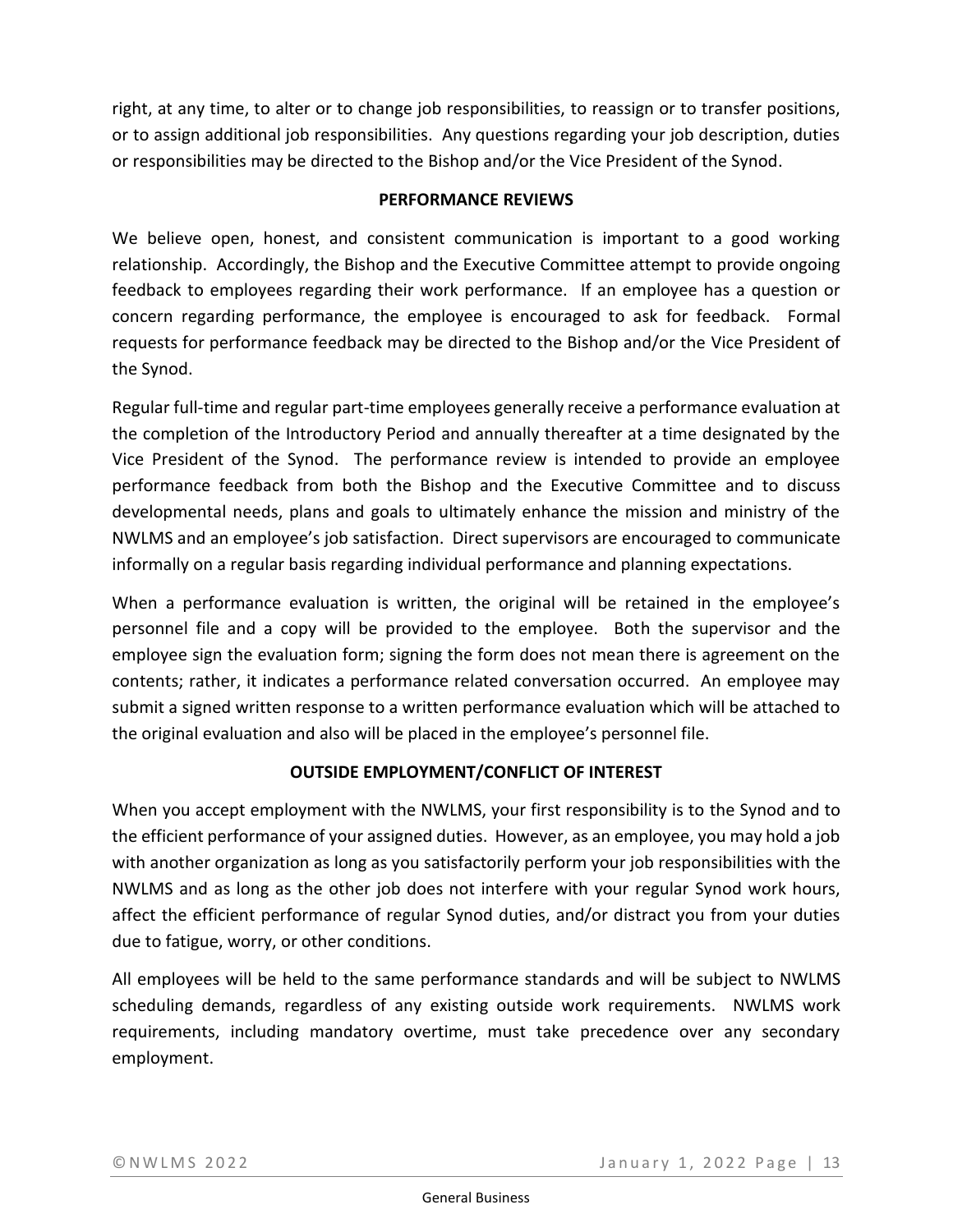If the NWLMS determines that an employee's outside work interferes with the performance or the ability to meet the requirements of the employee's position with the NWLMS, the matter will be discussed with the employee and the employee may be asked to modify or to terminate the outside employment if he or she wishes to remain employed with the NWLMS.

# **TERMINATION OF EMPLOYMENT**

The ending of employment with the NWLMS may occur through resignation or discharge, unless specified otherwise in individual call documents. Resignation is a voluntary termination initiated by the employee; discharge is an involuntary termination initiated by the NWLMS. Please note that all employment is considered co-terminus with the Bishop's term of office, whether a rostered or an at-will employee, which means that all employees are required to submit a "Letter of Resignation of Employment" at the end of a Bishop's term of service (typically every 6 years) at which time a transition plan for synod staffing (including both rostered and at-will employees) will be created and communicated by the Bishop in consultation with the Executive Committee. This requirement is in place for both new bishop elections as well as re-elections.

Other than in a co-terminus situation, please notify the Vice President of the Synod in writing of your intent to resign. A two-week notice of resignation period is respectfully requested; however, the NWLMS may accept your resignation effective immediately or at any time during the notice period in its sole discretion. You will be paid for actual time worked through the date of your resignation. Although employment is at will, the NWLMS will try to provide advance notice of termination through discharge also, unless circumstances require less time or no notice.

Exit interviews may be conducted with resigning employees to discuss the reasons for the employee's departure as well as such issues as employee benefits, suggestions, concerns, and complaints.

Exiting employees are required to return all NWLMS property, including but not limited to keys, vehicles, Employee Handbooks, documents, electronic and paper files, books, computers, computer usernames and passwords, cell phones, and all other property or materials issued to them or in their possession or control immediately upon request or upon termination of employment. The employee may be required to sign an affidavit that all Synod property, including all confidential information, has been returned.

The employee's last paycheck is available to them on the regular pay date following the termination of employment date. Upon termination of employment, whether voluntary or involuntary, paid time off benefits earned through the last day of employment are paid out on a pro-rated basis. All other employee benefits cease of the last day an employee actually works unless specified otherwise in writing.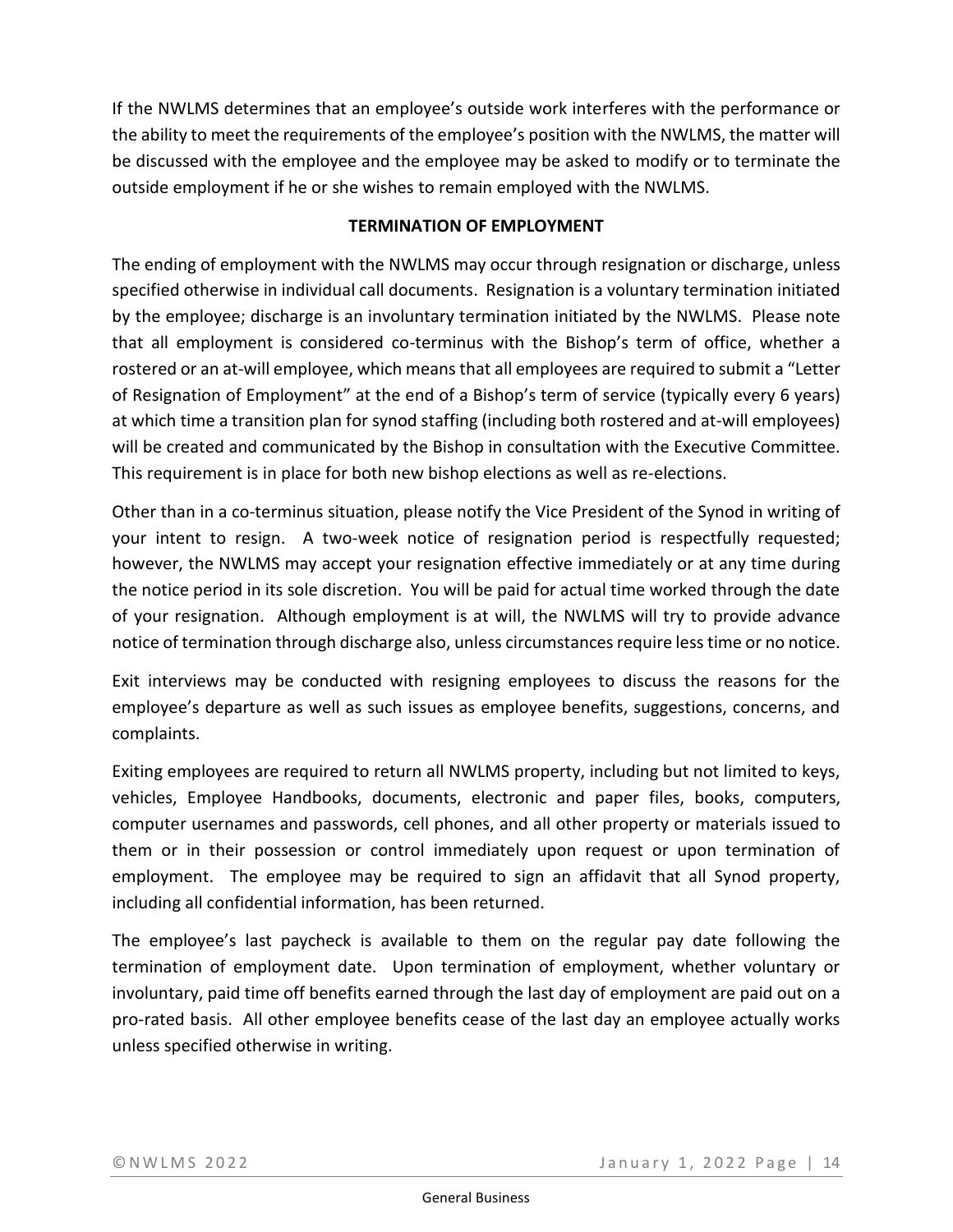# **AT-WILL EMPLOYEE REFERENCES**

Current and former at-will employees should refer all external requests for employee personnel information to the Vice President of the Synod. Only the Vice President of the Synod is authorized to respond to requests for information regarding current and former at-will employees.

The Vice President of the Synod will confirm the following information regarding employment with the NWLMS: hire date, termination date, position title, and status of employment (whether full-time or part-time). If an employee or former employee provides a signed authorization to release additional information to specified prospective employers, the Vice President of the Synod also may provide factual, job related information contained in the employee's personnel file.

# **REHIRING FORMER EMPLOYEES**

Any individual who terminates employment voluntarily with proper notice may seek reemployment with the NWLMS at a later time. Re-employment will be based upon the existing needs of the NWLMS in relation to the qualifications of the former employee. A former employee who has not been employed by the NWLMS for six months or more shall assume the status of a new hire and will not receive credit for prior service in terms of employee benefits or seniority purposes, unless specifically agreed to otherwise in writing at the time of rehire and signed by the Vice President of the Synod.

# **CONTINUOUS SERVICE DATE**

An employee's continuous service date is based upon the actual first day of work adjusted by any leaves of absence or termination of employment followed by a rehire within six months.

# **EMPLOYEE RELATIONS**

### **STANDARDS OF CONDUCT**

The primary responsibility of all NWLMS employees is to support the Synod's mission and ministry through competent performance of job responsibilities and duties. As an employee of the NWLMS, you have an obligation to be hospitable, organized, efficient, and attentive to the needs of others as well as to reflect the love of Christ in all interactions. The NWLMS believes that establishing a favorable impression within and outside our Synod is extremely important as the primary step in building trust and confidence and in furthering our mission and ministry.

Employees of the NWLMS are to display the highest standards of personal conduct. Accordingly, the following are not tolerated and may result in disciplinary action, up to the immediate termination of employment: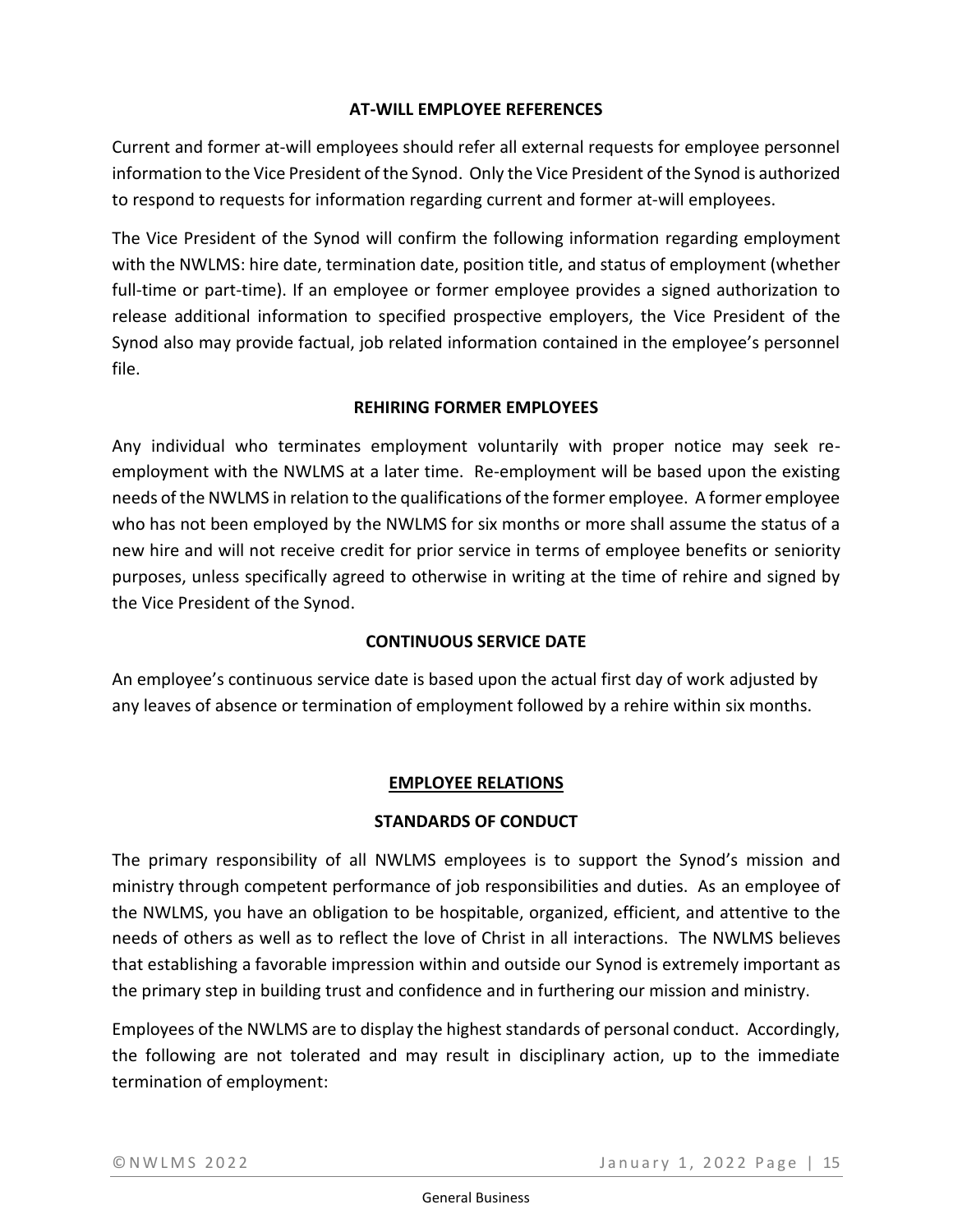- Theft, abuse or sabotage of property
- Dishonesty
- Divulging or misusing confidential information
- Harassment or other unlawful discrimination
- Insubordination or other disrespectful conduct
- Refusal or failure to follow NWLMS policies, procedures and/or standards, including the policies contained in this Employee Handbook
- Fighting, engaging in threatening or violent behavior, or behaving in a way that could provoke violence
- Altering, falsifying or tampering with any personnel, payroll, or any other Synod records
- Possessing firearms or weapons, or other dangerous or hazardous materials, devices or substances on Synod premises or while conducting Synod business
- Use of abusive, obscene, or foul language or behavior
- Endangering your safety, the safety of a co-worker, or the safety of others
- Being under or appearing to be under the influence of, or having in the employee's system, alcohol and/or illegal drugs on Synod premises or while conducting Synod business
- Possessing, consuming, manufacturing, distributing, or dispensing any illegal drugs on Synod premises or while conducting Synod business
- Excessive absenteeism or tardiness; an absence without notice; unauthorized absence from the work area during the workday
- Unsatisfactory job performance; failure to correct conduct; failure to improve unsatisfactory performance which has been the subject of a prior warning
- Excessive, unreasonable, unauthorized, or inappropriate use of Synod property, equipment, technology, or supplies for personal use
- Sleeping, loafing, or wasting time during work hours
- Excessive, unreasonable, unauthorized or inappropriate use of Synod property, equipment, technology, or supplies for personal use
- Participating in any illegal activity on Synod property or while conducting Synod business
- Other conduct disruptive to Synod operations or to the Synod's mission and ministry

The above list is intended to provide a general list of prohibited conduct and is not intended to be all-inclusive. The list is not to be considered to cover all situations that may result in disciplinary action nor does it limit the NWLMS right to take appropriate action in any specific incident or situation, although employees have the right to address matters related to the terms and conditions of their employment in an appropriate manner. Notwithstanding this section, the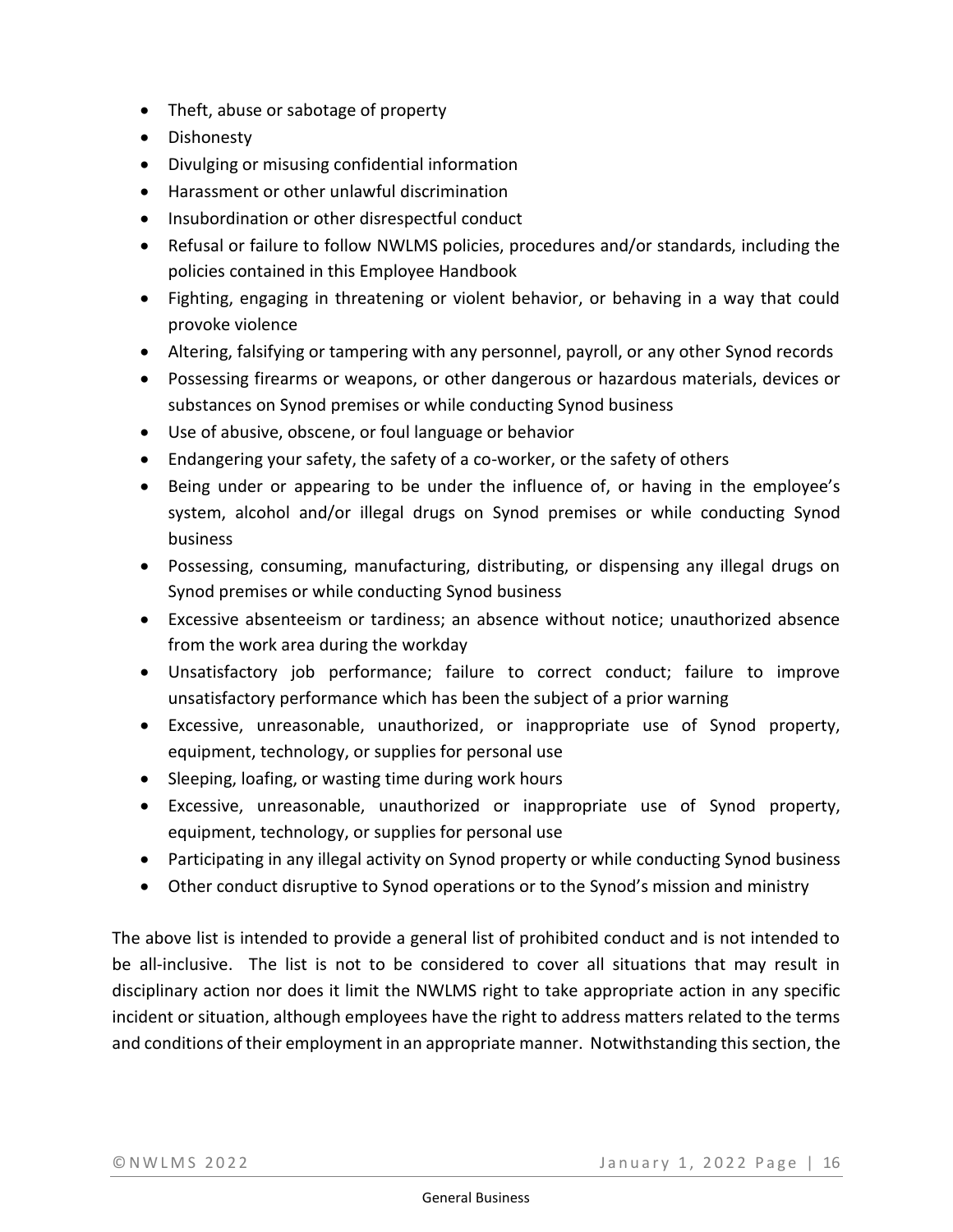NWLMS reserves the right to terminate an at-will employee at any time, with or without prior disciplinary action, with or without advance notice, and with or without reason.

# **CORRECTIVE DISCIPLINE PROCEDURES**

The NWLMS takes a constructive approach to disciplinary matters to ensure that actions which could interfere with our Synod's mission and ministry or an employee's job responsibilities and duties are not continued. Occasionally disciplinary action is necessary when an employee's actions do not conform with generally accepted standards of good behavior, when an employee violates work rules, or when an employee's work performance is unsatisfactory.

There is no effective method of predetermining the seriousness or effect of any one violation of Synod policy or of making an exhaustive list of all possible violations of policy. The severity of the disciplinary action depends on the nature and frequency of the offense, the seriousness of the infraction or performance deficiency, the employee's past record, and any other mitigating circumstances.

Discipline may range from verbal warning(s), to written warning(s), to suspension from work (with or without pay), to discharge from employment. Further, although some violations may be more severe than other violations, repeated violations or a combination of violations also may result in more severe discipline or termination of employment.

Nothing in this policy or in this Handbook is intended to limit in any way the NWLMS right to terminate at-will employment at any time, with or without cause, with or without prior disciplinary action, and with or without advance notice.

### **EMPLOYEE CONCERNS/RESOLUTION PROCEDURE**

The NWLMS wants its employees to feel comfortable raising any issues or concerns they may have related to their employment. At times an employee may believe that he or she has a legitimate complaint about a Synod policy or practice, a supervisor, another employee, or a visitor. On such occasions, we encourage employees to speak their minds without fear of reprisal to the appropriate person(s). By openly discussing concerns together, we can best protect the interests of both the individual and the NWLMS. Formal concerns should be communicated to the Vice President of the Synod for review and resolution.

Employee concerns and problems will be treated with respect. Employees will not be penalized formally or informally, for voicing a complaint, concern, or problem in a reasonable and businesslike manner. We encourage any employee with a complaint to resolve the problem. Whatever course of action is taken, however, an employee should air complaints to the appropriate person(s) and through the appropriate channels – not to other employees, individuals outside the Synod staff, or visitors.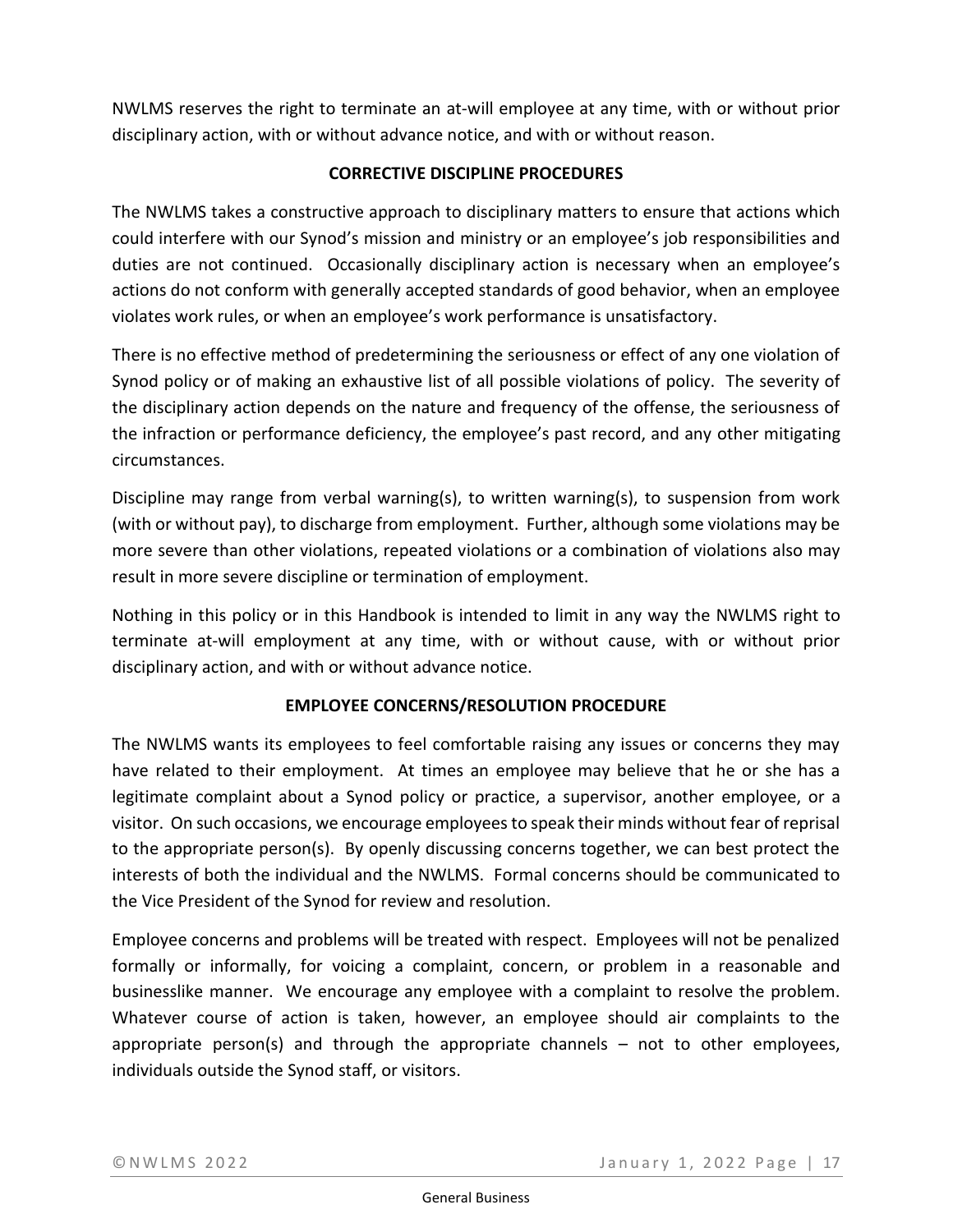#### **ATTENDANCE & PUNCTUALITY**

Your job is important to the NWLMS and to the individuals, congregations, and communities we serve. Your supervisor, other employees, and individuals throughout our Synod rely on you to perform your work regularly and competently. Punctuality and regular attendance are essential to the NWLMS mission and ministry and create a good working reputation for an employee.

It is necessary that you are present and on time during your scheduled working hours. Employees are expected to arrive in time to be ready to work by their appointed time or to be otherwise available during working time if working at a remote location. Any time after that is considered tardy. Tardiness also is counted when returning from lunch or other non-work time away from the NWLMS. Chronic tardiness will be addressed on an individual basis.

If you will be late for work or unable to report for work, whether working in the Lansing office or deployed to another location, you must personally contact the Lansing Synod office as early as possible (no later than your scheduled start time) to communicate regarding your delay or absence. You are required to provide information regarding the reason for your absence or delay and how long you expect to be away. You then are required to provide an update to the Bishop each day of your absence, unless you have made specific alternative arrangements with the Bishop. Employees absent repeatedly or for an extended period of time may be required to provide acceptable documentation regarding the cause(s) of absence and their suitability to return to work.

Absenteeism or tardiness that is unexcused or excessive in the sole judgment of the Bishop and/or the Executive Committee will result in disciplinary action, up to and including termination of employment. Further, an absence without notification as required by this policy may be considered job abandonment and may be considered a voluntary self-termination. Finally, if an employee must leave work before the end of the workday, the employee must obtain authorization from the Bishop prior to leaving.

### **BULLETIN BOARDS**

The NWLMS may provide bulletin boards (actual or electronic) for Synod-related and employment-related information. Notices must have Synod approval before posting and must be dated. Unauthorized, inappropriate, and/or outdated information will be removed at the discretion of the Synod. The Vice President of the Synod has ultimate authority, in conjunction with Executive Committee oversight, over what is posted on NWLMS bulletin boards.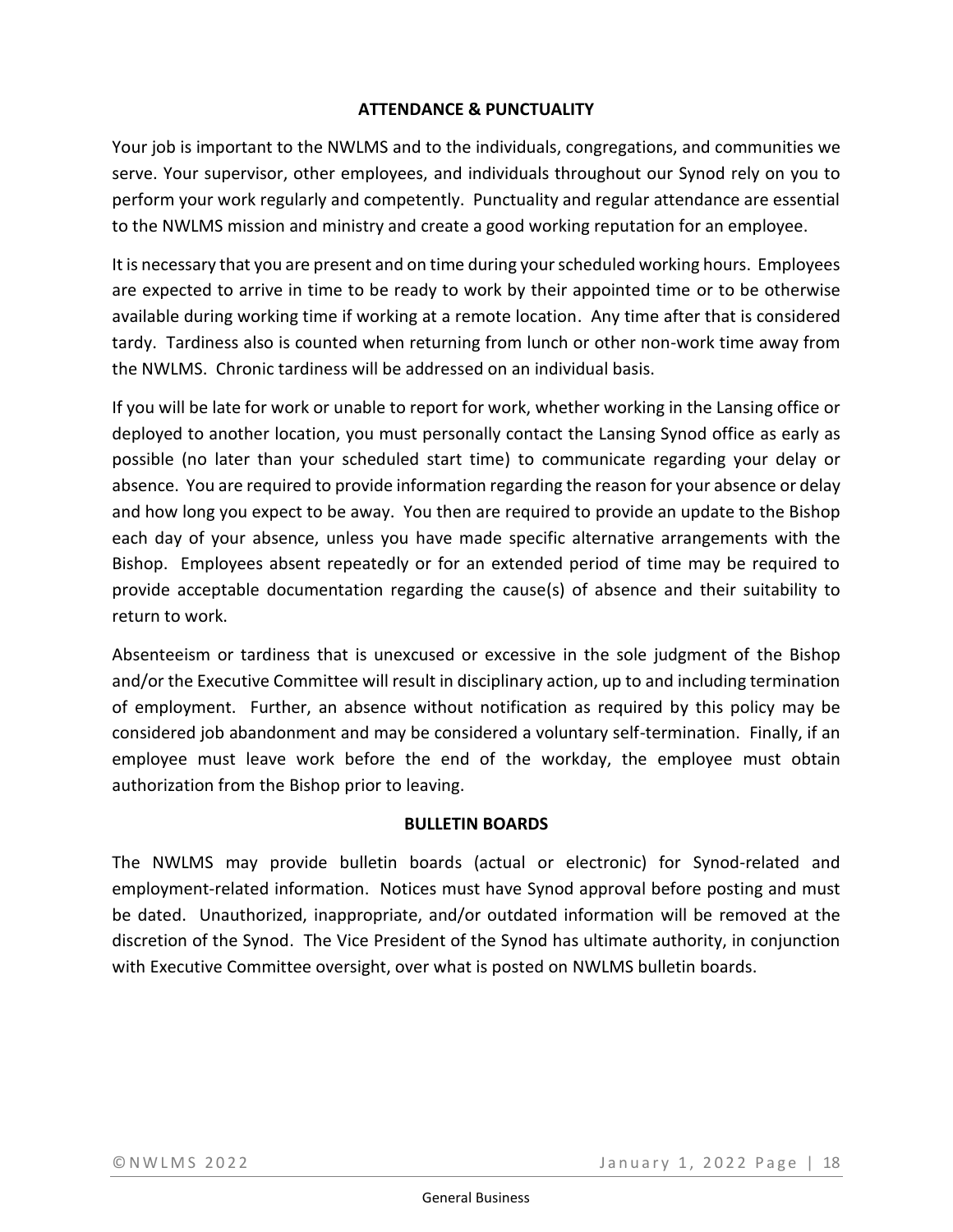# **BUSINESS ETHICS**

The NWLMS strives to maintain a caring and safe environment with a reputation for compassion and integrity. This requires our employees to display the highest standard of ethical conduct and personal integrity in all dealings with other employees and individuals throughout our Synod. Our ability to further our ministry effectively is dependent upon preserving others' trust and confidence in us and in our ability to meet their needs.

Employees are cautioned not to take any actions that may obligate the NWLMS in a manner not specifically approved. Never make any verbal statement, enter into an agreement or sign or alter any document as an agent or representative of the NWLMS without full understanding of the implication of your actions and without specific authority to do so.

# **CONFIDENTIALITY POLICY**

Employees have an obligation to protect the confidentiality of Synod information. Synod business, financial, proprietary, congregational, administrative and other operational information should never be accessed, disseminated, or discussed with others, except on a needto-know basis according to the employee's position. The confidentiality obligation also includes information protected pursuant to federal or state laws, including but not limited to social security numbers, as addressed more specifically below.

Information in a personnel file is confidential and can be released only after receiving written authorization from the employee, or as required by law. If a request for release of information is from an attorney, is a subpoena, or concerns a questionable situation, the request will be reviewed and responded to by the Bishop, the Vice President of the Synod and/or the Synod Attorney.

All files, documents or other materials containing confidential information are Synod property and should be secured in an appropriate manner during and at the end of every workday. An employee who causes confidential information to be misused or disclosed will be subject to disciplinary action, up to and including termination of employment. The obligation to keep information confidential continues even after an employee ceases to be employed by the NWLMS.

Employees may be required to sign a confidentiality agreement which itemizes in more detail obligations regarding confidentiality, and which confirms their pledge to abide by the NWLMS guidelines for confidentiality.

### **SOCIAL SECURITY NUMBER PRIVACY POLICY**

Consistent with the NWLMS Confidentiality Policy, practices and procedures, and with legal requirements, the NWLMS is committed to protecting the privacy rights of our employees,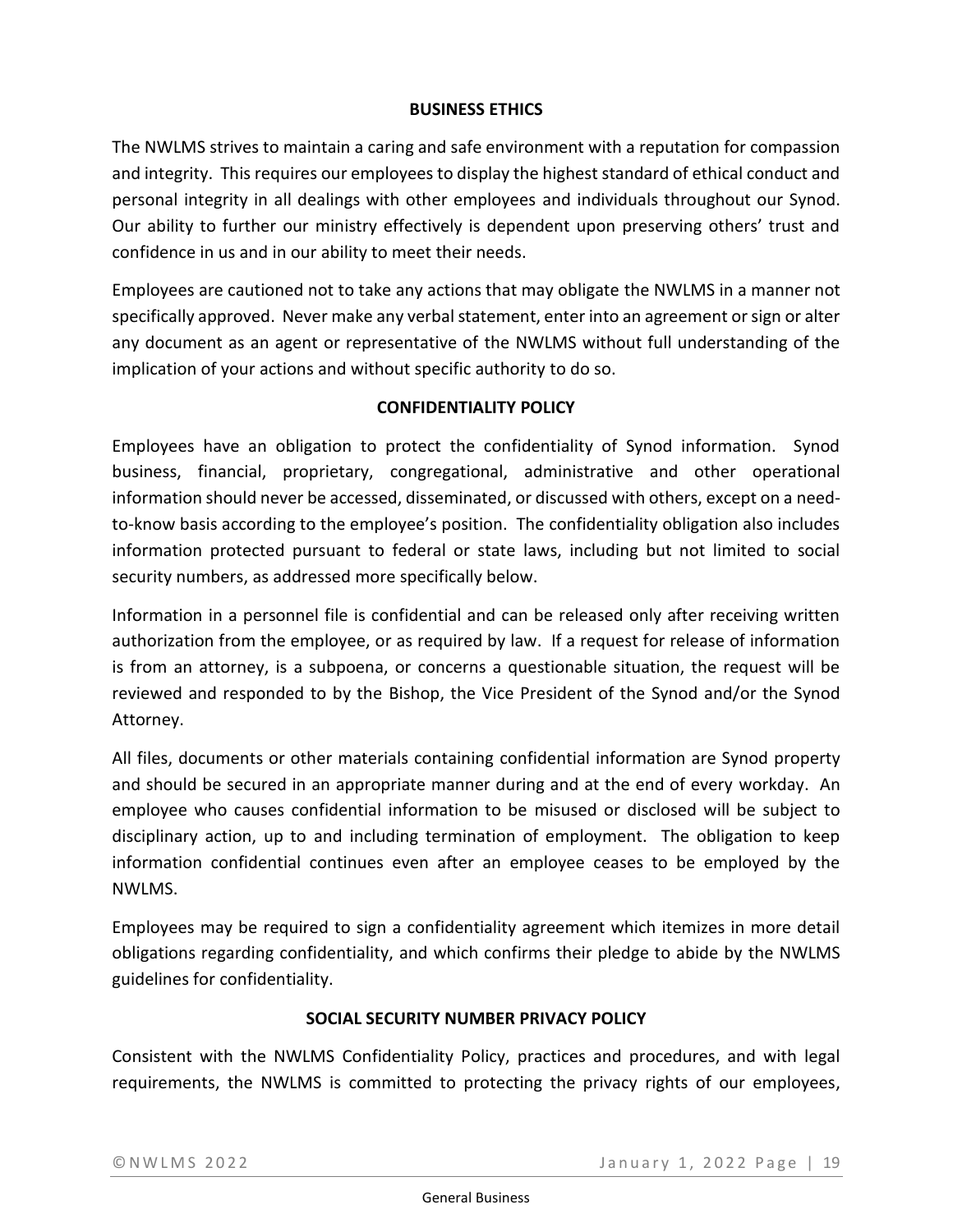rostered leaders and others whose personal information we retain, specifically regarding the protection of social security numbers. Social security numbers may be required at times for such purposes as payroll, IRS reporting, benefits administration, etc. The NWLMS also may use up to four sequential digits of an employee's social security number for identification or other business-related purposes. The NWLMS uses social security numbers only for the intended purpose for which they are obtained and for purposes consistent with and necessary to the original purpose.

Social security numbers are considered confidential information under the Confidentiality Policy, are stored in secure locations, and are accessible only to specifically authorized employees or other need-to-know individuals. The NWLMS takes precautions to protect personal information of individuals collected or maintained by the NWLMS against loss, unauthorized access, and illegal use or disclosure. Any transmission of a social security number is made through secure means so as to be protected from interception by a third party, such as through a secured server or encrypted transmission. Further, when a mailing is necessary which includes a social security number, such mailing will be done so that the social security number is not viewable.

Social security numbers and related information are not provided to third parties without written consent, except when required by law, such as for identification verification, payroll taxes, insurance related needs, or other benefits administration. Any documents containing a social security number are maintained in accordance with this policy and the Confidentiality Policy. When such documents are no longer required, they are destroyed. Any documentation stored in a computer file will be kept securely in the system until a time when it is no longer required, at which time it will be deleted from the system.

Any person who violates this Social Security Number Privacy policy will be subject to disciplinary action, up to and including termination of employment.

# **DRUG, ALCOHOL, & SUBSTANCE ABUSE POLICY**

The NWLMS is committed to maintaining a drug-free environment. To protect your health and safety and the health and safety of others, an employee may not possess, dispense, unlawfully manufacture, distribute, be under the influence of, have in the employee's system, or use any alcohol, marijuana (including medical marijuana), a controlled substance, intoxicant, or narcotic on Synod property or during work time (except for the use of wine as related to the sharing of Holy Communion). The NWLMS encourages an employee with a problem relating to either alcohol, marijuana, or drug abuse to seek professional counseling or other treatment. Early recognition and treatment of drug, alcohol, marijuana, or substance abuse are important for successful rehabilitation.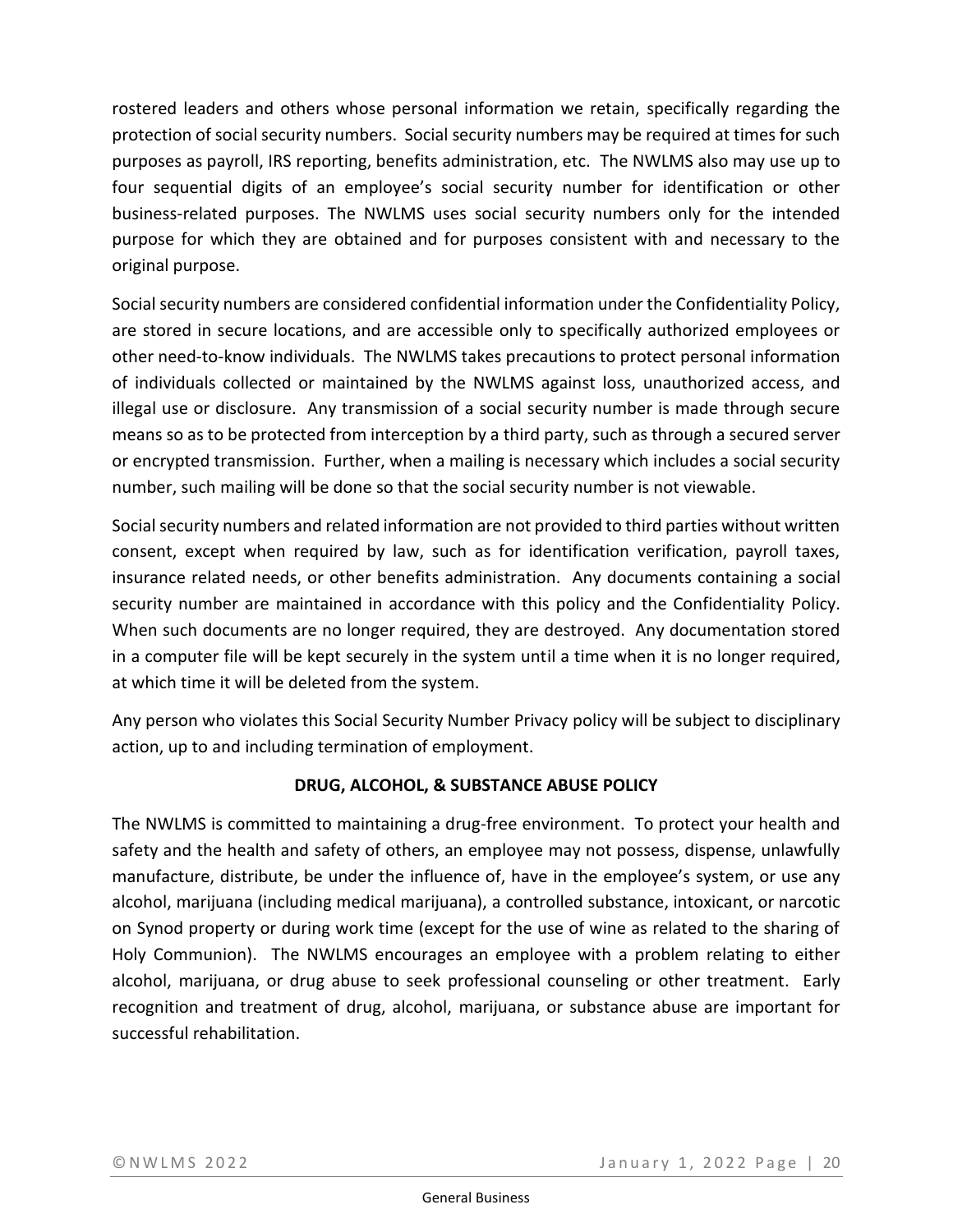If a representative of the NWLMS has any reason to believe that you are unable to perform the duties of your job in a safe and productive manner, or if in the Bishop's or the Vice President of the Synod's opinion your presence on the job creates a risk to the safety and well-being of yourself, other employees, our members, visitors or to Synod property, you will be suspended from the workplace immediately. If you are using a medically prescribed substance which might affect your performance, you should notify your supervisor.

The NWLMS reserves the right to require an employee to submit to drug or alcohol testing where the NWLMS, in its sole discretion, believes an issue exists which may be related to an employee's drug or alcohol usage. In such circumstances, the NWLMS will pay for the cost of any such testing. The results of such testing may be used as a basis for disciplinary action, up to and including termination of employment. An employee's consent to submit to drug or alcohol testing is required as a condition of continued employment; if an employee refuses to be tested when requested by the NWLMS, termination of employment may result.

### **ANTI-HARASSMENT**

The NWLMS intends to provide an environment that is compassionate, professional, and free from intimidation, hostility or other offenses which might interfere with furtherance of our mission and ministry. All persons who serve in ministry or support positions, whether they are being paid for their services or are a volunteer, are expected to carry out their life and ministry in a Christ-like and professional manner. The NWLMS prohibits employees from doing anything that intimidates, insults, coerces or harasses another employee, a volunteer or visitor. Harassment of any sort – verbal, physical, nonverbal – will not be tolerated, particularly harassment based on, but are not necessarily limited to, race, color, religion, sex, age, national origin, disability, genetic information, height, weight, marital status, veteran status, gender orientation, gender identity, gender expression or any other legally protected category.

# **SEXUAL HARASSMENT**

Sexual harassment is prohibited. Sexual harassment may include unwelcome or unsolicited sexual advances, requests for sexual favors, and other physical or verbal conduct of a sexual nature when: (1) submission to the conduct is made an explicit or implicit term or condition of employment; (2) submission to or rejection of the conduct is used as the basis for an employment decision affecting the individual; or (3) the conduct has the purpose or effect of unreasonably interfering with an individual's work performance or creating an intimidating, hostile, or offensive working environment.

Examples of sexual harassment may include but are not limited to explicit sexual propositions, sexual innuendo, suggestive comments of a sexual nature, sexually-oriented kidding or teasing, practical jokes of a sexual nature, jokes about gender-specific traits, and obscene language or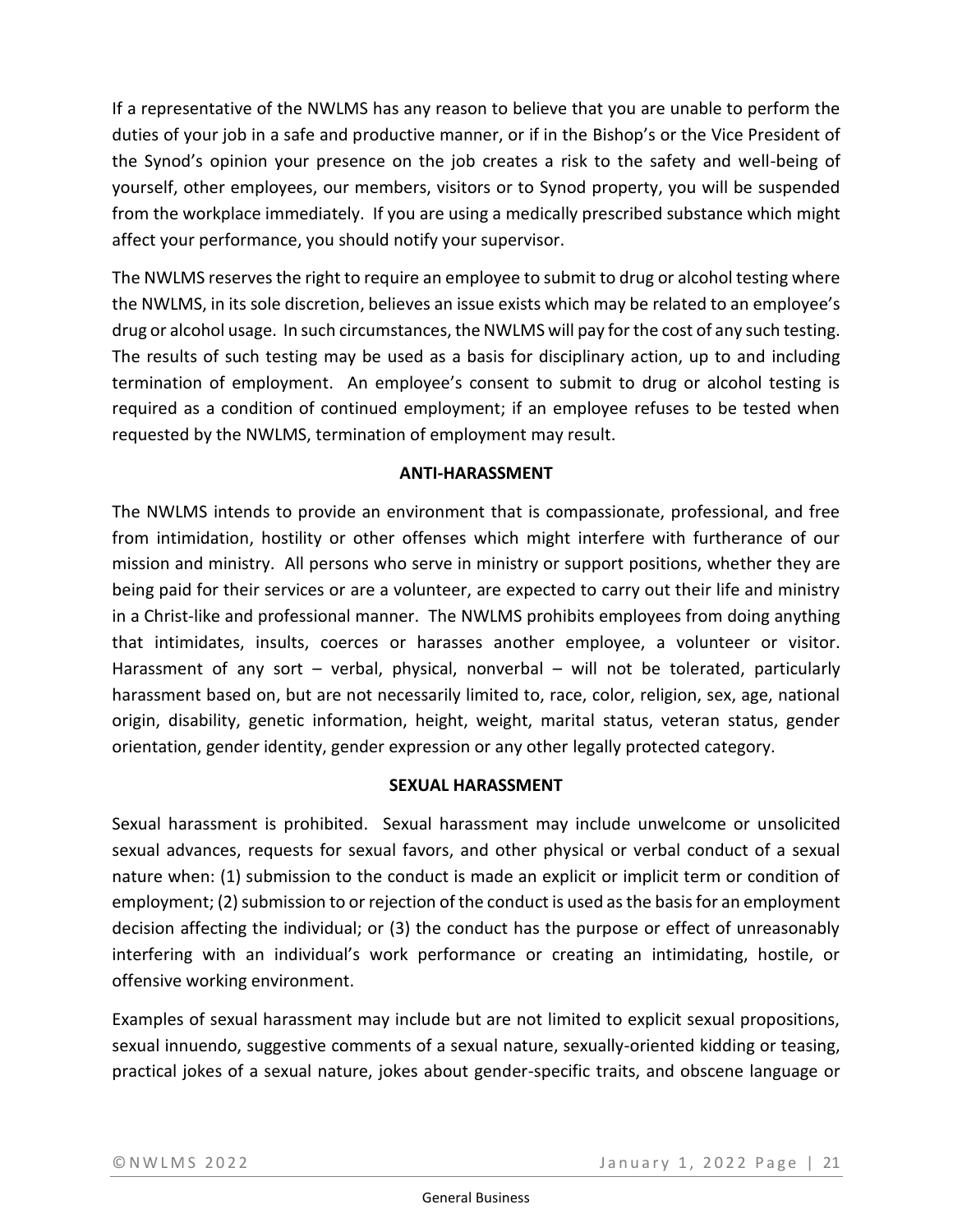gestures; displays of obscene printed or visual material; and physical contact including unwelcome or unsolicited touching, including intentionally brushing against another's body.

# **HARASSMENT REPORTING & COMPLAINT PROCEDURE**

All NWLMS employees have a responsibility for keeping our environment free of harassment. Any person who becomes aware of an incident of harassment, whether by being subjected to harassment, by witnessing an incident, or by being told of it, must report it immediately to the Bishop or the Vice President of the Synod. When the Bishop or the Vice President of the Synod becomes aware of the existence of harassment, prompt and appropriate action will be taken.

If the allegation of harassment involves a pastor or other rostered leader, the incident must be reported to the Bishop of the NWLMS. [The Synod Misconduct Policy is available in the NWLMS office and also is available at [www.mittensynod.org,](http://www.mittensynod.org/) the NWLMS website.]

The NWLMS encourages you to communicate directly with the alleged harasser and to make it clear that the person's behavior is unacceptable, unwelcome, offensive, and/or inappropriate. It is essential however, that you notify the Bishop or the Vice President of the Synod immediately of any incident of harassment, even if you are not sure the offending behavior is considered unlawful harassment.

When the Bishop or the Vice President of the Synod is made aware of alleged harassment, the incident must be documented immediately. All claims of harassment will be promptly and thoroughly investigated. Reports and investigations will be kept confidential to the extent possible consistent with resolving the matter and taking appropriate corrective action; absolute confidentiality cannot be guaranteed.

Any employee found to have harassed another employee, volunteer, visitor, or other individual, which includes constituent congregations and their members, will be subject to severe disciplinary action, up to and including immediate termination of employment. The NWLMS also may take additional action necessary to effectively resolve the situation in a manner it deems appropriate.

Retaliation for reporting harassment will not be permitted. No one will be retaliated against regarding opportunities, compensation, benefits, or other terms or conditions of employment for submitting a report of harassment or for participating in an investigation related to a harassment claim.

### **ENVIRONMENTAL RESPONSIBILITY**

The NWLMS is committed to conducting its business in a manner that is environmentally conscious. Each employee has an individual responsibility to understand and to support our environmental practices. The NWLMS is committed to recycling, conservation of resources,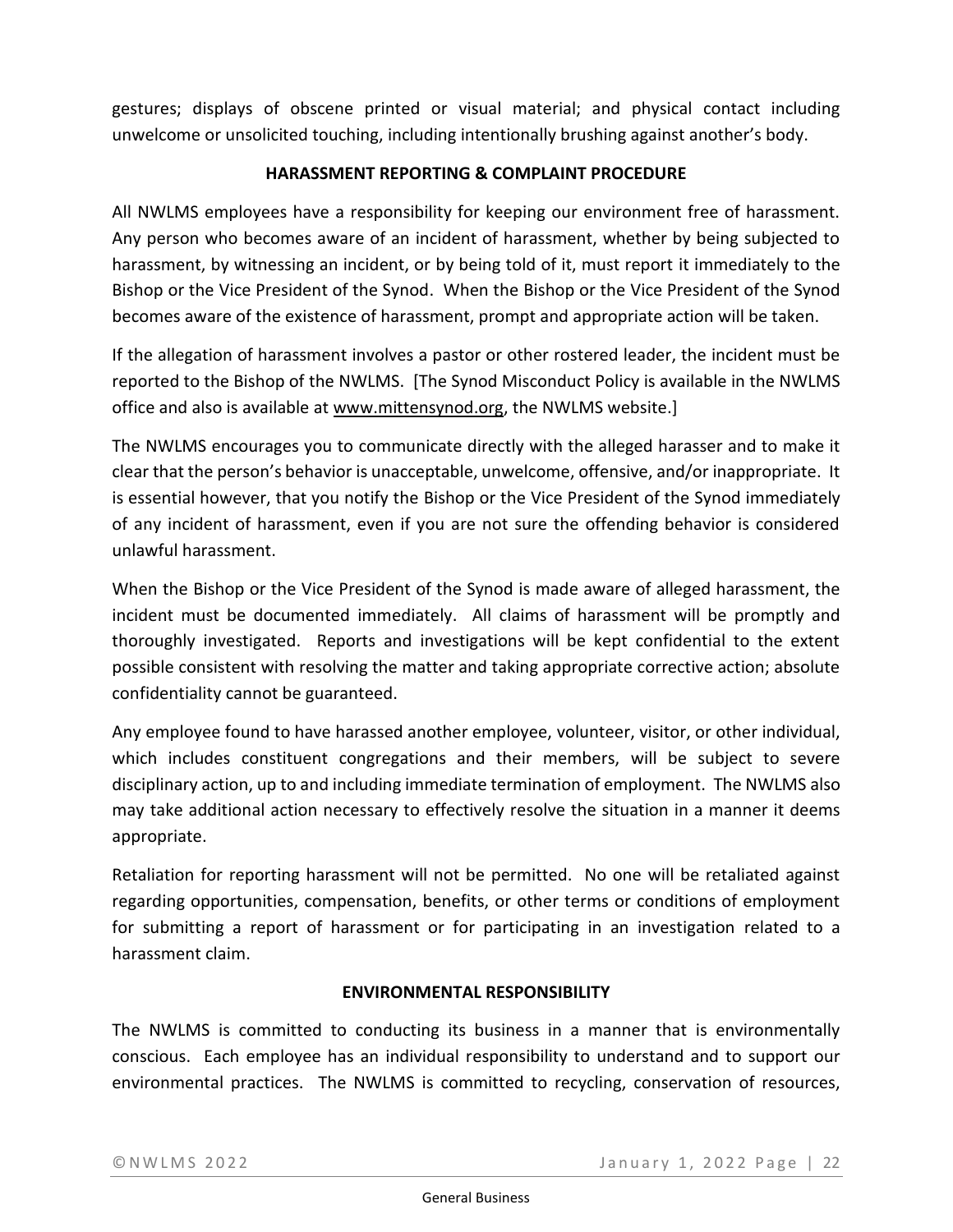preventing or minimizing pollution, and promoting environmental responsibility. Consistent with NWLMS mission and values, we promote recycling and/or reusing products and materials, monitoring and reducing electricity use when possible, and managing hazardous chemicals and materials appropriately.

# **PARKING**

Employees are asked to park so that visitors have easy access to the NWLMS office during Synod office hours. The NWLMS is not responsible for your automobile or its contents while on the premises. Please remove all valuables and lock your car.

# **PERSONAL APPEARANCE & DRESS CODE**

The NWLMS wishes to provide a welcoming, comfortable and professional image to our visitors. An employee's personal appearance contributes greatly to the impression of others. Clothing should be neat, clean, appropriate, and in good taste at all times.

Good judgment is expected in matters of jewelry, cosmetics, personal grooming, cleanliness, and hygiene. Excessive jewelry and make-up and extreme clothing and hairstyles are to be avoided. Strong perfumes (including lotions, after shaves, etc.) are inappropriate for the workplace and can cause allergic reactions so should not be used.

Should an employee's attire or hygiene be deemed inappropriate by the Bishop or the Vice President of the Synod, the employee may be required to leave work and return when dress and/or hygiene is suitable for work. Any time missed for this reason will be without pay. Employees who have questions regarding appropriate dress for work should consult with their supervisor.

# **GENERAL HOUSEKEEPING**

Neatness and good housekeeping are signs of efficiency. Employees are expected to keep work areas neat, clean and orderly at all times. Employees are expected to care for and appropriately maintain equipment assigned to them, to replace paper or ink in copiers as needed, and to be considerate of others when using common equipment.

If a liquid is spilled, please clean it up immediately in a safe manner. Do not leave materials or other supplies on the floor where individuals may trip or fall. Keep aisles, stairways, exits, fire extinguishers, and doorways clear at all times. Keep drawers closed when not accessing the contents. Dispose of trash in the appropriate receptacles. Please be aware of good health and safety standards and report anything that needs repairing or replacing to your supervisor.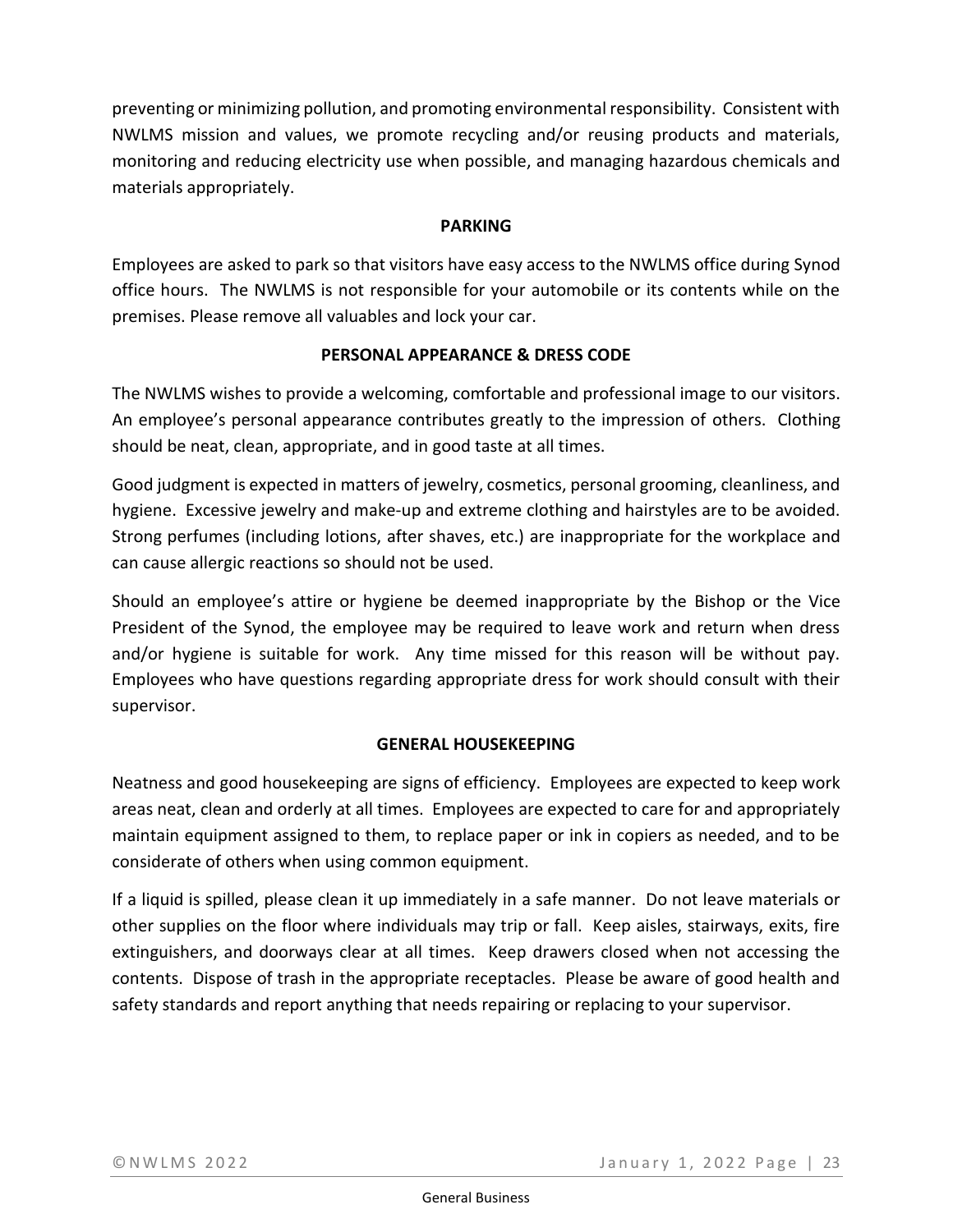Should an employee's workspace be deemed unduly cluttered, messy or otherwise inappropriate, the employee will be required to correct the issue. Employees who have questions or concerns regarding appropriate housekeeping should consult with their supervisor.

# **SMOKING / TOBACCO PRODUCTS**

The NWLMS maintains a "no-smoking" policy. Smoking and the use of other tobacco products (including vaping, e-cigarettes, or similar products) is prohibited during work hours and while on Synod property or while conducting Synod business. Synod property includes inside offices as well as entrances, parking lots, etc. When visiting others or while representing the Synod, employees who smoke are requested to be aware of not offending others who may be sensitive to smoke by washing their hands after smoking, keeping clothing as fresh smelling as possible, and using a mouthwash or breath mints after smoking.

### **PERSONAL VISITORS**

Employees generally are not to have personal visitors during working time. This applies to family, friends, and former employees, as well as strangers and is intended to enhance security, protect confidential information, safeguard employee welfare, and avoid potential distractions and disturbances. If a visitor is uninvited, appears suspicious, or is in any way threatening, an employee should contact the Bishop, the Synod Vice President, or call 911 immediately (depending on the urgency of the situation).

# **COMPENSATION PRACTICES**

### **PAY**

The NWLMS wants to recruit, retain and reward capable people. To achieve this, we strive to offer a pleasant working environment, competitive pay and a good benefits program. The NWLMS determines an employee's job level and pay range by evaluating such things as the skills required to do the job, the problem-solving ability and decision-making necessary, and the working conditions for the position. An actual pay rate is then established based on the job level, the prior experience brought to the job, and external comparisons.

From time to time an employee may be eligible for an individual wage increase. Whether a wage increase is given, however, is within the NWLMS discretion and is based upon such factors as work volume, budgetary constraints and overall individual work performance. Wage increases are determined and approved by the Synod Council.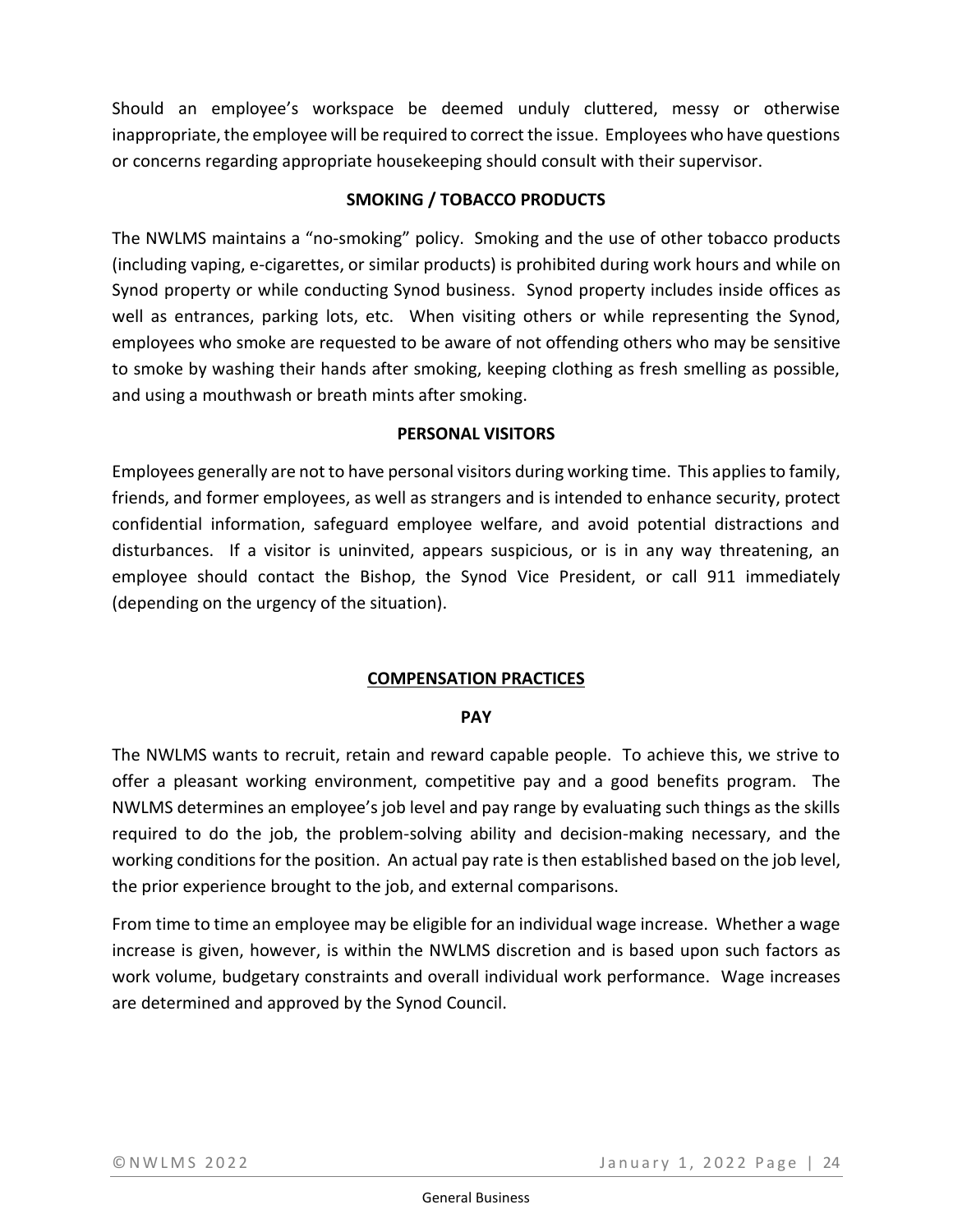# **PAY DAY & PAY RECORDS**

NWLMS employees are paid on a semi-monthly basis on the 15<sup>th</sup> and the 30<sup>th</sup> of each month. If the pay date falls on a weekend or holiday, paychecks are available the last weekday preceding the regular pay day. A pay week begins each Monday morning and ends each Sunday night. Employees have the choice of receiving a check or having their pay directly deposited into their bank or credit union.

Time sheets are available for employees to record their hours worked. Exempt employees are required to document each day they work. Non-exempt employees are required to document when they begin and end work each day, including approved lunch breaks or other time away from work. Hours worked include all the time actually spent on the job performing assigned duties. Paid time should be clearly designated. All employees are to record paid time appropriately (for example, regular hours, vacation time, holiday, overtime, etc.). Time records are to be submitted to the Synod Financial Director by the first workday after the payroll period ends. Failure to turn in or to accurately record your time may result in the delay of your paycheck or an administrative correction in a subsequent check.

Time records are legal records and must be maintained properly and accurately. The only person authorized to make any entry or change to a time record is the employee whose name appears on it. Any changes on a timecard or time sheet must be approved in writing by the employee's supervisor.

# **WORK SCHEDULES & OVERTIME**

Synod office hours are generally from 9 AM to 3 PM on Tuesday, Wednesday and Thursday unless otherwise set and communicated by the Bishop. The office is closed on Monday and Friday; however, from time to time an employee may be required to work as needed. An employee's individual work schedule and location may vary either within or outside of these hours by the employee's position, the time of year, or other Synod-related needs. With the exception of approved time off, employees are expected to work all regularly scheduled hours, arriving on time, being available throughout their work time, and working through to their scheduled end time. In addition, as Synod employees, work time may include evening and weekend obligations based on Synod programming and activities.

If an employee has a personal matter that needs to be attended to during scheduled work time, the employee's schedule may be modified for a given day or within that same work week to the extent possible with Synod operations. It is important that any changes to an employee's schedule are determined and approved in advance of any time off during hours in which the employee is normally expected to work.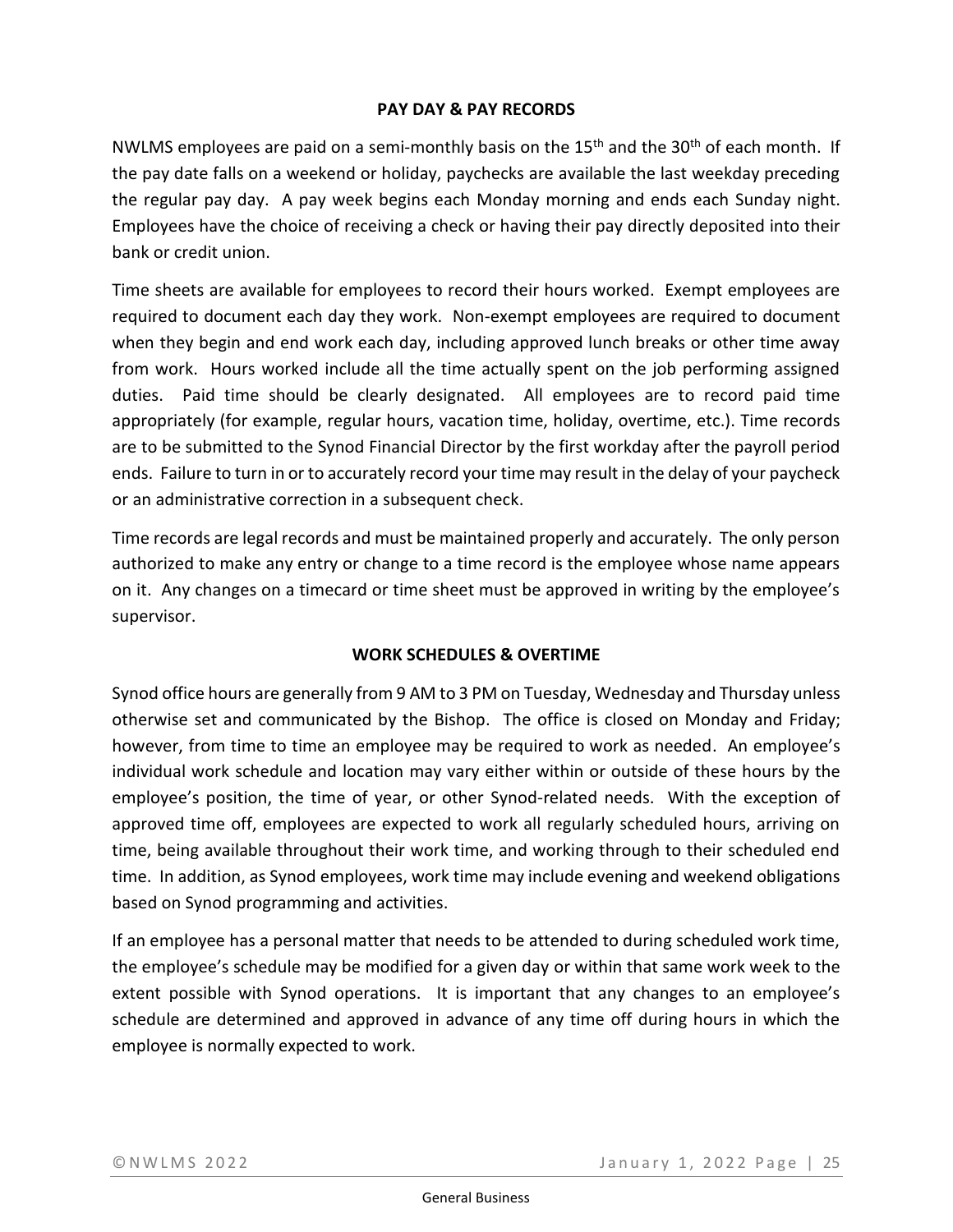On occasion, non-exempt employees are required to work overtime to meet NWLMS operational needs. Overtime must be authorized by the employee's supervisor prior to working overtime hours. Overtime will be paid at time and one-half the employee's regular hourly wage for nonexempt employees who actually work more than forty hours in a single pay week. Overtime is calculated on the basis of hours actually worked; paid time off hours (such as vacation time, personal time, holidays, etc.) do not count toward the overtime calculation.

# **MEAL & BREAK PERIODS**

Employees working eight (8) hours per day are eligible for a 30-minute unpaid lunch period. This time can be used as the employee wishes (eating, errands, etc.) Staffing should be arranged so that phones are still answered during the lunch period.

The NWLMS does not have formal break periods during the working day; instead employees may take a brief break from their work as needed to remain alert and to tend to personal needs. Employees will be notified if time away from work negatively impacts Synod operational needs. An employee who is a nursing mother also may have unpaid break time and an appropriate location to express breast milk for up to one year after the child's birth. Please notify your supervisor if this is applicable to you for more information and arrangements.

# **PAYROLL DEDUCTIONS**

Deductions are taken against an employee's gross pay each pay period as required for federal, state and local income taxes, social security taxes, and garnishments. Deductions are calculated as required by law and as modified by deductions claimed on employee W-4 forms on file. Employees may change income tax withholding levels by completing a new W-4 form. The NWLMS offers programs and benefits beyond those required by law, such as automatic payroll deposit and insurances. Eligible employees may voluntarily authorize additional deductions from their pay checks to cover the costs of participation in these programs.

A wage garnishment is an order from a court or a government agency directing us to withhold a certain amount of money from an employee's paycheck and to send it to a person or agency. Wages can be garnished to pay child support, spousal support or alimony, tax debts, outstanding student loans or money owed as a result of a judgment in a civil lawsuit. If the NWLMS is instructed by a court or agency to garnish an employee's wages, the employee will be notified of the garnishment at once. Please note that the NWLMS is legally required to comply with these orders. If you dispute or have concerns about the amount of a garnishment, you must contact the court or agency that issued the order.

The NWLMS does not take any other deductions from your paycheck without your written authorization. If you believe a deduction has been inappropriately taken, or if you have any other questions concerning why deductions were made from your paycheck or how they were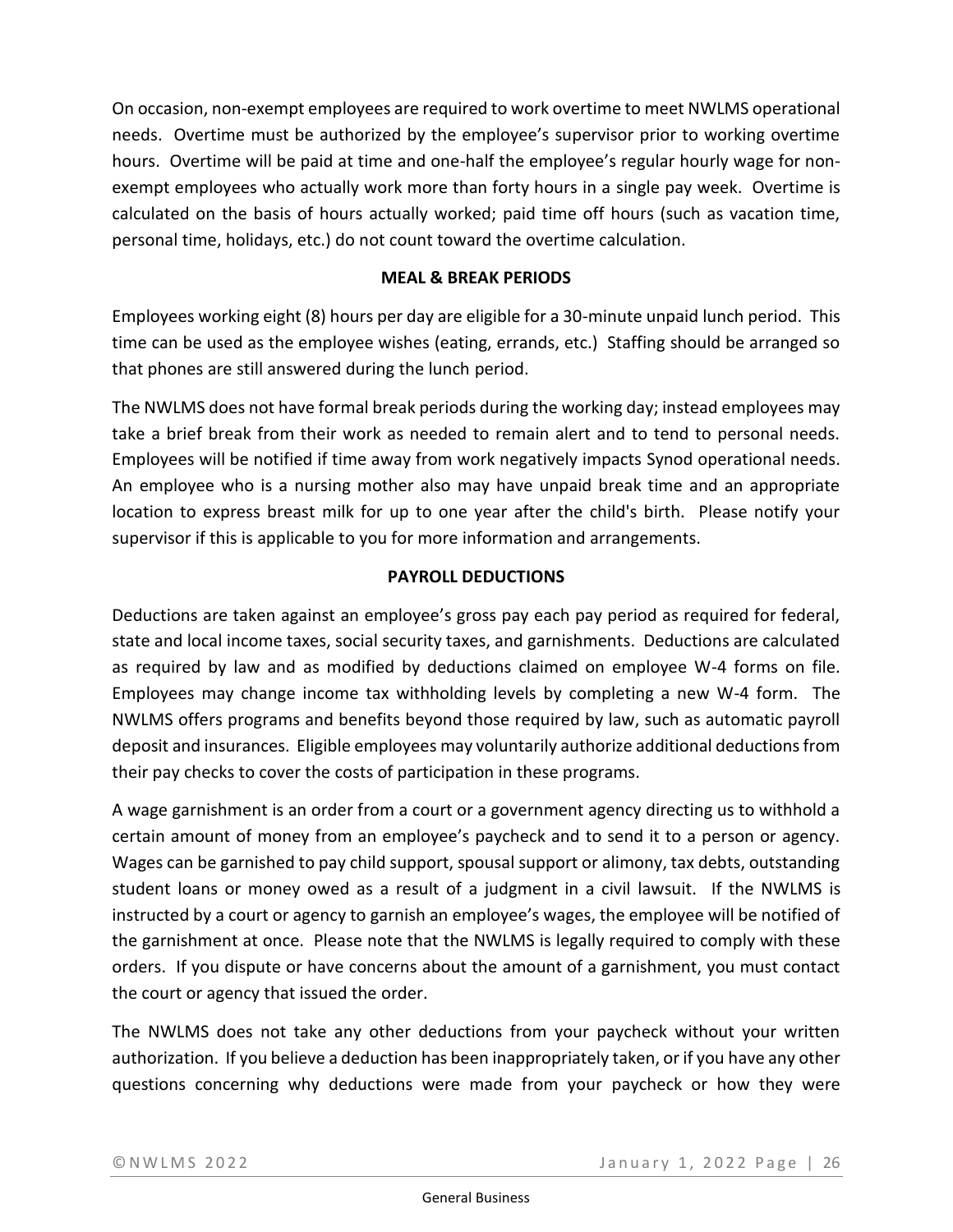calculated, please provide written notice to the synod's Financial Director, with a copy to the Vice President of the Synod, as soon as possible after the questionable deduction is made. The NWLMS will provide you a written response regarding what deduction was made and why. In addition, an employee will be reimbursed promptly for any improper deductions that were made.

### **EMPLOYEE BENEFITS**

#### **VACATIONS**

The NWLMS provides regular full-time and regular part-time benefit eligible employees paid vacation time off for personal activities, rest and relaxation. Paid vacation will accrue from the first day on the job. The amount of vacation time provided is based upon the employee's years of service with the synod with exceptions managed by the Synod Executive Committee during the hiring process as appropriate. Vacation time can be taken in one-hour increments as needed but employees are strongly encouraged to plan for longer absences (i.e., a week or more) to effectively "unplug" and "de-stress" relative to the normal work schedule. Vacation time must be pre-approved by the Synod Bishop and will be granted or denied for a particular time period based on workload requirements or other Synod business reasons.

Vacation time is provided on an annual (calendar year) basis assuming a standard 40-hour work week for regular full-time benefit eligible employees as follows:

| Years of Service             | <b>Full-Time Benefit Eligible</b> | Part-Time Benefit Eligible <sup>1</sup> |
|------------------------------|-----------------------------------|-----------------------------------------|
| Up to two years <sup>2</sup> | 80 hours (10 workdays)            | 20 hours (5 workdays)                   |
| Three to five years          | 120 hours (15 workdays)           | 30 hours (7.5 workdays)                 |
| Six years and beyond         | 160 hours (20 workdays)           | 40 hours (10 workdays)                  |

*<sup>1</sup>The hours listed assume a 50% part-time status based on an overall average of five 4-hour workdays per week. Actual planned vacation hours will vary based on actual hours worked (pro-rated based on annualized % status).*

*<sup>2</sup>May not be used and not a vested benefit until after successful completion of the Introductory Period*

Values listed assume the employee is working the full year. A "workday" is based on typical average working hours for a regular full-time benefit eligible position (i.e., 40-hour work week at an average of 8 hours per day) or regular part-time benefit eligible position (i.e., for those working 50% of a full-time position this is equivalent to a 20-hour work week at an average of 4 hours per day) employees. Adjustments will be made on a pro-rated basis as appropriate – i.e., employee's starting or retiring mid-year, part-time employees working more or less than 4 hours/day on average, etc. The number of years of service are based on the hire date with vacation amounts provided starting January 1 of each calendar year.

For example, a regular full-time benefit eligible employee starting on July 1, 2019 who has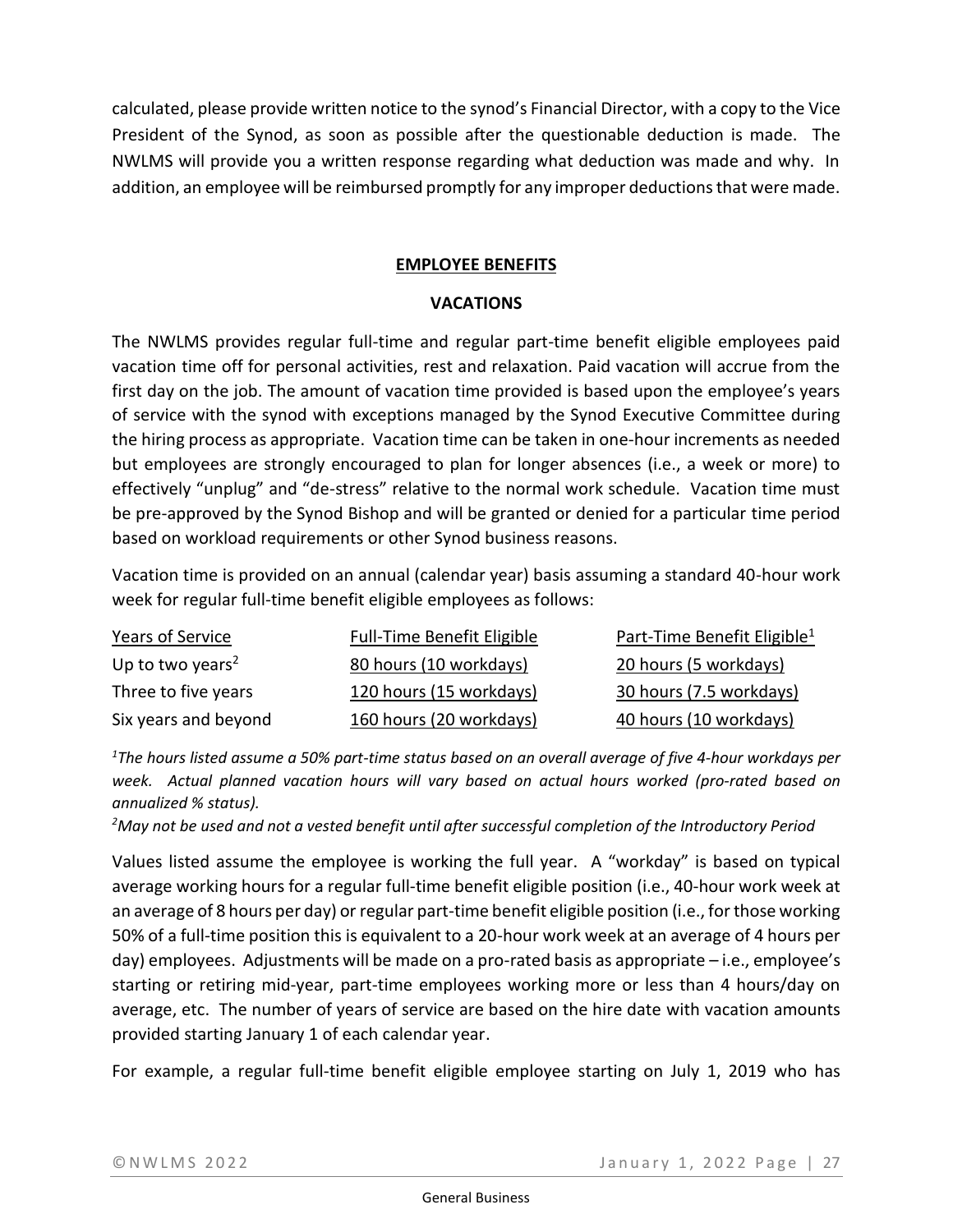successfully completed the 90-day Introductory Period will be eligible for vacation starting on October 1, 2019 and will have 25% of the full year's allotted vacation to use (2.5 days or 20 hours) through the remainder of the 2019 calendar year. On January 1, 2020 and January 1, 2021, the employee will have the full allotment of vacation (10 workdays or 80 hours) to use for each calendar year. Starting January 1, 2022, the vacation time allotted to this employee for the full year will increase to 15 workdays (120 hours) as the third year of service occurs within that calendar year (on June 1, 2022).

Regular part-time benefit eligible employees must work at least a 20-hour per week schedule to be eligible for paid vacation. If eligible, part-time employees are paid for a vacation day based on the average hours planned per week. For example, a 50% part-time employee's vacation hours are planned at five 4-hour workdays which totals 20 hours of vacation time to be used across the calendar year. A 62.5% part-time employee's vacation hours are planned at five 5-hour workdays which equates to 25 hours of vacation time. A 75% part-time employee's vacation hours are planned at five 6-hour workdays which equates to 30 hours of vacation time (and so on).

Holidays observed by the NWLM Synod occurring during an employee's vacation time do not count against the employee's vacation allotment.

Paid vacation time off is not considered hours worked for overtime calculation purposes. Any vacation time not used during the year is forfeited at the end of the year, it may not be carried over to the next year or cashed out. Upon termination of employment, unused vacation time that has been accrued as of the final day of employment is paid out in an employee's final paycheck.

Additional requests for unpaid time off will be considered on a case-by-case basis consistent with Synod operational needs.

# **PERSONAL DAYS**

Two paid personal days are allowed on an annual basis for regular full-time and regular part-time benefit eligible employees. As with vacation days, personal days are based on typical hours worked in a normal work week. Paid personal days are available to provide more flexibility to the employee – i.e., for use as part of a medical or personal leave of absence, for personal appointments, for a family member's personal illness, to provide additional bereavement time off, or other reasons not considered vacation or sick days off.

Persons employed on January 1 or who begin employment with the NWLMS during January, February, March, April, or May will be eligible for two personal days for that year. Persons who begin employment starting in June or later will be eligible for one personal day for that initial year. For new employees, personal days are not dependent on the Introductory Period – they may be taken at any time following the start of employment.

All personal days must be approved in advance by the employee's supervisor and must be used at the beginning of a medical or personal leave of absence as appropriate. An employee whose time away from work becomes an issue will be notified and the situation will be addressed on an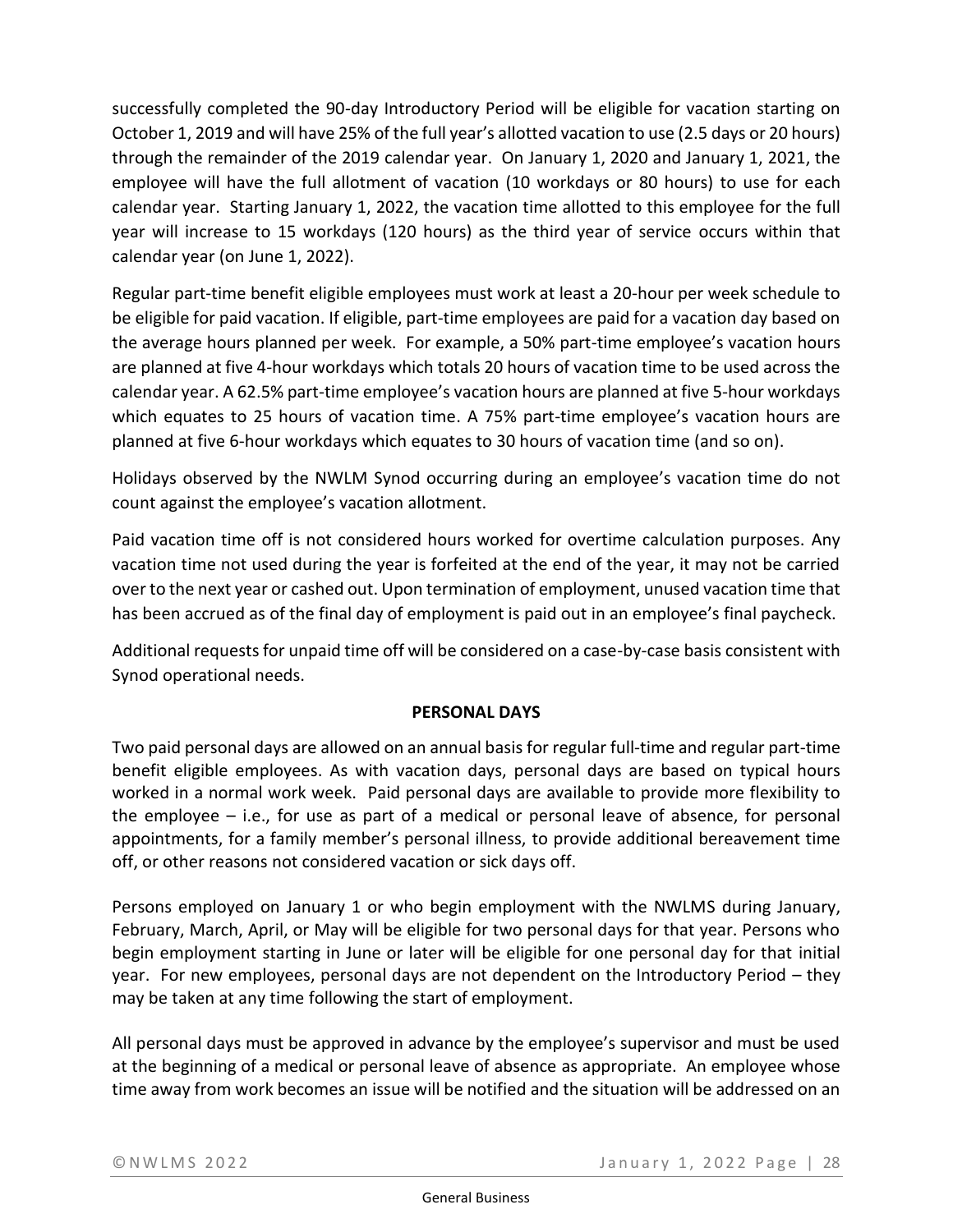individual basis consistent with the Attendance and Punctuality Policy. Employees who need extended time away from work may consider whether a formal leave of absence is appropriate (please refer to the Leaves of Absence policies).

Unused personal days do not accrue and may not be carried forward to the following year. Paid personal days are not considered hours worked for overtime calculation purposes. Employees will not be paid for unused personal days upon termination of employment.

# **SICK DAYS**

The NWLMS provides benefit eligible employees paid sick days after successful completion of the Introductory Period. Regular full-time benefit eligible employees accumulate one (1) paid sick day each month of employment, up to forty-five (45) paid sick days; regular part-time benefit eligible employees accumulate a half (1/2) day each month plus one at the end of the calendar year (total of seven (7) per calendar year), up to thirty (30) paid sick days.

Paid sick days are intended for use only for actual days when the employee or an employee's immediate family member has a personal illness and the employee is therefore unable to report to work; paid sick days are not intended as additional vacation or other paid days off. Paid sick days are not considered hours worked for overtime calculation purposes.

An employee whose time away from work becomes an issue will be notified and the situation will be addressed on an individual basis consistent with the Attendance and Punctuality Policy. Employees who need extended time away from work may consider whether a formal leave of absence is appropriate (please refer to the Leaves of Absence policies). An employee must use sick days at the beginning of a medical or personal (when due to a family member's illness) leave of absence. Once an employee accumulates the maximum paid sick days, accumulation ends and they are not cashed out. In addition, upon termination of employment unused sick days are not paid out.

### **BEREAVEMENT TIME OFF**

When an employee has a death in the employee's family, the Synod will provide bereavement time off as needed to grieve the loss of the family member, to make arrangements for and/or to attend a funeral or memorial service, and to handle other post-death matters, with advance notice to and approval from the Bishop. Regular full-time and regular part-time benefit eligible employees who have satisfactorily completed the Introductory Period may have up to three (3) paid days off for bereavement. Additional time off requests will be addressed on a case-by-case basis. Persons considered immediate family include father, mother, brother, sister, spouse, child, grandparent, grandchild, mother-in-law, father-in-law, brother-in-law, or sister-in-law. The definitions of immediate family may be altered based on individual circumstances. An employee may use vacation time off to cover additional time off due to bereavement. Any paid time off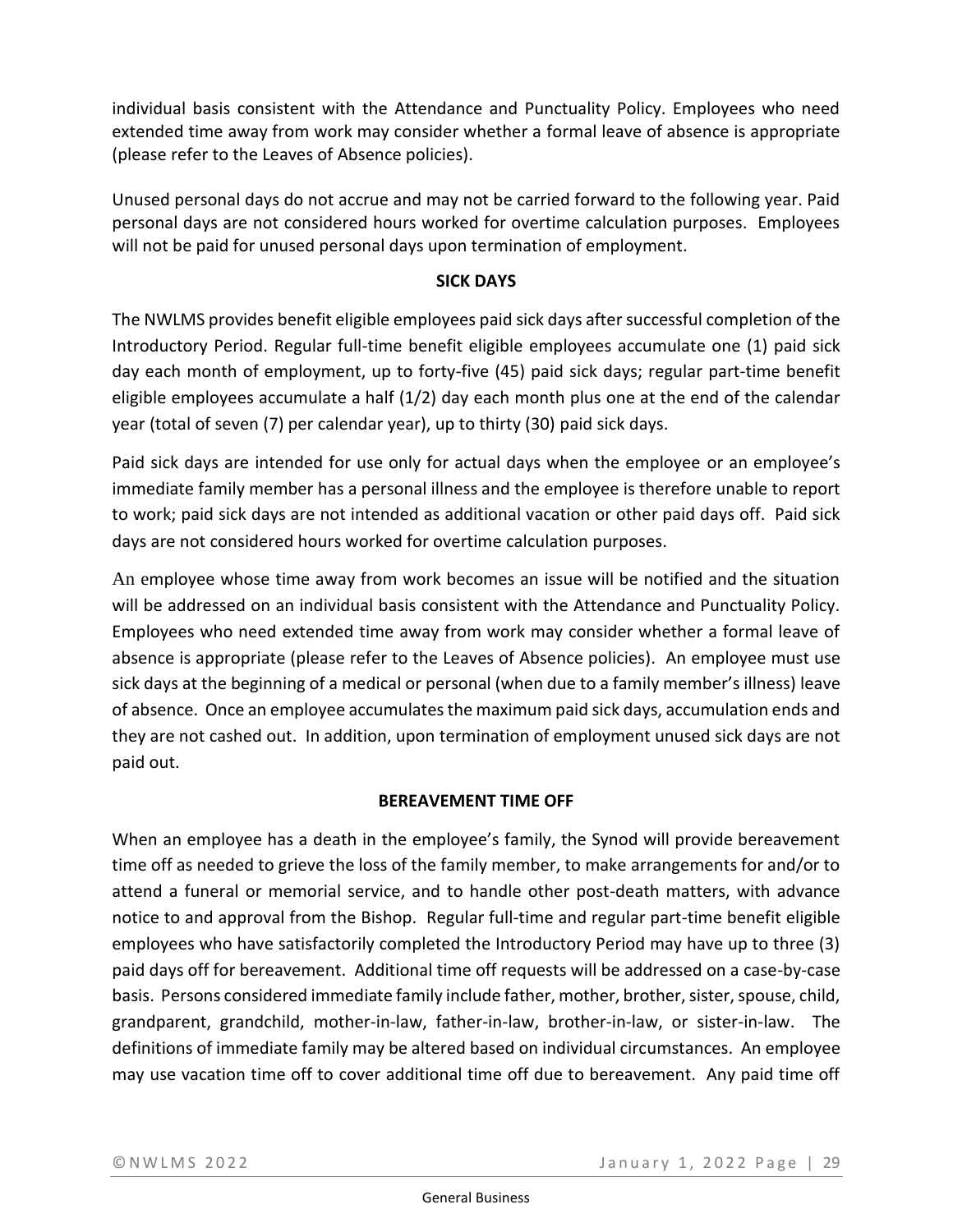due to bereavement is not considered hours worked for overtime calculation purposes. If extended time off is necessary, an employee may consider requesting a personal leave of absence (please refer to Leave of Absence policies).

### **HOLIDAYS**

The NWLMS provides regular full-time benefit eligible employees ten (10) paid holidays a year (regular part-time benefit eligible employees receive this benefit on a pro-rated basis). Holidays are paid at the full-time employee's regular rate for the employee's regularly scheduled hours for a workday. Days the offices are officially closed and which are considered paid holidays include the following:

- 1
- 2 New Year's Day
- 3 Martin Luther King Jr. Day
- 4 Good Friday
- 5 Memorial Day
- 6 Independence Day
- 7 Labor Day
- 8 Thanksgiving Day
- 9 Friday after Thanksgiving
- 10 Christmas Eve Day
- 11 Christmas Day

Full-time benefit eligible employees are paid 8 hours of pay at the employee's regular rate of pay for each of the holidays listed above.

Part-time benefit eligible employees who are regularly scheduled to work at least 20 hours per week are eligible for holiday pay and will receive this pay based on the average hours worked per day assuming a 5-day/40-hour work week (as explained in the vacation time proration section) for holidays that occur on normal workdays (Monday – Friday) when the synod office is closed. Holiday pay is not intended to increase the hours paid in a single work week for an employee.

A holiday falling on Saturday will normally be observed on the preceding Friday. A holiday falling on Sunday will normally be observed on the following Monday. Holiday pay is provided as defined above even if the office is typically closed on the day the Holiday is observed (i.e., a holiday falling on a Monday or Friday when the synod office is normally closed).

Employees who are on an unpaid Leave of Absence will not be eligible for holiday pay.

If an employee's religion requires the observance of a holiday other than those listed above and the employee is scheduled to work on that day, appropriate arrangements will be made on a case-by-case basis to accommodate the situation.

If a non-exempt employee is required to work on a holiday, the employee will be paid the employee's regular rate of pay for the actual hours worked on the holiday and will receive a different day off with pay as close to the actual holiday as possible consistent with overall Synod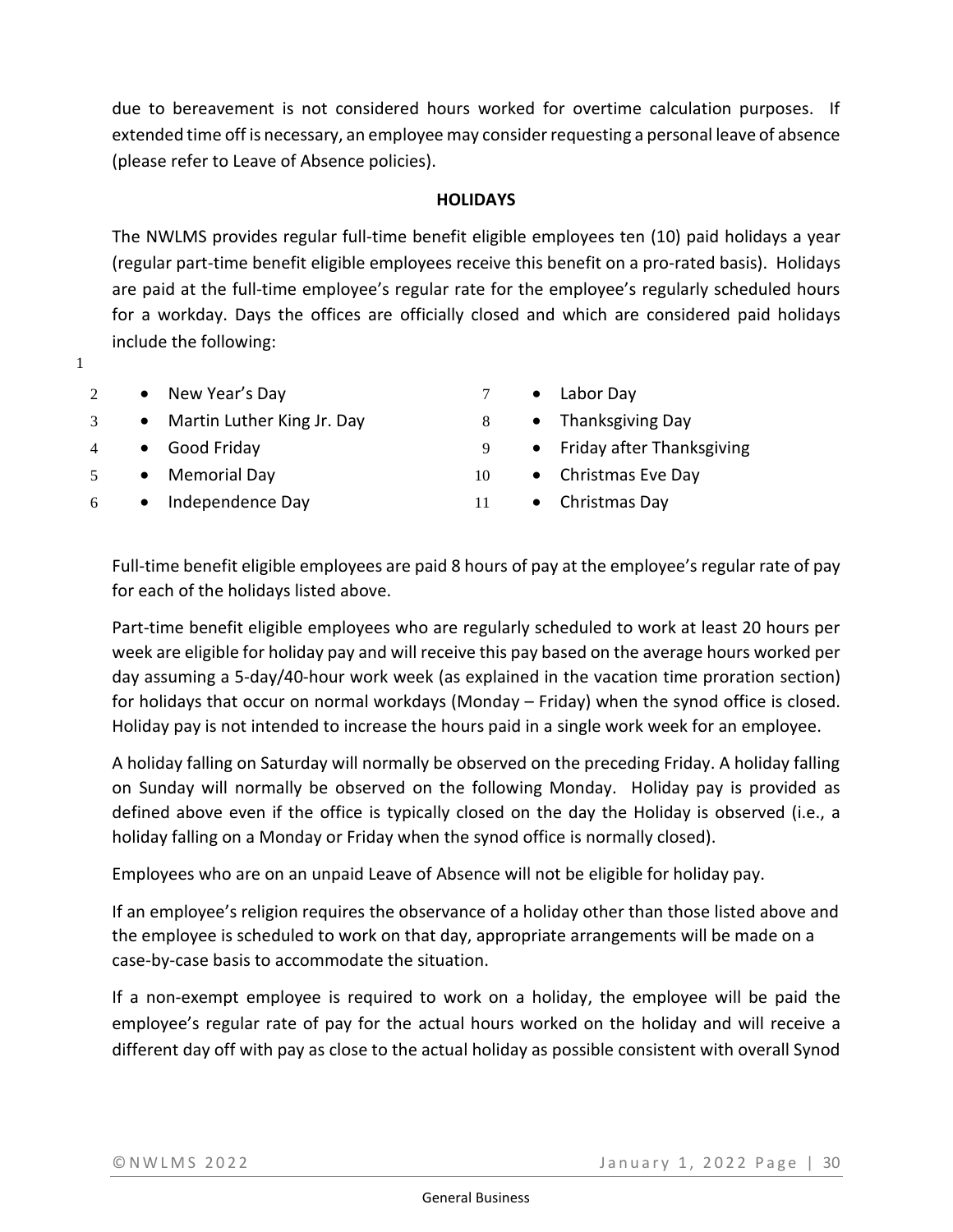business operations. Holiday pay is not considered "hours worked" for overtime pay calculation purposes.

# **HEALTH CARE, DISABILITY AND RETIREMENT BENEFITS**

Full-time benefit eligible and regular part-time benefit eligible employees are eligible to participate in selected health care, disability and retirement benefits as offered through the ELCA's Portico Benefit Services (formerly known as Board of Pensions of the ELCA) upon successful completion of the Introductory Period. In addition, the Synod offers an Excepted Benefit Health Reimbursement Arrangement (EBHRA) to benefit eligible employees for the purpose of reimbursement of medical, dental, and optical deductibles and/or expenses not covered by the health insurance plans offered through Portico Benefit Services. A maximum allowable amount per calendar year is set by the synod (currently up to \$1400 per year) and any unused funds within a calendar year do not roll over for reimbursement of services received in the following year by an employee. See the Synod's Financial Director for full information on Portico Benefits, Summary Plan Descriptions, the Excepted Benefit Health Reimbursement Arrangement, eligibility, enrollment, and employee contribution information.

# **WORKERS' COMPENSATION**

Workers' compensation insurance pays for medical expenses when an employee becomes injured or sick as a result of his or her employment. If the employee is unable to work, workers' compensation also provides lost wage payments to the employee after a brief waiting period. For more information, please contact the synod's Financial Director. Please refer also to the Medical Leave of Absence policy for time off procedures.

# **UNEMPLOYMENT COMPENSATION**

Employees are typically not eligible for unemployment compensation benefits (state or federal) upon termination of employment, whether voluntarily or involuntarily, since the NWLMS is exempt from paying federal and state unemployment tax. There may be scenarios where unemployment benefits are applicable (i.e., pandemic programs, etc.). Employees are encouraged to consult with the Michigan Department of Labor & Economic Opportunity at the following website for more information: [https://www.michigan.gov/leo.](https://www.michigan.gov/leo)

### **CONTINUING EDUCATION**

The NWLMS recognizes the importance of continuing education for its employees; accordingly, the NWLMS at times may provide its employees the opportunity to attend meetings, seminars or programs which are related to and can enhance skills required for the job or are required for continued career development. Whether an educational opportunity is job-related and eligible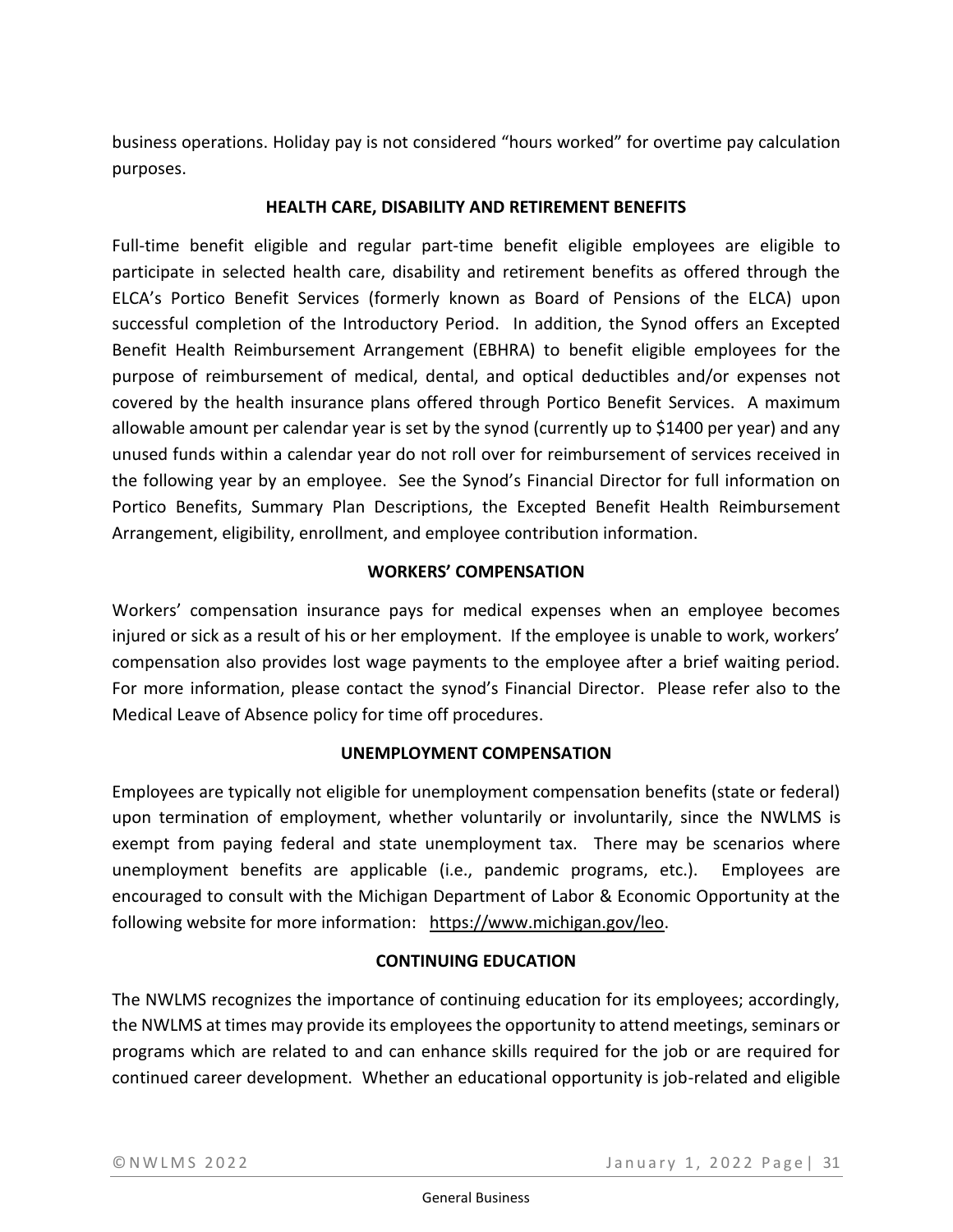for this benefit will be determined in the NWLMS sole discretion. If the meeting, seminar or program is one which you are required to attend, you will receive your normal pay for the time you are attending the program as well as any pre-approved fees and expenses directly related to the opportunity. Generally, up to Two Hundred Dollars (\$200) per year for regular full-time employees and up to One Hundred Dollars (\$100) per year for regular part-time benefit eligible employees may be available for continuing education. In addition, an employee may request up to five (5) paid days off for continuing education purposes. Employees are expected to make necessary arrangements ahead of time to attend an educational opportunity.

Employees who attend an educational opportunity paid for by the NWLMS are required to attend ALL meetings, sessions and/or classes which are part of the opportunity, arriving on time and staying until the conclusion. Time spent in educational opportunities is an investment in yourself and your future through the increased skills, knowledge and understanding you will gain. Keeping current in one's field of work is the personal responsibility of each employee. Continuing education allowances are not to be used to prepare an employee for an outside position or for future employment in another field of work. If an employee wishes to attend an optional or nonrequired seminar to further his or her job proficiency, the employee must provide the NWLMS with a written request including the reasons such training would be beneficial and the estimated expenses involved.

Continuing education allowances must be preauthorized by the Vice President of the Synod and Executive Committee and will subsequently be paid upon submission of documentation of expenses, and a passing grade or certificate of completion, within 60 days of the last session attended. Employees should arrange with their supervisor how they will share information learned upon their return.

When an employee is sent to a conference that is directly related to the establishment or continuation of a Synod program, the cost of that event should be built into the program budget and will not be considered a continuing education cost under this policy.

# **WEDNESDAY WORSHIP & STAFF MEETINGS**

Attendance at Wednesday worship (as applicable) and at staff meetings (either in-person or remote / via Zoom) are paid at an employee's regular hourly rate and are considered hours worked for pay purposes. All employees are expected to attend staff meetings (in-person or remote as agreed upon with the Bishop) and to contribute any ideas or challenges that might have arisen unless specifically authorized to be excused by their supervisor. Staff meetings are held so that we can have a relaxed time to talk about anything good or bad happening in our jobs as well as to keep everyone informed related to upcoming events, etc. Please contribute and use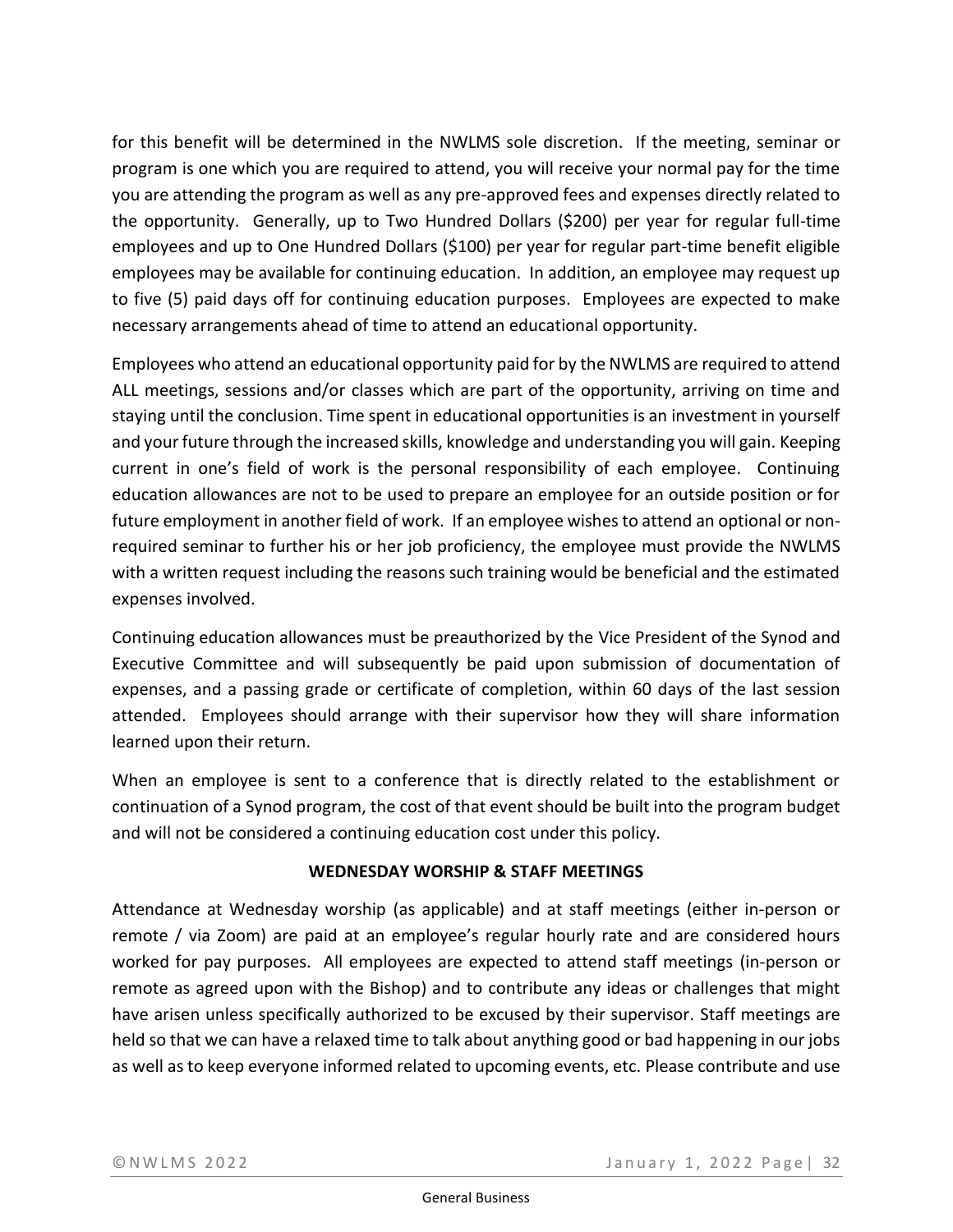the time to learn more about what other staff members are doing and to voice your ideas and solutions.

# **BUSINESS & TRAVEL EXPENSES**

The NWLMS reimburses employees for pre-approved actual, reasonable, and necessary business expenses which are fully documented. Generally, business expenses must be approved in writing in advance of when the expense is incurred in order to be reimbursed. If advance written permission is not granted, the NWLMS has the option of not reimbursing the expense(s) in question. All expenses must be completely documented with original receipts, submitted within thirty (30) days of when incurred or they may not be reimbursed.

Employees who are required to travel by and on behalf of the NWLMS will be reimbursed for mileage accrued upon submission of appropriate documentation to the Financial Director within thirty (30) days of the travel. Mileage is paid at the amount established and approved by the IRS.

Employees who are provided Synod credit cards are to use such cards only for Synod-related expenses. Such expenses should be pre-authorized unless specifically provided otherwise. All original receipts for expenses using Synod credit cards should be provided to the Synod's Financial Director by the end of each month of when the expense is incurred for bill reconciliation, payments, and audit purposes. If a card is lost or stolen, the employee must notify the Financial Director immediately. Synod credit cards must be returned to the Synod immediately upon request and upon termination of employment.

# **WITNESS & JURY DUTY PAY**

If you need time off work because you are called as a witness or for jury duty, provide a copy of the summons to the Bishop and request approval to be absent prior to the time you are required to attend. The Bishop will approve the time off unless the critical nature of your work calls for an employer-requested postponement of or release from the duty.

Employees are expected to work their normal schedule to the extent possible with witness or jury duty requirements and are required to submit a copy of proof of service when jury or witness duty is completed. Requests for alternate arrangements will be considered on a case-by-case basis consistent with Synod operational needs.

Regular full-time employees will be paid for the time they serve for up to fifteen days per calendar year and are allowed to keep the allowance received from the court for such service. Employees required to serve more than fifteen days in a calendar year may use paid time off benefits to supplement any witness or jury duty pay.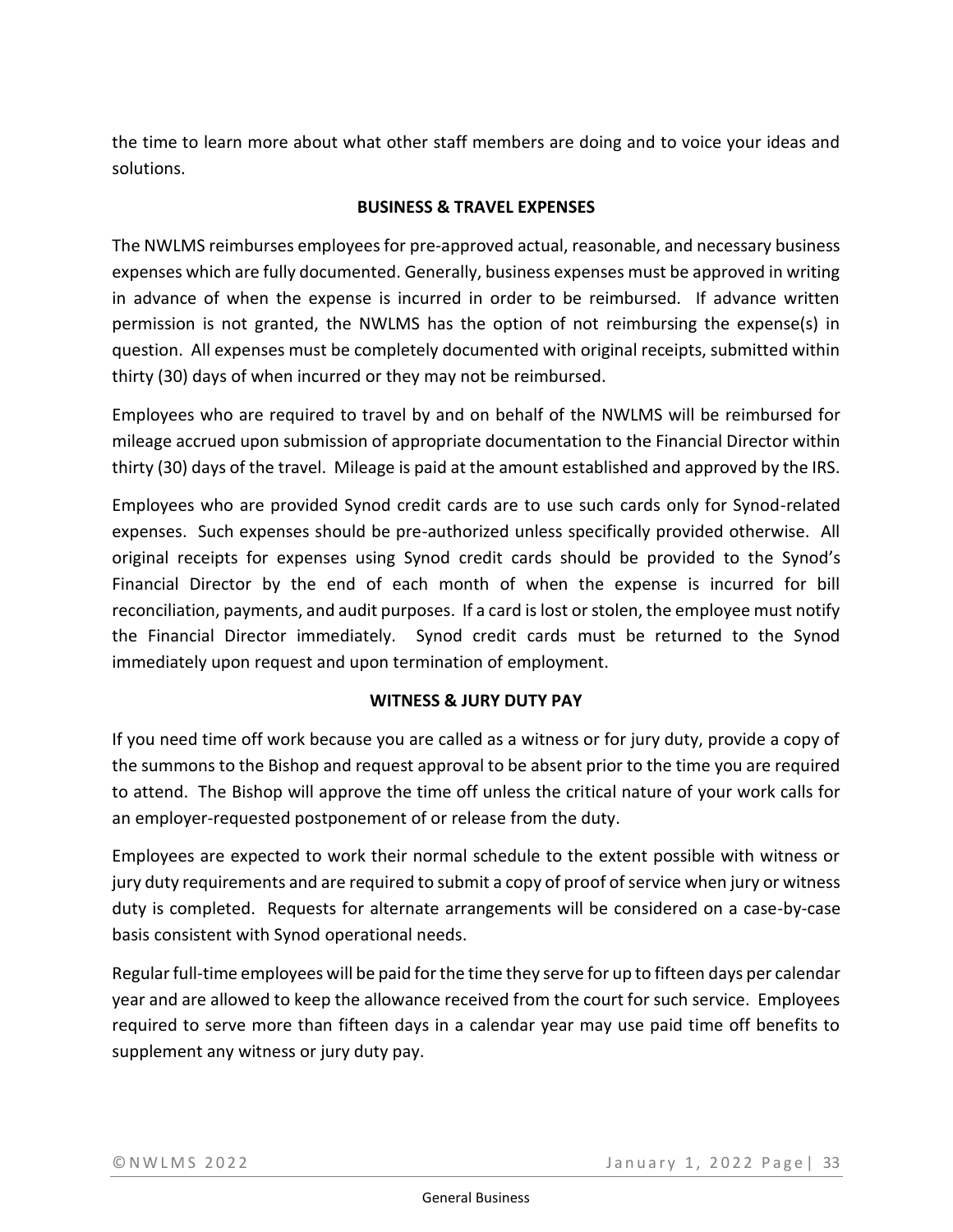# **VOTING**

Voting is a basic civic responsibility. Generally, it is possible to vote before or after working hours. If is it not possible to vote before or after working hours, please request advance authorization from the Bishop to leave work briefly for voting purposes during the workday. Nonexempt employees are to clock out if authorized to leave work for voting purposes.

**[Note: The benefit policies contained in this Employee Handbook are not applicable to pastoral staff or synodical rostered employees who are provided benefits in accordance with synod guidelines to the extent the same topic is addressed in call or other contractual documents.]**

# **LEAVES OF ABSENCE**

# **MEDICAL LEAVE**

Regular full-time and regular part-time benefit eligible employees who need time away from work due to their own illness or disability and who have satisfactorily completed the Introductory Period may apply for a medical leave of absence if they wish to continue their employment status with the NWLMS. A medical leave of absence will extend for the length of the disability or eight (8) weeks, whichever is less. An employee may request an extension of an approved medical leave of absence for up to an additional maximum period of four (4) weeks.

An approved medical leave of absence is unpaid time off work unless the employee is otherwise eligible for compensation pursuant to requirements of and participation in a Synod-sponsored health and/or disability plan. Exceptions to this policy may be granted upon written request and subsequent review and approval by the Synod's Executive Committee.

An employee is required to use unused paid time off benefits as part of the leave under this policy. Generally, benefits will not accrue or be paid for by the NWLMS during periods of approved medical leave of absence, except as otherwise required by participation in and eligibility under specified individual benefit plans. During an approved leave, the employee is required to leave any NWLMS-provided equipment (such as cell phones or lap top computers) at the Synod office unless specifically authorized in writing by the Bishop or the Vice President of the Synod.

Except in cases of emergency, request for leave must be made in writing at least two (2) weeks prior to the beginning of the requested leave period. The request must be accompanied by a written report from the employee's personal physician detailing the employee's disability and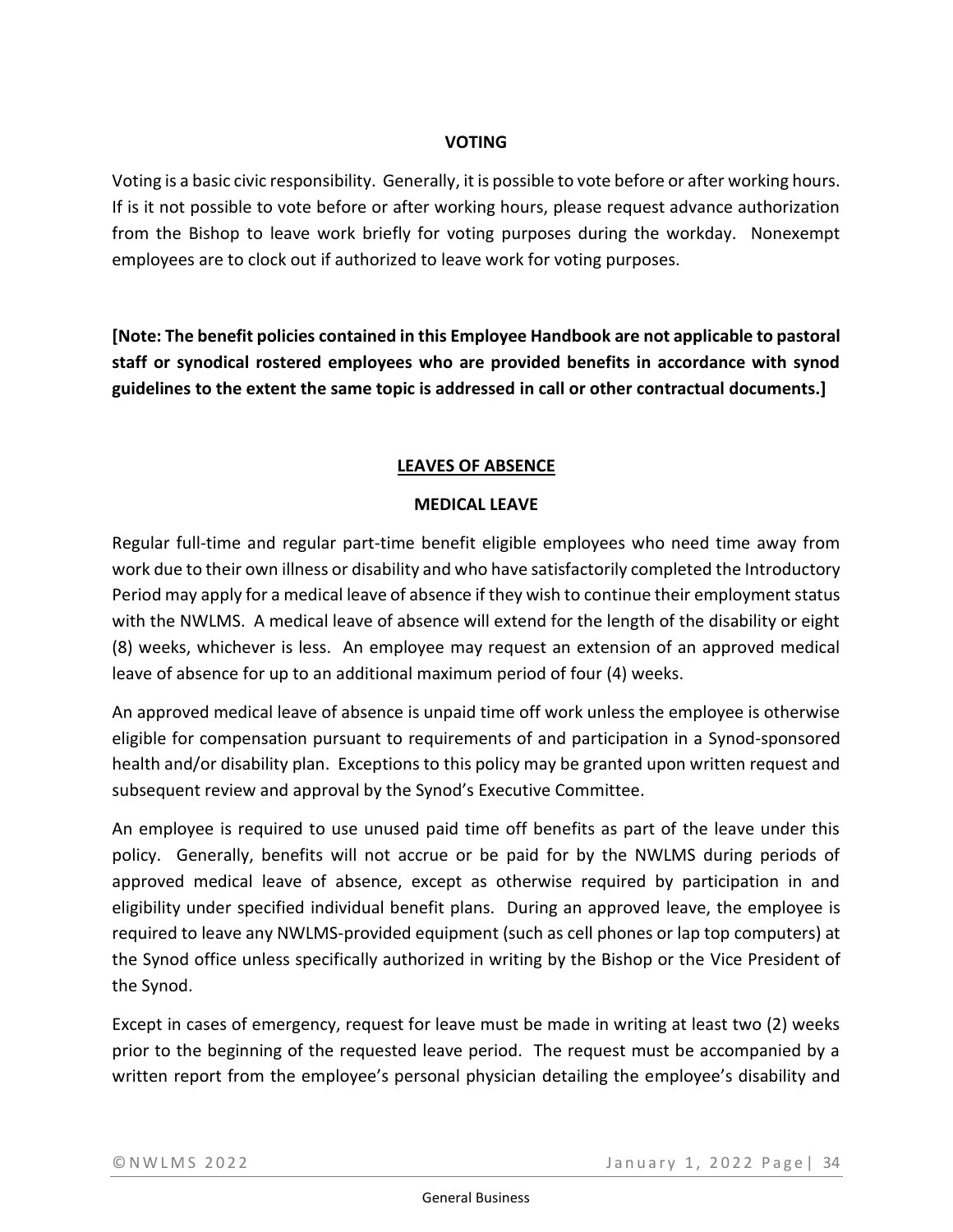the projected length of such disability. The NWLMS may require additional medical verification of the employee's ability to return to work or of a continuing disability which prevents an employee from returning to work. The NWLMS also reserves the right to require the employee to submit to further mental or physical examination by a doctor, selected by the NWLMS, at the NWLMS expense.

An employee returning from an approved medical leave of absence must provide the NWLMS at least one (1) week advance notice of his or her intent to return to active employment prior to the end of the approved leave, unless otherwise agreed in writing by the Vice President of the Synod. An employee returning to work will be assigned to his or her former position if the position has not been eliminated or filled during the employee's absence. If the former position is not available, the NWLMS will attempt to assign the employee to a similar position. The NWLMS does not guarantee the availability of a position or continued employment upon return from leave. The employee should not accept other employment during a medical leave of absence without providing written notification.

An employee is expected to communicate periodically with the NWLMS while on leave regarding the employee's continued intent to return to employment at the completion of the leave. Employees who are able to work but fail to return on the agreed expiration date of a medical leave, or who have not requested or do not have an approved extension for additional leave, will be considered to have voluntarily resigned their employment.

### **PERSONAL LEAVE**

Regular full-time and regular part-time benefit eligible employees may submit a request for an unpaid personal leave not to exceed four (4) weeks after satisfactorily completing the Introductory Period. An employee may request one extension of an approved personal leave of absence for up to an additional maximum period of two (2) weeks. Requests must be made in writing and must include the reason for the request with any supporting documentation at least two (2) weeks before the effective date, except in cases of emergency. Approval will be based on the NWLMS's ability to cover the employee's position and other relevant circumstances at the time the request is made.

Exceptions to this policy may be granted upon written request and subsequent review and approval by the Synod Council Executive Committee.

An employee may use unused paid time off benefits as part of the leave under this policy. Benefits will not accrue or be paid for by the NWLMS during periods of approved unpaid leaves of absence. During an approved leave, the employee is required to leave any NWLMS-provided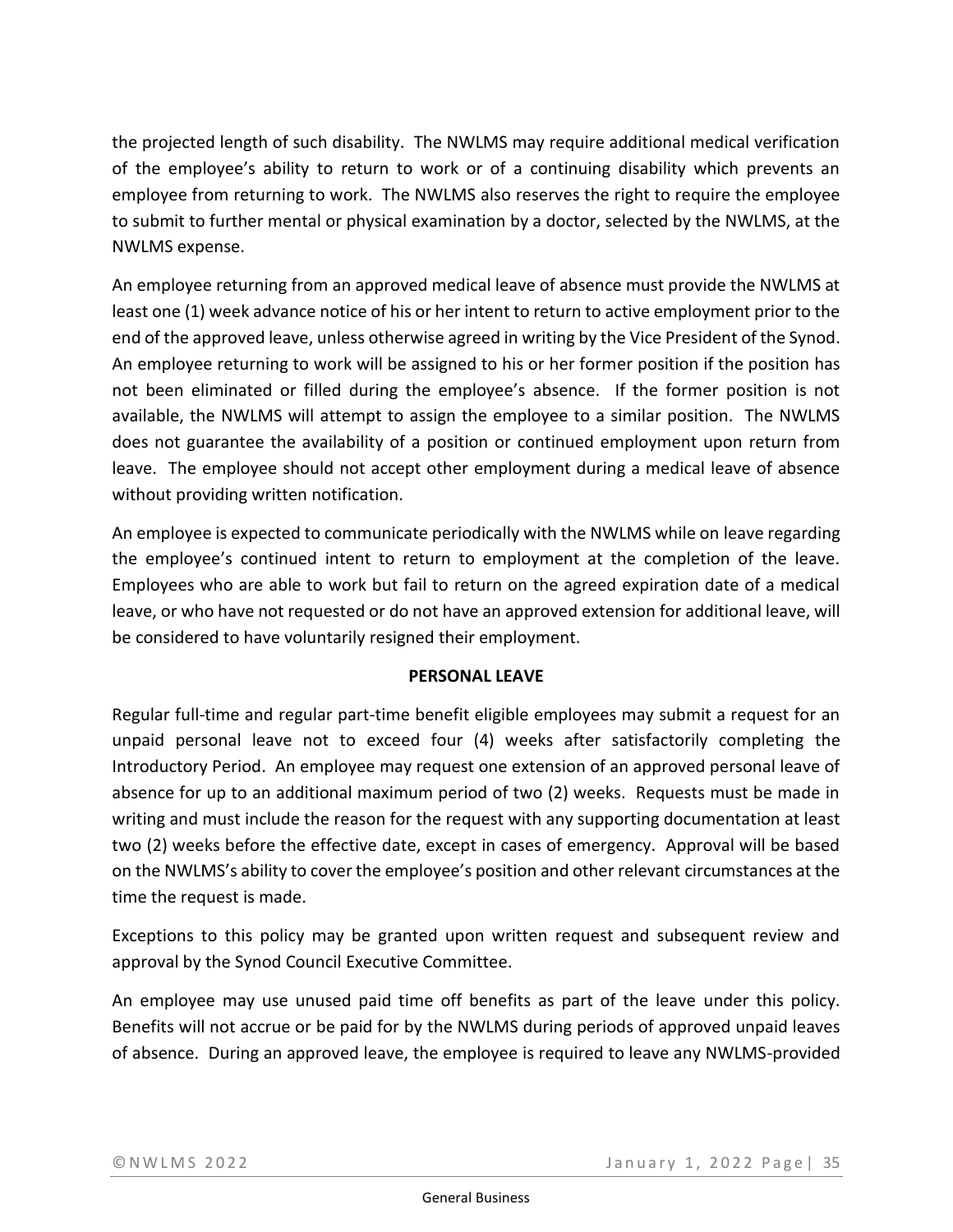equipment (such as cell phones or lap top computers) at the Synod office unless specifically authorized in writing by the Bishop or the Vice President of the Synod.

If possible, an employee returning from an approved personal leave of absence will give the NWLMS at least two (2) weeks advance notice of his or her intent to return to active employment prior to the end of the approved leave. An employee returning to work will be assigned to his or her former position if the position has not been eliminated or filled during the employee's absence. If the former position is not available, the NWLMS will attempt to assign the employee to a similar position. The NWLMS does not guarantee the availability of a position or continued employment upon return from leave. An employee should notify the Vice President of the Synod if he or she accepts other employment during a personal leave of absence.

An employee is expected to communicate periodically with the NWLMS while on leave regarding the employee's continued intent to return to employment at the completion of the leave. Employees who are able to work but fail to return on the agreed expiration date of a personal leave, or who have not requested or do not have an approved extension for additional leave, will be considered to have voluntarily resigned their employment.

### **MILITARY LEAVE**

If you need time off for service in the uniformed services (including active duty, training, National Guard Duty, etc.), whether voluntarily or involuntarily, please submit copies of your military orders or other appropriate supporting documentation to the Vice President of the Synod as soon as possible. The NWLMS will grant military time off or a military leave of absence, without pay, for the period of military service in accordance with applicable federal and state laws. Your eligibility for reinstatement after your military service is completed is also determined in accordance with applicable federal and state laws. During an approved leave, the employee is required to leave any NWLMS-provided equipment (such as cell phones or lap top computers) at the Synod office unless specifically authorized in writing by the Bishop or the Vice President of the Synod. Please contact the Vice President of the Synod for more information.

### **ADMINISTRATIVE LEAVE**

In unique or extenuating circumstances rendering an employee unable to work in his/her current position, the employee may be placed on a paid or an unpaid administrative leave of absence. In some cases an administrative leave may be used as an alternative to termination from employment. Eligibility for and the length of an administrative leave of absence, the impact on benefit continuation, and conditions regarding return to work will be determined on an individual basis by the Synod Council Executive Committee. During an approved leave, the employee is required to leave any NWLMS-provided equipment (such as cell phones or lap top computers) at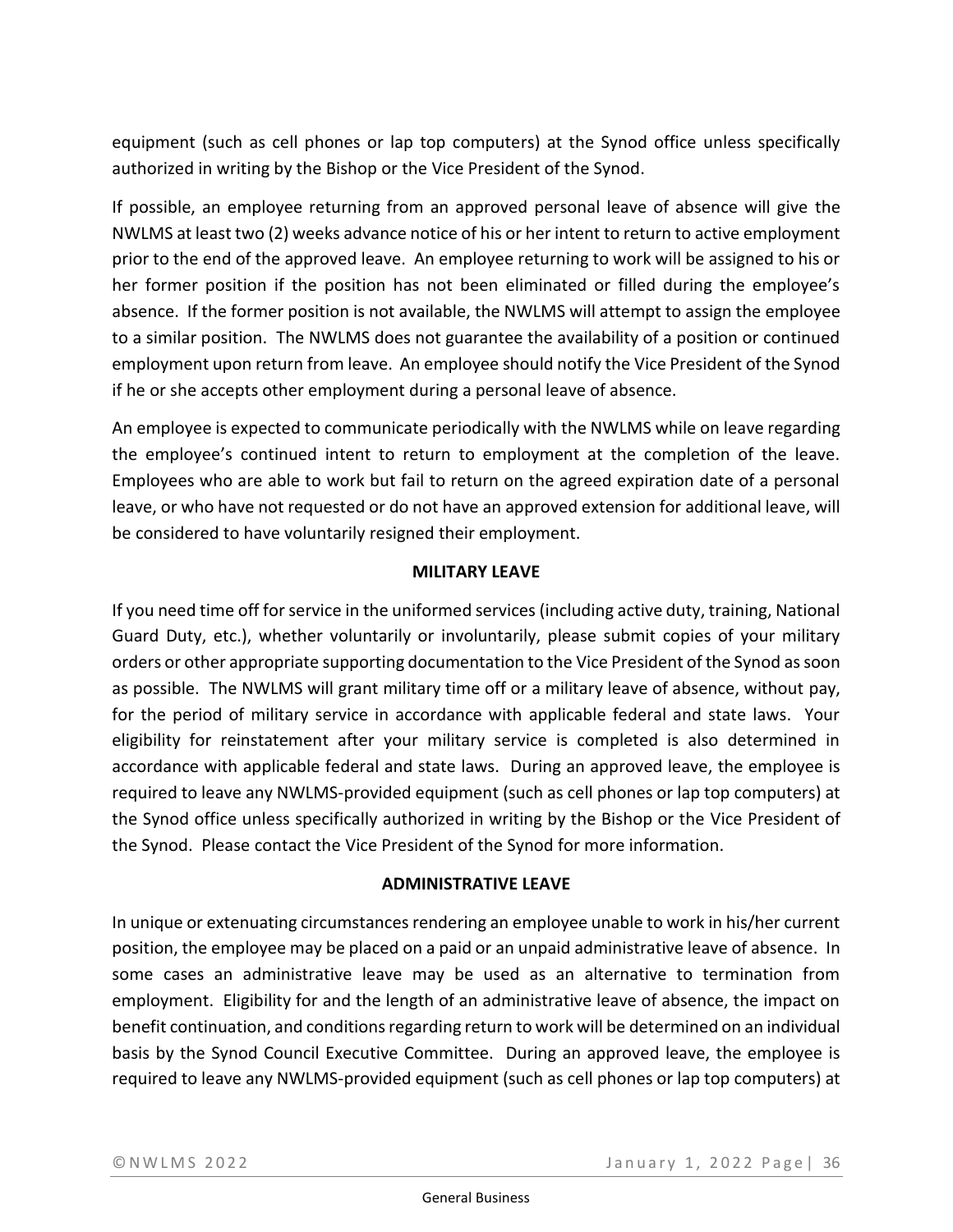the Synod office unless specifically authorized in writing by the Bishop or the Vice President of the Synod. The NWLMS does not guarantee the availability of a position or continued employment if the employee is placed on an Administrative Leave.

# **HEALTH, SAFETY & SECURITY**

#### **HEALTH EXAMINATIONS**

The NWLMS reserves the right to require an employee to submit to medical examinations and tests at any time should concerns arise regarding the physical or mental ability of an employee to function adequately in his/her position and/or to maintain workplace safety. Such examinations and tests will be at the NWLMS expense. Submission to such examinations and tests may be required as a condition of initial or continued employment. In the event an employee's physical or mental condition is not or cannot be resolved favorably in an acceptable manner and within a reasonable period of time, the employee may be placed on an unpaid leave of absence or employment may be terminated.

#### **SAFETY GUIDELINES**

Employee safety is a primary concern of the NWLMS. We are committed to providing a safe and healthy work environment for all of our employees. As an employee you are personally responsible for performing assigned duties according to Synod or safety guidelines and with the main concern for your safety and the safety of other employees, visitors and Synod property.

To help keep your work environment safe, be sure to:

- Report all illnesses, accidents or injuries, no matter how slight, in writing to your supervisor before the end of the day in which the illness, accident or injury occurs, regardless if medical attention is required.
- Inform your supervisor immediately of any conditions which may be a safety or health hazard, including faulty or defective equipment or supplies, so that the issue can be addressed.
- Wear safety gear as appropriate for the task being performed and equipment being used consistent with safety guidelines.

Employees should take all reasonable actions, mindful of their own personal safety, to contain or prevent injury; to isolate, neutralize, or label a hazard for persons unaware of it; and to minimize additional damage or loss to the NWLMS. Under no circumstances, however, should employees take any action which would put themselves at risk of personal injury or harm.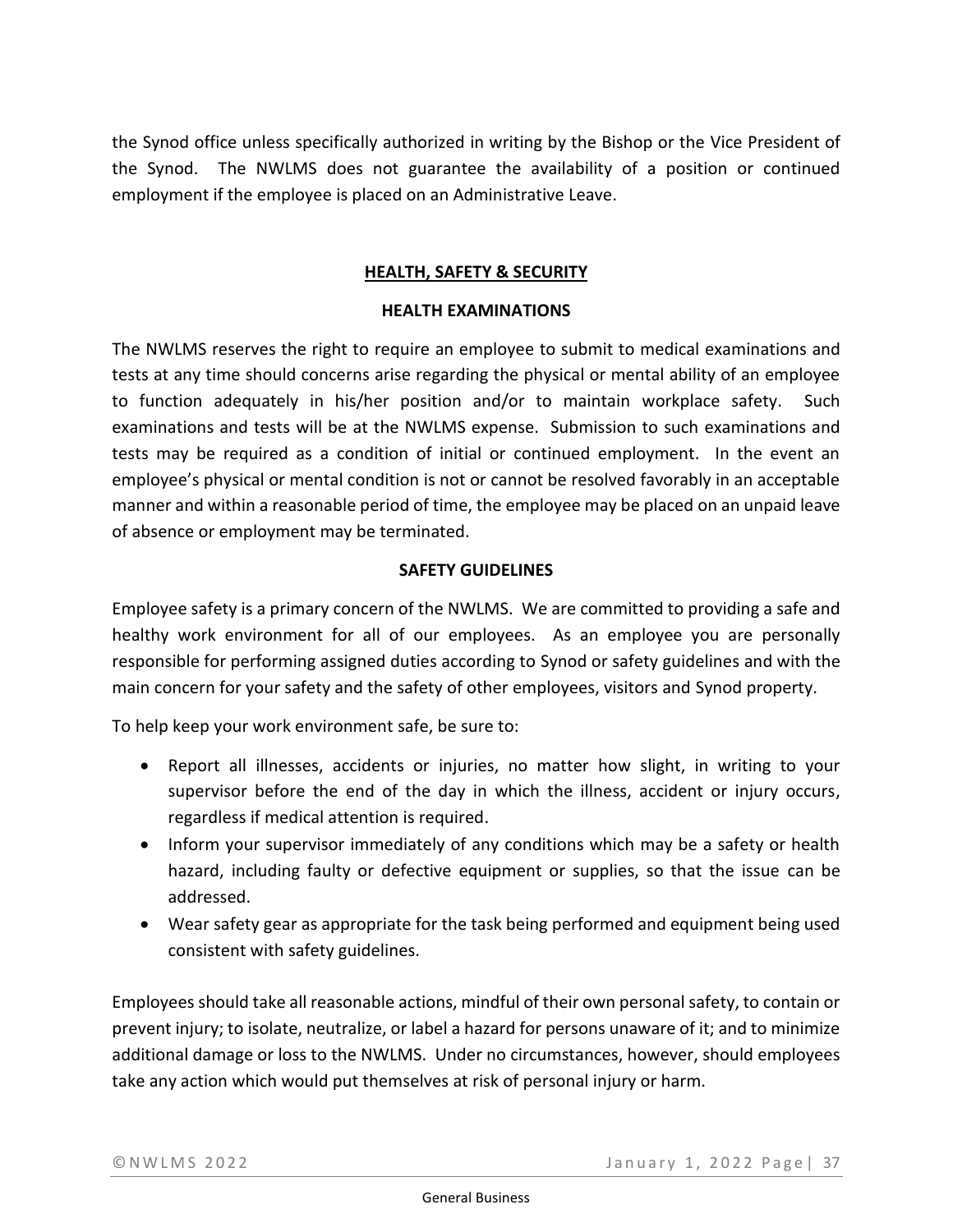# **REPORTING ILLNESSES, ACCIDENTS & INCIDENTS**

Employees who become ill during working hours should notify their supervisor as soon as possible. If an employee has an accident or is in any way injured while working, or witnesses a visitor, another employee, or any other person having an accident of any sort on Synod property or at a work site, the employee must immediately assist or summons help, as circumstances require, must immediately notify their supervisor, and must complete any necessary paperwork as soon as possible but no later than the end of the workday in which the accident or injury occurs.

# **EMERGENCY PROCEDURES**

The NWLMS has an Emergency Action Plan in the event of an unforeseen situation that threatens our employees, visitors, or the public; which could disrupt our operations; or which could cause physical or environmental damage. It is important that employees are prepared in the event of an emergency since a dangerous situation may arise with little or no advance warning and the situation may require evacuation or other immediate response. An emergency includes such things as a fire or other natural disaster, severe weather such as a tornado, an individual's cardiac arrest, etc.

The NWLMS Emergency Action Plan provides information such as how to report a fire or other emergency, location of fire extinguishers and other emergency equipment, evacuation procedures and escape routes, assigned rescue and medical duties, post-event procedures, and who is responsible for overseeing and implementing the Plan.

Remember: Although it is your responsibility to protect Synod property, *the safety of people comes first.*

# **SECURITY OF PROPERTY**

The NWLMS is not responsible for personal property of employees. Insurance will not cover theft or damage of property not owned by the NWLMS. Employees are responsible for protecting their own personal property and valuables. Any Synod property and/or storage areas or devices are provided for the convenience of the employee; accordingly, they, as well as any articles found within them, can be inspected by the Bishop, the Vice President of the Synod, a member of the Executive Committee of the NWLMS at any time, either with or without advance notice.

### **VIOLENCE PREVENTION**

The NWLMS is committed to preventing workplace violence and to maintaining a safe work environment. The NWLMS prohibits any language or actions by employees which could create an unfriendly, bullying, intimidating, or threatening effect on another employee or visitor.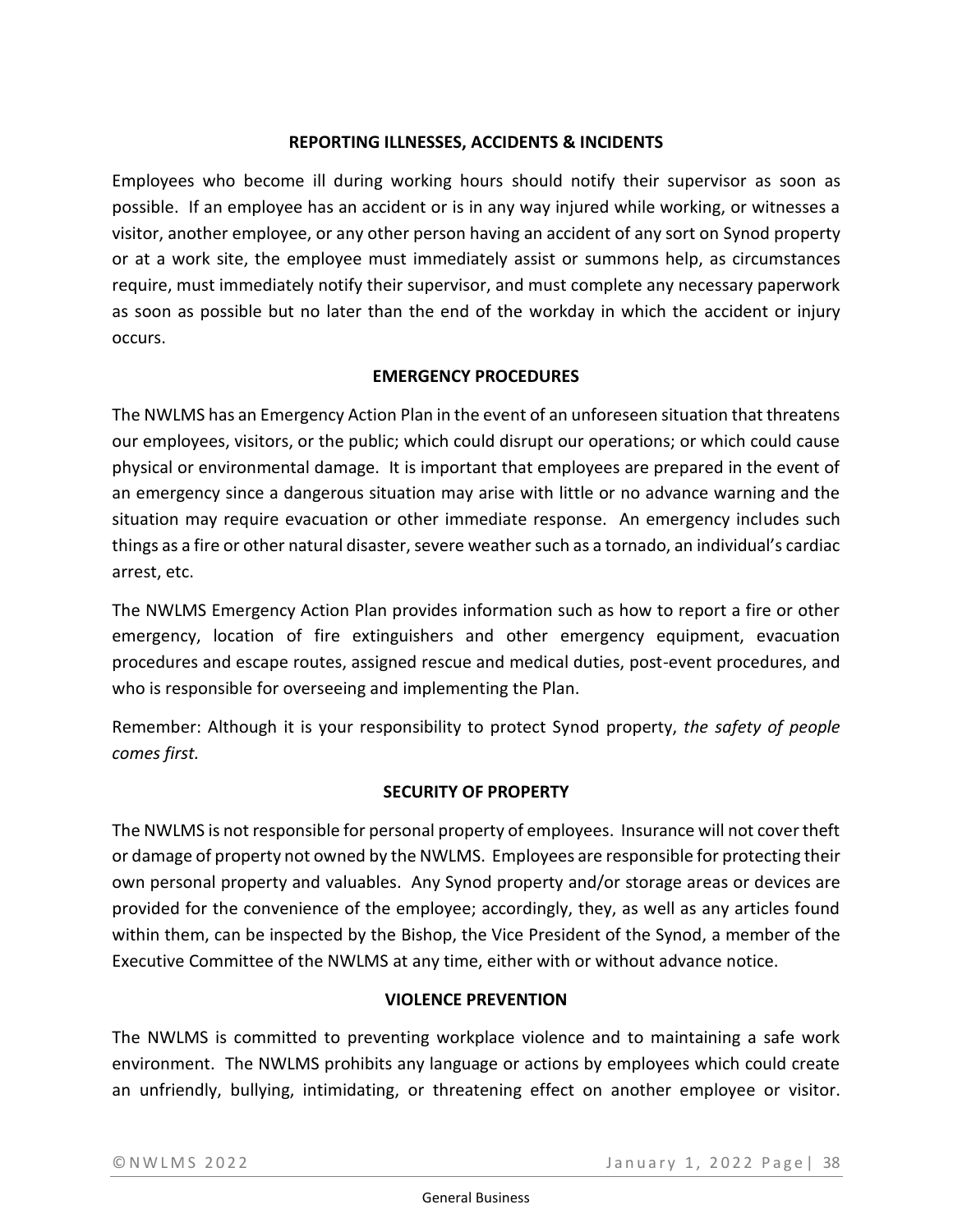Likewise, a visitor is not permitted to create an unfriendly, intimidating or threatening effect against an employee. Any such actions should be reported to the employee's supervisor and/or the Vice President of the Synod as soon as possible after it occurs. If there is reasonable belief there is the potential for immediate, physical harm to any individual on the premises, local law enforcement officials should be contacted immediately.

The NWLMS prohibits the unauthorized possession of firearms or weapons (or other dangerous or hazardous materials, devices, or substances) on Synod premises or while conducting Synod business. This prohibition includes visible or concealed weapons, even if the individual has a valid permit. An employee who witnesses behavior which is erratic, abusive, threatening, or otherwise troublesome by anyone on Synod premises or while conducting Synod business should report it immediately to the Bishop and/or the Vice President of the Synod, or they should call 911 for emergency assistance if the situation warrants immediate law enforcement assistance.

The NWLMS encourages employees to bring their disputes or differences with other employees or visitors to the attention of their supervisor or the Vice President of the Synod before the situation escalates into potential violence. The NWLMS will assist in working toward resolution of employee disputes and will not discipline employees for raising concerns.

# **INCLEMENT WEATHER**

When Lansing Public Schools close during the day, all Lansing office Synod daytime meetings and events are cancelled, and employees scheduled to work in the Lansing office are expected to conduct their work from home as they are able. If the employee is unable to work from home, the time off from work due to inclement weather is not paid, although an employee may use vacation time upon request. If Lansing Public Schools do not close, the Bishop may still decide to close the NWLMS office and will inform employees whether to report to work. The Bishop also will direct deployed staff regarding whether they are to report for work obligations.

Notwithstanding this policy, the NWLMS does not expect staff members to jeopardize their safety in order to report to work in the Synod office. An employee not reporting to work due to inclement weather is to contact the Bishop and also is required to provide notice consistent with the Attendance and Punctuality policy.

# **EQUIPMENT, TECHNOLOGY & VEHICLES**

### **EQUIPMENT AND SUPPLIES**

The NWLMS provides most of the equipment and supplies employees will need for their work. NWLMS equipment and supplies are intended primarily for Synod-related business and not for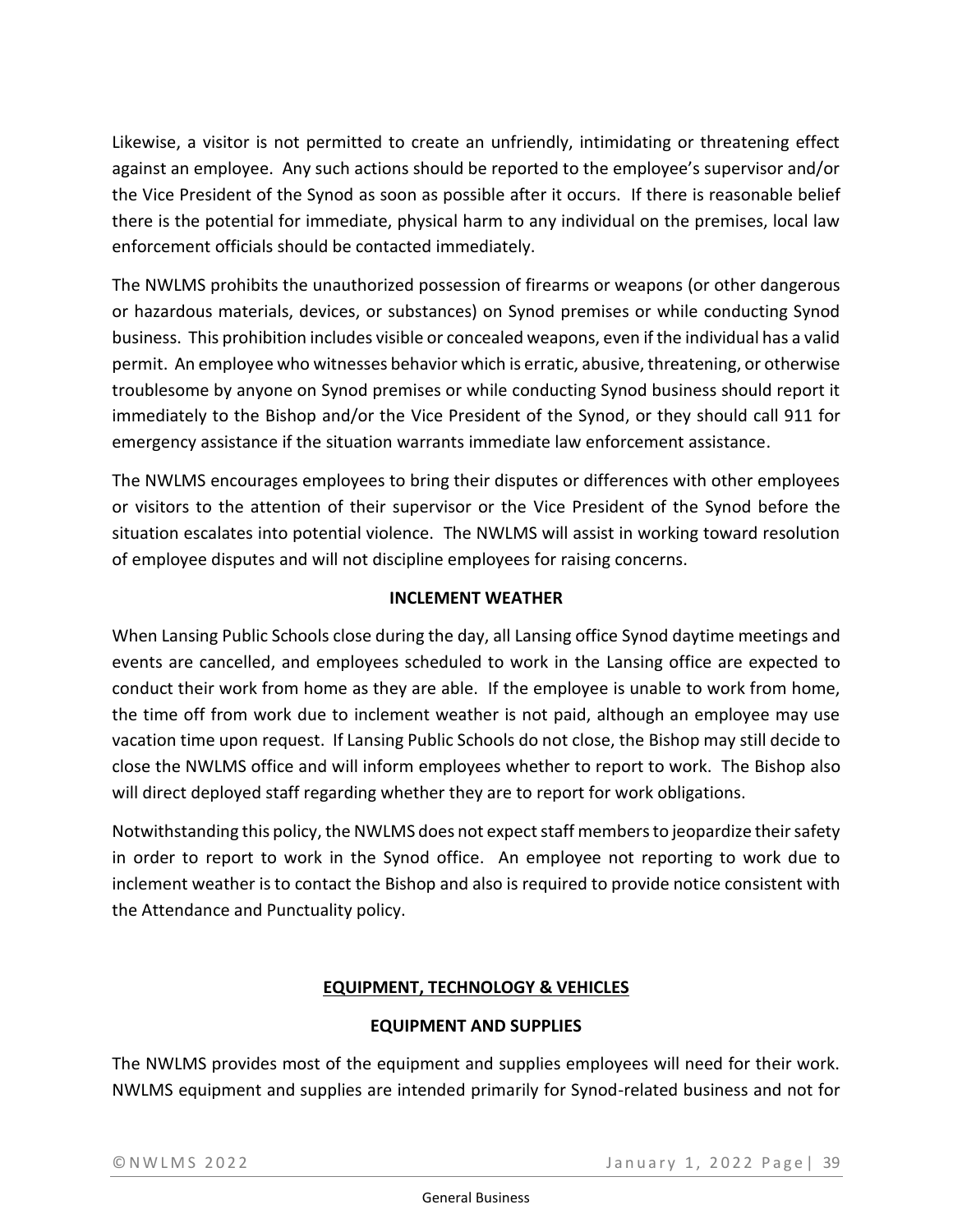personal use. Consistent with good housekeeping practices, employees are responsible for ensuring that Synod equipment is properly cleaned and cared for at all times. The cost of fixing or replacing equipment which is lost, misused or damaged during improper use, employee error, or abuse may be the responsibility of the employee.

### **TELEPHONES & CELL PHONES**

Telephones, including cell phones, are an important means of communication for our Synod. Employees should always have a courteous and well-mannered attitude when using the phone for NWLMS business. An employee answering the telephone should:

- Use a pleasant voice
- Identify himself/herself by name
- Give the caller a choice of holding, calling back, or leaving a message if the caller cannot be connected to his/her party
- Inform the caller when transferring to another person

NWLMS telephones are to be used for the purpose of serving our Synod and for conducting Synod business; accordingly, employees should not have an expectation of privacy when using them (including voice mail). The NWLMS recognizes the need for occasional personal phone calls during business hours; however, personal calls generally should be during authorized break periods, short in duration, and should not interfere with Synod operations, service to others on behalf of the Synod, or general workflow. Personal long-distance calls may not be charged to the NWLMS.

NWLMS management may listen to Synod business-related conversations, with or without specific prior notice to an employee, for the purpose of quality control, caller satisfaction, and other business-related purposes. Employees should not have an expectation of privacy related to business calls.

Personal cell phones are not to be used during work time (this includes talking, texting, and/or using other technologies) except in cases of emergency. If a cell phone is brought into NWLMS offices during work time or taken into a meeting or appointment, it must be deactivated or placed on a silent/vibrate mode until the meeting or appointment is over. The NWLMS reserves the right to require employees to turn their cell phone off or to prohibit an employee from having a cell phone with them during work time if the employee's use of the phone is having a negative impact on business operations or is being used too frequently.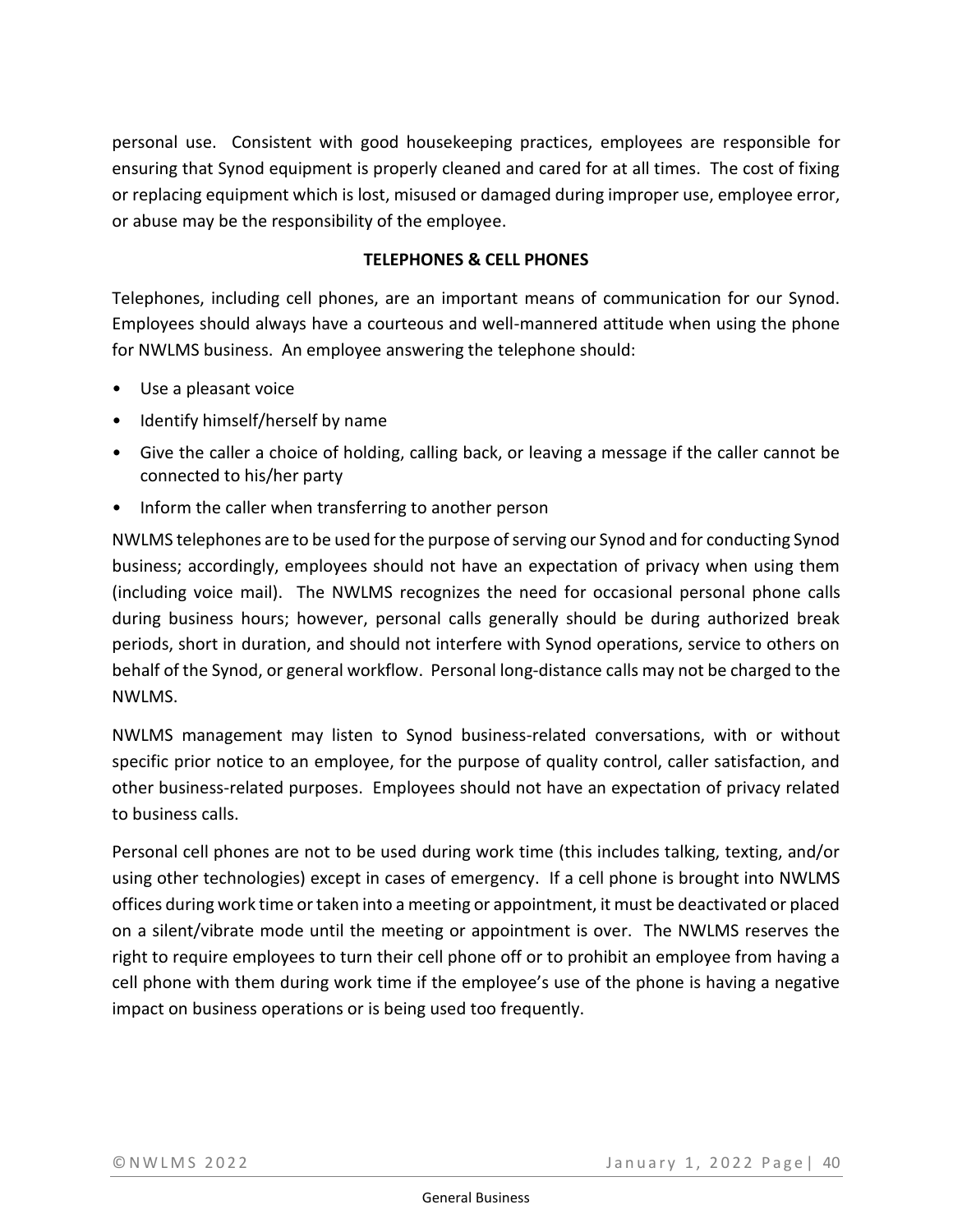#### **TECHNOLOGY & ELECTRONIC COMMUNICATIONS**

The NWLMS provides and encourages the use of technological resources and other forms of electronic communication as means to make Synod-related and general business communications more effective. All phones, voice mail, Rolodexes, planners, computers, computer files, e-mail, Internet access, software furnished to employees and any and all other Synod office equipment and/or related communications are Synod property intended primarily for business use. The Synod recognizes that there may be occasional personal use of these tools during break times; however, this shall not be excessive or unreasonable and should not interfere with Synod operations. It is important to use these tools in a responsible and productive manner that reflects well on you personally and the Synod. Electronic correspondence should be written with the same care and professionalism that is given to printed correspondence.

The NWLMS prohibits the use of equipment, computers, Internet access and e-mail, or any other technology in ways that are discriminatory, offensive, obscene, threatening, harassing, intimidating, or disruptive to any employee or any other person, or that are harmful to morale. The NWLMS also prohibits the use of equipment, computers, Internet access, e-mail or other technology for personal gain, for advancement of individual views, or to solicit others for commercial ventures, political causes, outside organizations, or other non-business matters. Do not use the e-mail system to circulate jokes, chain letters, or other non-job-related items. Instant messaging, social networking, and similar applications are not to be used unless facilitating Synod related matters during work time. Nothing in this policy is intended or should be interpreted in a manner that prohibits an employee from addressing concerns related to the terms and conditions of their employment in an appropriate manner.

All messages created, sent or retrieved over the Internet, computer, e-mail and/or voice mail systems, or other Synod technology are the property of the Synod and should be considered public information. Employees should not have an expectation of privacy related to any matter created, retrieved, sent, or stored on Synod technological resources, telephones, or equipment, whether or not such matter is designated as private or confidential. The NWLMS reserves the right to access, read, listen to, review, copy and monitor the content of documents, messages, programs, files, or any other communication on the computer, Internet, telephone, e-mail or voice mail system(s), or any other Synod technology at any time, with or without advance notice.

All usernames, passwords, encryption keys and codes must be provided to and will be maintained by the Bishop. Employees may not install password or encryption programs without the Bishop's written authorization.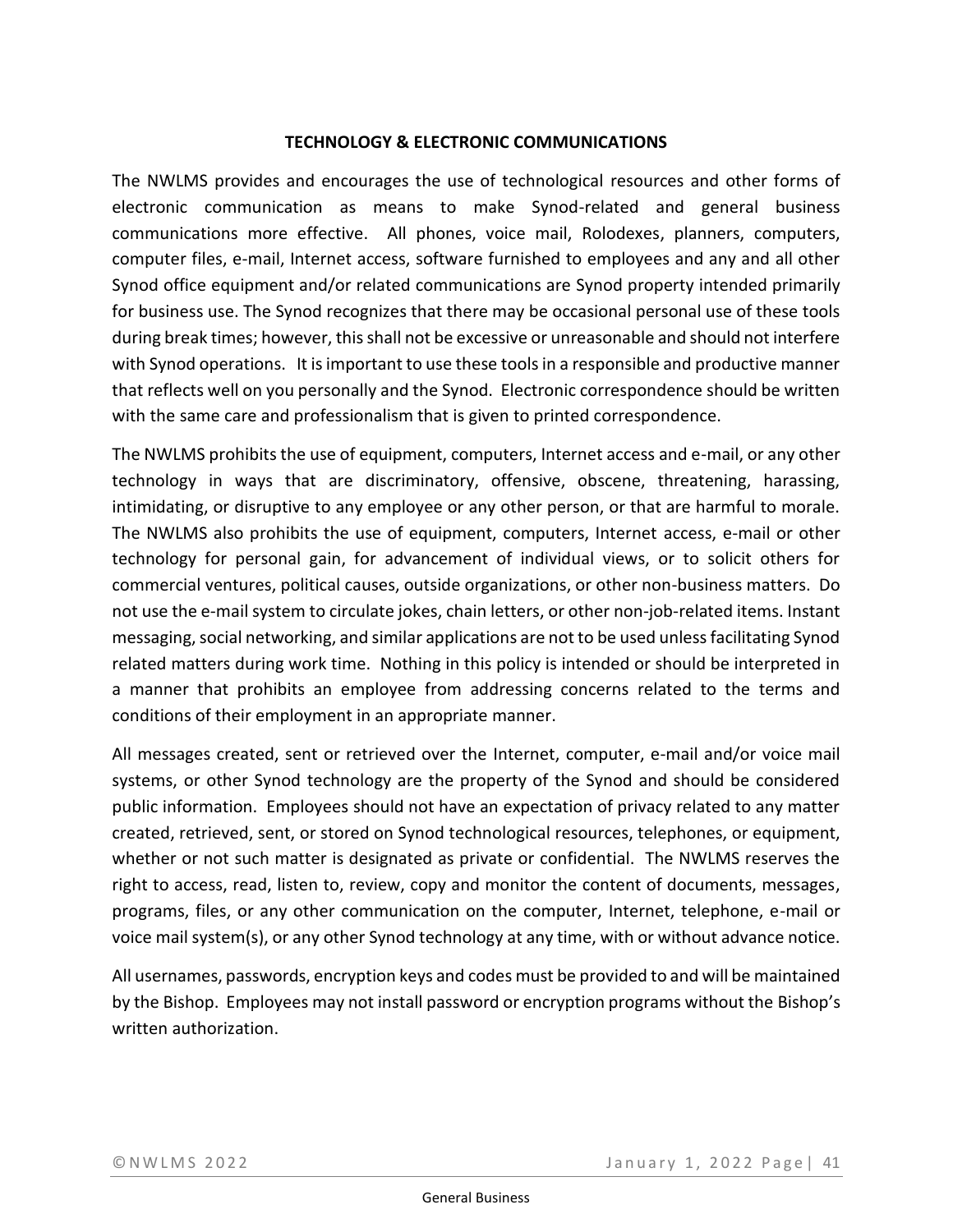An employee should not have an expectation of privacy related to business related telephone conversations. The NWLMS may at times listen to an employee's business-related telephone conversation with or without specific prior notice to the employee for the purpose of quality control, customer satisfaction and other business-related purposes.

The NWLMS purchases and licenses the use of various computer software and programs for business purposes and does not own the copyright to this software or its related documentation. Such software and its related documentation may not be reproduced or downloaded without prior written authorization. No hardware or software shall be installed or downloaded on without authorization from the Bishop. Every employee with access to electronic media and the Internet is responsible for taking appropriate security measures to prevent loss, misuse and damage, including damage caused by computer viruses. Any unexplained loss or alteration of data must be reported immediately to the Bishop.

This policy applies whether an employee is working at the Synod or accessing Synod information and/or systems from any other location (example, logging in from a home computer or working in a remote location).

Employees should notify the Bishop and/or the Vice President of the Synod upon learning of any violations of this policy.

# **SOCIAL MEDIA**

Social media provides the opportunity for individuals to share information with a broad audience. The Synod encourages responsible use of social media and expects employees to use professionalism, good judgment and common sense when using these technologies. Whether or not an employee chooses to use social media by creating or participating in a blog, wiki, personal website, online social network or any other form of online publishing or discussion is his or her own decision. Employees are not authorized to communicate on behalf of the NWLMS, either in an actual or perceived manner, using social media sites unless specifically authorized to do so or as required by job responsibilities.

Synod policies and procedures, including the Technology & Electronic Communication policy, apply to an employee's use of social media when using Synod equipment or conducting Synod business. Employees remain solely responsible for anything they post on social media. If an employee communicates or shares anything related to the Synod, the employee is responsible for ensuring that it is clear that the employee is representing himself or herself and is not representing the Synod. It is an employee's responsibility to ensure that any use of social media does not contain content (text, audio, video, etc.) which violates Synod policies or which compromises in any way confidential, proprietary or other sensitive information of the Synod.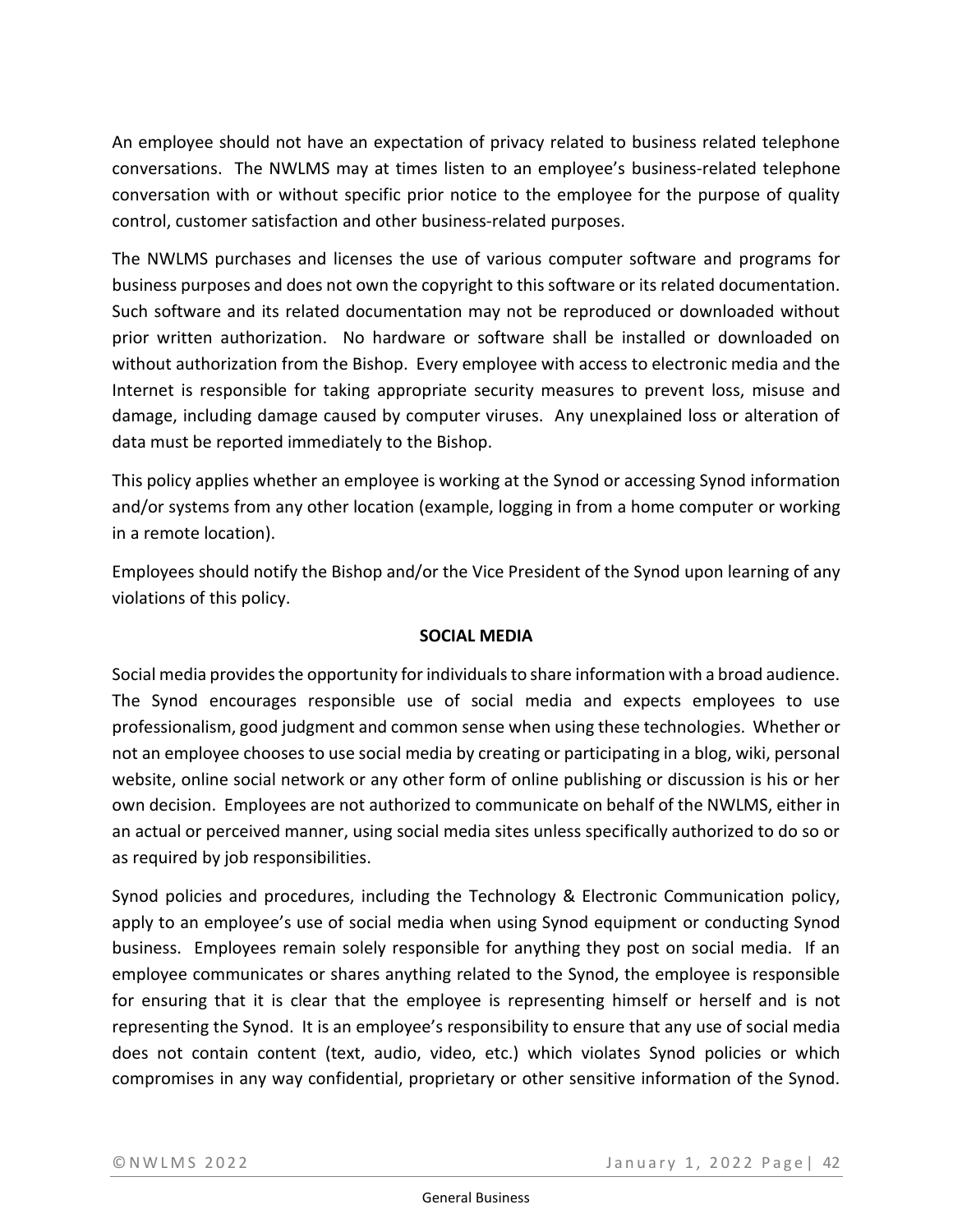Posting to social media platforms during work is prohibited except during approved breaks or meal periods unless required by job responsibilities.

### **VEHICLE USAGE**

Synod employees may be provided a vehicle for Synod business or may be required to drive their own vehicle for Synod business. This policy applies to both use of a Synod-provided vehicle and a personal vehicle used by an employee for Synod business.

# Vehicle Operation

An employee who is required to drive as part of their job responsibilities or who operates a Synod vehicle is expected to operate the vehicle in accordance with all local, state, and federal laws, common standards of safe driving and courtesy, and established Synod procedures. Any traffic tickets, citations, or other violation notices received by an employee as a result of improperly driving while working or improperly operating a Synod vehicle is the responsibility of, and must be paid by, that employee and must be reported to the Bishop and the Vice President of the Synod before the end of the following workday.

Employees are not to use their cell phone, smoke, eat, or engage in other distracting behaviors while driving. Vehicles must be locked while parked outside and unattended vehicles must be turned off and have the keys removed at all times. A spare key for each Synod vehicle must be retained in the Synod office.

Without specific authorization, all Synod vehicles and equipment are intended primarily for Synod business. Synod vehicles may be used for minimal personal business as needed within the same business day that the vehicle is used for Synod business. Synod vehicles may not be used for extensive personal use (for example, on days off or for trips when Synod business is not conducted) unless advance approval has been given by the Vice President or Treasurer of the Synod for a specific event purpose.

A Synod employee may transport others; however, only approved employees or other individuals who have obtained specific pre-approval are allowed to operate a Synod vehicle.

Use of a Synod vehicle is a privilege not to be abused. Failure to comply with this policy may result in loss of the use of the Synod-owned vehicle or other appropriate consequences.

### Driver License and Insurance

An employee who drives any vehicle for Synod-related reasons must have a valid driver license acceptable in the State of Michigan; a CDL may be required based on the vehicle being operated. In the event your driver license is suspended, revoked, restricted or impacted in any manner you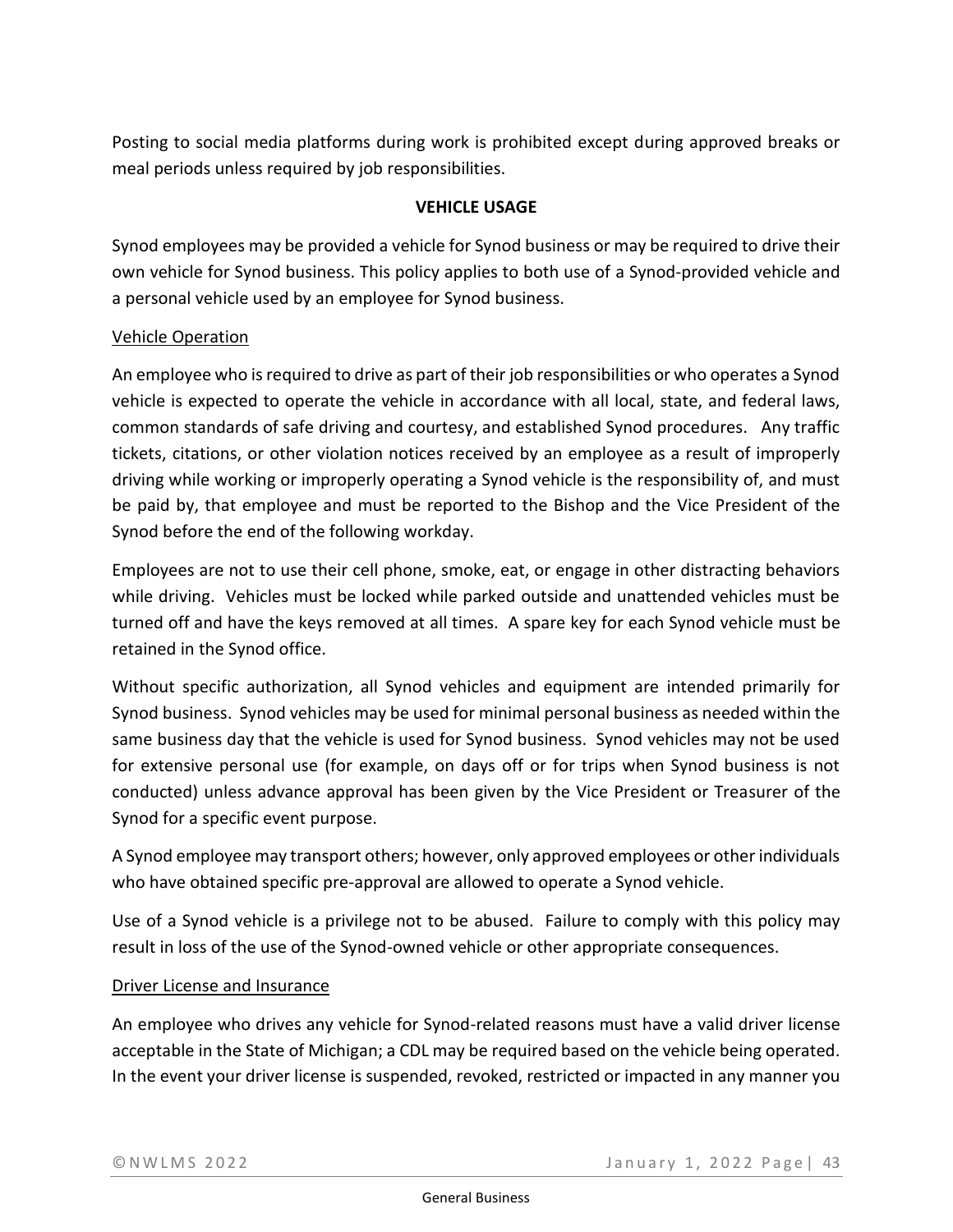must notify your supervisor immediately and you may not continue to drive for Synod business or to operate a Synod vehicle. Employees driving a Synod vehicle must maintain a driving record acceptable to the Synod's insurance provider and are required to authorize the Synod to obtain or to provide the Synod an annual updated driving record.

### Personal Vehicle Usage

When an employee is required to use their own vehicle for business purposes (including employees who generally drive a personal vehicle in the event of inclement weather, if a Synod vehicle is not available, or if large items need to be transported on behalf for Synod business), the employee will be reimbursed based on total mileage at the standard IRS reimbursement rate upon submission of appropriate documentation within thirty days of when incurred. Employees operating their own vehicle for business purposes must maintain personal automobile insurance on their vehicles which is primarily liable for damages in the event of an accident.

#### Fuel Expenses

Synod vehicles should be fueled at designated fueling stations, using the Synod credit card, whenever possible (personal expenses are not to be charged to this card). When it is not possible to use the Synod credit card, requests for reimbursement should be made consistent with standard Synod expense reimbursement policy.

#### Vehicle Care and Maintenance

An employee who is provided a Synod vehicle is responsible for the vehicle's care and maintenance. The vehicle should be kept clean and presentable, inside and out; a minimum of weekly cleaning is recommended. Trash is to be discarded regularly. Smoking is not permitted in a Synod vehicle.

An employee is responsible for regular vehicle maintenance and for retaining maintenance records for all routine and non-routine maintenance. Regular vehicle maintenance includes oil changes, tire rotations, windshield wiper replacement, and annual waxing, as well as mileage related maintenance. An employee should obtain prior approval for non-emergency expenses such as repairs to brakes, steering, lights, etc.; inoperative devices, such as door locks, handles, windows, etc.; and damaged or worn tires. The Synod may direct the employee as to which automobile service facility to use. A rental car or alternative transportation may be provided for an employee's use while the Synod vehicle is being serviced if one is available and as appropriate.

Synod vehicle care and maintenance expenses should be paid using the Synod credit card when possible. When it is not possible to use the Synod credit card, requests for reimbursement should be made consistent with standard Synod expense reimbursement policy.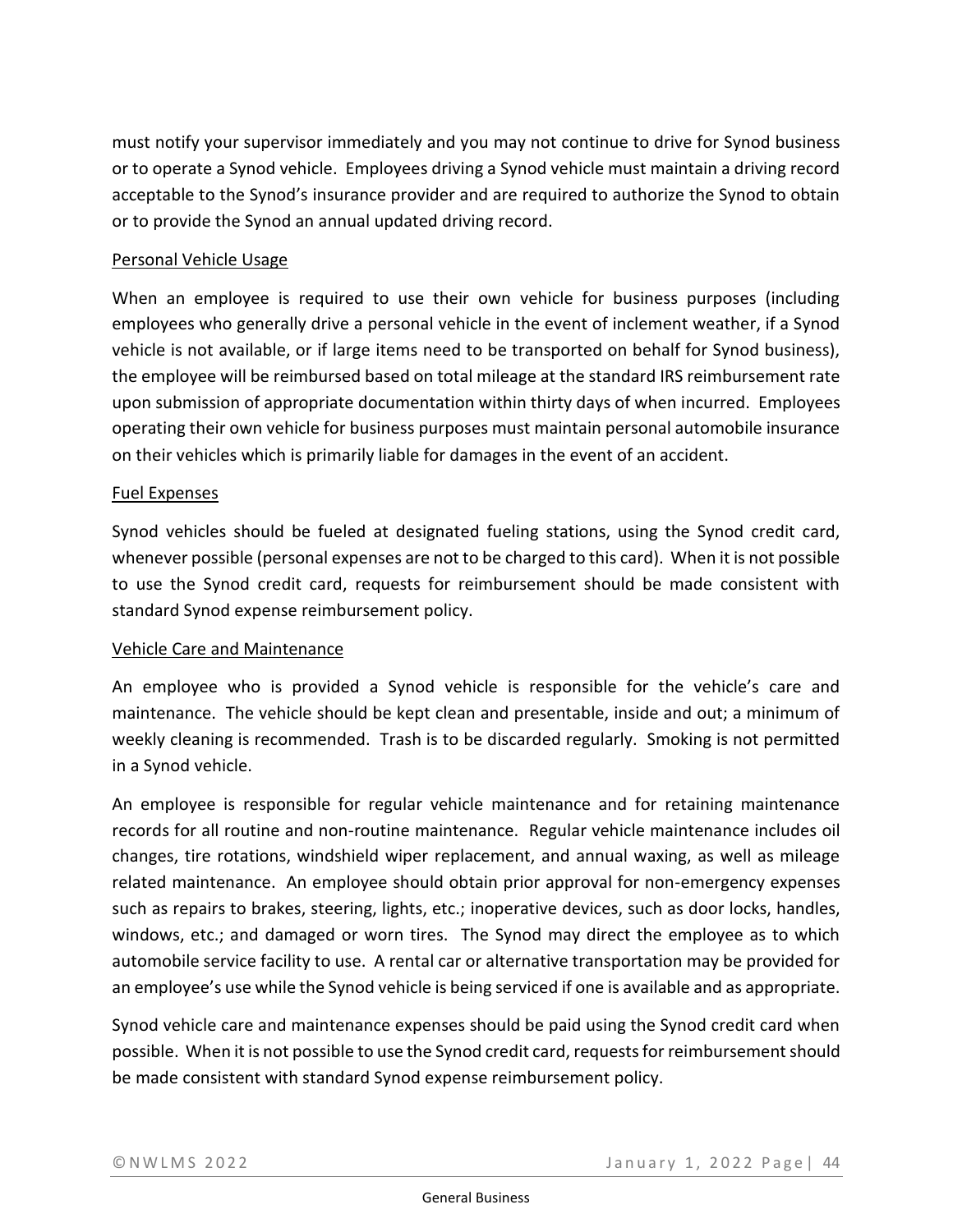Synod vehicles are replaced periodically based on vehicle condition, age, and mileage. If an employee has any concern regarding the reliability, safety or general operation of a specific vehicle, or believes such vehicle should be replaced, such concern should be provided in writing to the Vice President and Treasurer of the Synod.

### Accident, Emergency Repair, or Damage to Vehicle

Any employee involved in an accident while driving on Synod business during work time or while operating a Synod vehicle must report the accident immediately to the police and to the Vice President of the Synod, regardless if the accident is considered major or minor. The employee is responsible for providing a copy of the accident report to the Vice President of the Synod at the earliest possible time, but no later than 48 hours after the accident.

In the event of an unanticipated "emergency" situation (example, a transmission failure), the employee should attempt to contact the Vice President of the Synod, an Executive Committee member, the Bishop, or an Assistant to the Bishop for assistance and authorization to repair prior to incurring expenses. Subsequent requests for reimbursement should be made consistent with standard Synod expense reimbursement policy.

An employee may be required to pay for damage(s) to a Synod vehicle (including the insurance deductible) caused by an employee's abuse or neglect. Unauthorized non-removable modification or decoration of any part of Synod vehicles is prohibited (example, no permanent window or bumper stickers).